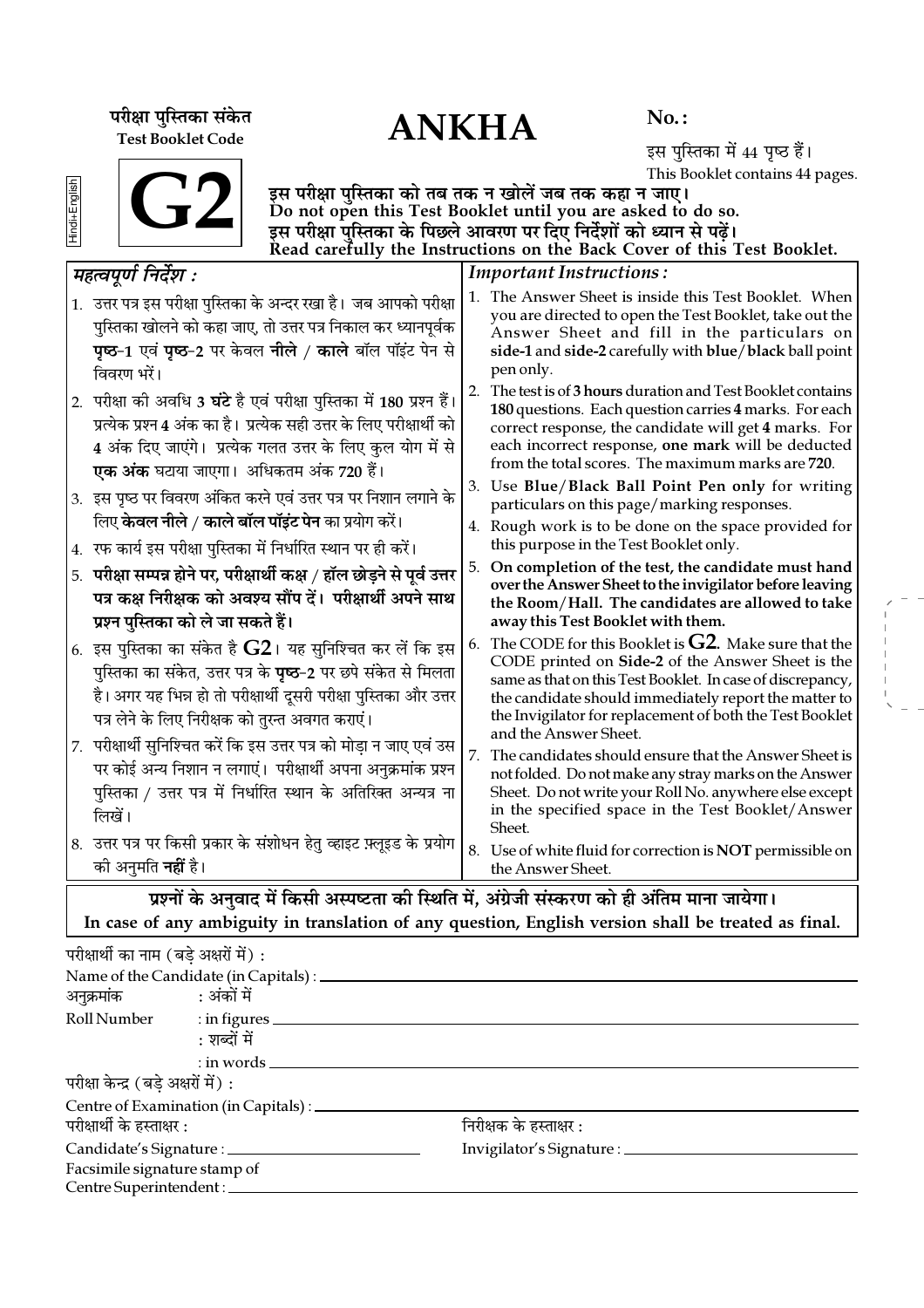$G<sub>2</sub>$ 

- निम्न में कौन, ऐसे जीवों के **सही** उदाहरणों को संदर्भित करता है  $\vert$  1.  $\mathbf{1}$ . जो मानव की क्रियाओं द्रारा वातावरण में बदलाव के कारण विकसित हुए है ?
	- गैलापैगो द्वीप में डार्विन की फिंचें  $(a)$
	- खरपतवारों में शाकनाशी का प्रतिरोध  $(b)$
	- ससीमकेन्द्रकों में दवाइयों का प्रतिरोध  $\left( \mathrm{c}\right)$
	- मनुष्य द्वारा बनायी पालतू पशु जैसे कुत्तों की नस्लें  $(d)$
	- $(a)$  एवं  $(c)$  $(1)$
	- (b), (c) एवं (d)  $(2)$
	- केवल (d)  $(3)$
	- केवल  $(a)$  $(4)$
- द्वितीयक अंडक का अर्धसूत्री विभाजन पूर्ण होता है:  $\overline{2}$ .
	- संभोग के समय  $(1)$
	- यग्मनज बनने के बाद  $(2)$
	- शुक्राणु एवं अंडाणु के संलयन के समय  $(3)$
	- अंडोत्सर्ग से पहले  $(4)$
- वायराइडों के विषय में. निम्नलिखित में से कौन सा कथन **सही** 3. है?
	- उनमें प्रोटीन आवरण के बिना स्वतंत्र आर.एन.ए. होता  $(1)$ है।
	- उनमें प्रोटीन आवरण के साथ डी.एन.ए. होता है।  $(2)$
	- उनमें प्रोटीन आवरण के बिना स्वतंत्र डी.एन.ए. होता  $(3)$ है।
	- उनमें आर.एन.ए. के साथ प्रोटीन आवरण होता है।  $(4)$
- पादप का वह भाग कौन-सा है जिसमें दो पीढी एक पीढी  $\overline{4}$ . दसरे के अन्दर होती है ?
	- परागकोश के अन्दर परागकण  $(a)$
	- दो नर युग्मकों वाली अंकुरित परागकण  $(b)$
	- फल के अन्दर बीज  $\left( \mathrm{c}\right)$
	- बीजाण्ड के अन्दर भ्रण-कोष  $(d)$
	- $(a)$ ,  $(b)$  और  $(c)$  $(1)$
	- (c) और (d)  $(2)$
	- $(a)$  और  $(d)$  $(3)$
	- केवल $(a)$  $(4)$
- Which of the following refer to **correct** example(s) of organisms which have evolved due to changes in environment brought about by anthropogenic action?
	- $(a)$ Darwin's Finches of Galapagos islands.
	- $(b)$ Herbicide resistant weeds.
	- $(c)$ Drug resistant eukaryotes.
	- $(d)$ Man-created breeds of domesticated animals like dogs.
	- $(a)$  and  $(c)$  $(1)$
	- $(2)$  $(b)$ ,  $(c)$  and  $(d)$
	- $(3)$  $only (d)$
	- $(4)$  $onlv(a)$
- $\overline{2}$ . Meiotic division of the secondary oocyte is completed:
	- $(1)$ At the time of copulation
	- After zygote formation  $(2)$
	- At the time of fusion of a sperm with an  $(3)$  $\alpha$ zum
	- Prior to ovulation  $(4)$
- 3. Which of the following is **correct** about viroids?
	- They have free RNA without protein coat.  $(1)$
	- $(2)$ They have DNA with protein coat.
	- They have free DNA without protein coat.  $(3)$
	- $(4)$ They have RNA with protein coat.
- $\overline{4}$ . The plant parts which consist of two generations one within the other:
	- Pollen grains inside the anther  $(a)$
	- $(b)$ Germinated pollen grain with two male gametes
	- Seed inside the fruit  $(c)$
	- Embryo sac inside the ovule  $(d)$
	- $(1)$  $(a)$ ,  $(b)$  and  $(c)$
	- $(2)$  $(c)$  and  $(d)$
	- $(3)$  $(a)$  and  $(d)$
	- $(4)$  $(a)$  only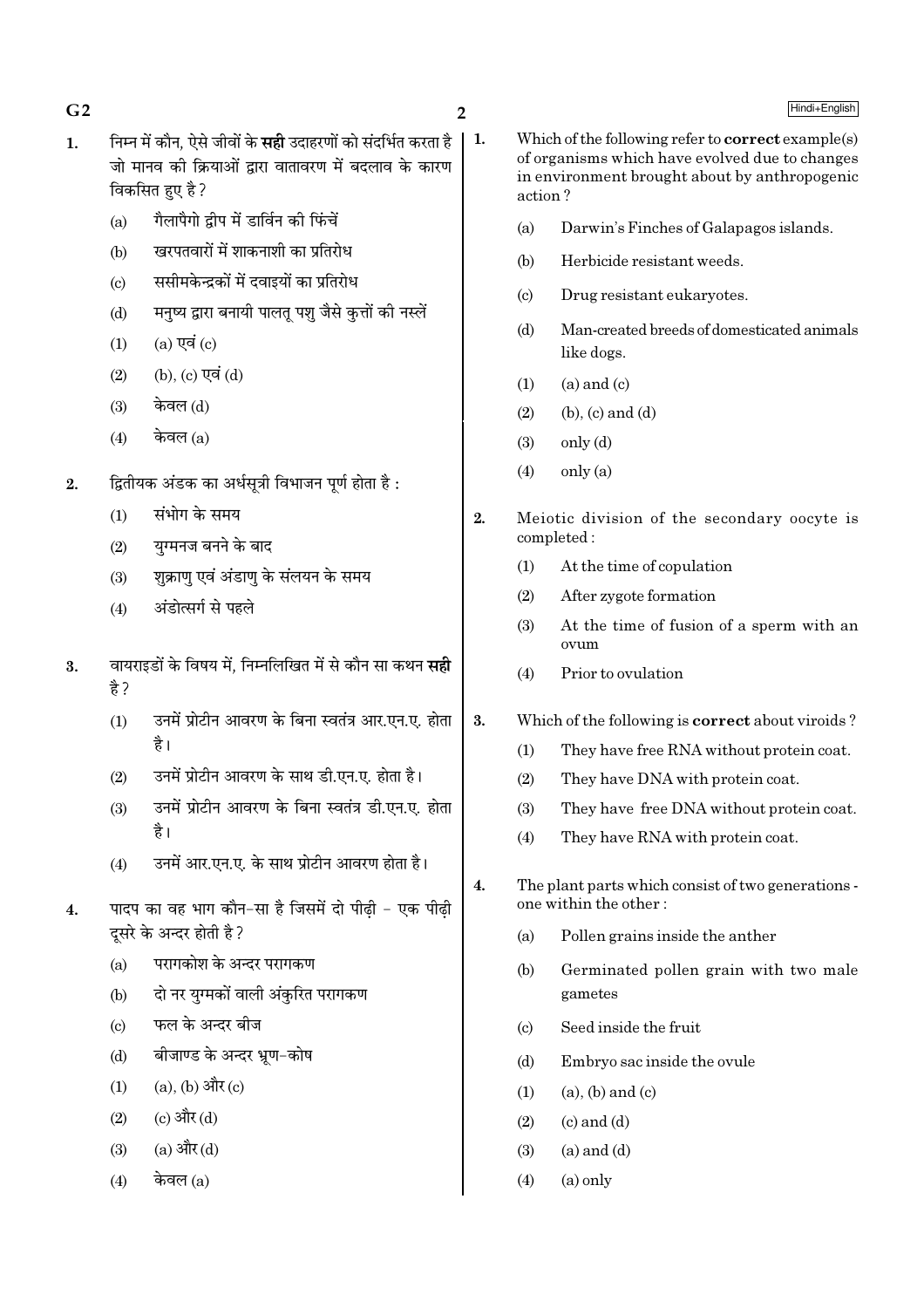| Hindi+English |                                                                                                                                                         | 3   |                                                                                                           | G <sub>2</sub>                                                                                                                             |  |
|---------------|---------------------------------------------------------------------------------------------------------------------------------------------------------|-----|-----------------------------------------------------------------------------------------------------------|--------------------------------------------------------------------------------------------------------------------------------------------|--|
| 5.            | वंशागति के गुणसूत्र सिद्धान्त का प्रायोगिक प्रमाणन किसने<br>किया था?                                                                                    |     | Experimental verification of the chromosomal<br>theory of inheritance was done by:                        |                                                                                                                                            |  |
| (1)           | सटन                                                                                                                                                     |     | (1)                                                                                                       | Sutton                                                                                                                                     |  |
| (2)           | बोवेरी                                                                                                                                                  |     | (2)                                                                                                       | Boveri                                                                                                                                     |  |
| (3)           | मॉर्गन                                                                                                                                                  |     | (3)                                                                                                       | Morgan                                                                                                                                     |  |
| (4)           | मेंडल                                                                                                                                                   |     | (4)                                                                                                       | Mendel                                                                                                                                     |  |
| 6.<br>है ?    | निम्नलिखित में से कौन सा युग्म एक कोशिकीय शैवालों का                                                                                                    | 6.  | algae?                                                                                                    | Which of the following pairs is of unicellular                                                                                             |  |
| (1)           | जेलिडियम और ग्रासिलेरिया                                                                                                                                |     | (1)                                                                                                       | Gelidium and Gracilaria                                                                                                                    |  |
| (2)           | ऐनाबीनाओर वॉल्वॉक्स                                                                                                                                     |     | (2)                                                                                                       | Anabaena and Volvox                                                                                                                        |  |
| (3)           | क्लोरेला और स्पाइरुलीना                                                                                                                                 |     | (3)                                                                                                       | Chlorella and Spirulina                                                                                                                    |  |
| (4)           | लैमिनेरियाओेर सारगासम                                                                                                                                   |     | (4)                                                                                                       | Laminaria and Sargassum                                                                                                                    |  |
| 7.            | द्वितीयक उपापचयज, जैसे कि निकोटीन, स्ट्रिक्नीन और कैफीन<br>को पौधों के द्वारा अपने लिए क्यों उत्पादित किया जाता है?                                     | 7.  |                                                                                                           | Secondary metabolites such as nicotine, strychnine<br>and caffeine are produced by plants for their:                                       |  |
| (1)           | वृद्धि पर प्रभाव                                                                                                                                        |     | (1)                                                                                                       | Growth response                                                                                                                            |  |
| (2)           | रक्षा पर असर                                                                                                                                            |     | (2)                                                                                                       | Defence action                                                                                                                             |  |
| (3)           | प्रजनन पर प्रभाव                                                                                                                                        |     | (3)                                                                                                       | Effect on reproduction                                                                                                                     |  |
| (4)           | पोषण में उपयोग                                                                                                                                          |     | (4)                                                                                                       | Nutritive value                                                                                                                            |  |
| 8.            | किस विधि द्वारा बीकानेरी ऐवीज एवं मैरीनो रेम्स से भेड़ की<br>नई नस्ल 'हिसारडेल' तैयार की गयी है?                                                        | 8.  | By which method was a new breed 'Hisardale' of<br>sheep formed by using Bikaneri ewes and Marino<br>rams? |                                                                                                                                            |  |
| (1)           | उत्परिवर्तन प्रजनन                                                                                                                                      |     | (1)                                                                                                       | Mutational breeding                                                                                                                        |  |
| (2)           | संकरण                                                                                                                                                   |     | (2)                                                                                                       | Cross breeding                                                                                                                             |  |
| (3)           | अंत:प्रजनन                                                                                                                                              |     | (3)                                                                                                       | Inbreeding                                                                                                                                 |  |
| (4)           | बहि:प्रजनन                                                                                                                                              |     | (4)                                                                                                       | Out crossing                                                                                                                               |  |
| 9.            | <i>प्लैज्मोडियम</i> की संक्रमक अवस्था जो मानव शरीर में प्रवेश                                                                                           | 9.  |                                                                                                           |                                                                                                                                            |  |
|               | करती है, है :                                                                                                                                           |     |                                                                                                           | The infectious stage of Plasmodium that enters<br>the human body is:                                                                       |  |
| (1)           | जीवाणुज                                                                                                                                                 |     | (1)                                                                                                       | Sporozoites                                                                                                                                |  |
| (2)           | मादा युग्मकजनक                                                                                                                                          |     | (2)                                                                                                       | Female gametocytes                                                                                                                         |  |
| (3)           | नर युग्मकजनक                                                                                                                                            |     | (3)                                                                                                       | Male gametocytes                                                                                                                           |  |
| (4)           | पोषाणु                                                                                                                                                  |     | (4)                                                                                                       | Trophozoites                                                                                                                               |  |
| 10.           | रात्रि में या पूर्ण प्रात:काल में घास की पत्तियों के शीर्ष से जल के<br>द्रव अवस्था में निकलने को सुगम बनाने में कौन सी प्रक्रिया<br>उत्तरदायी होती है ? | 10. |                                                                                                           | The process responsible for facilitating loss of water<br>in liquid form from the tip of grass blades at night<br>and in early morning is: |  |
| (1)           | मूलीय दाब                                                                                                                                               |     | (1)                                                                                                       | Root pressure                                                                                                                              |  |
| (2)           | अंत:शोषण                                                                                                                                                |     | (2)                                                                                                       | Imbibition                                                                                                                                 |  |
| (3)           | जीवद्रव्यकुंचन                                                                                                                                          |     | (3)                                                                                                       | Plasmolysis                                                                                                                                |  |
|               | वाष्पोत्सर्जन                                                                                                                                           |     | (4)                                                                                                       | Transpiration                                                                                                                              |  |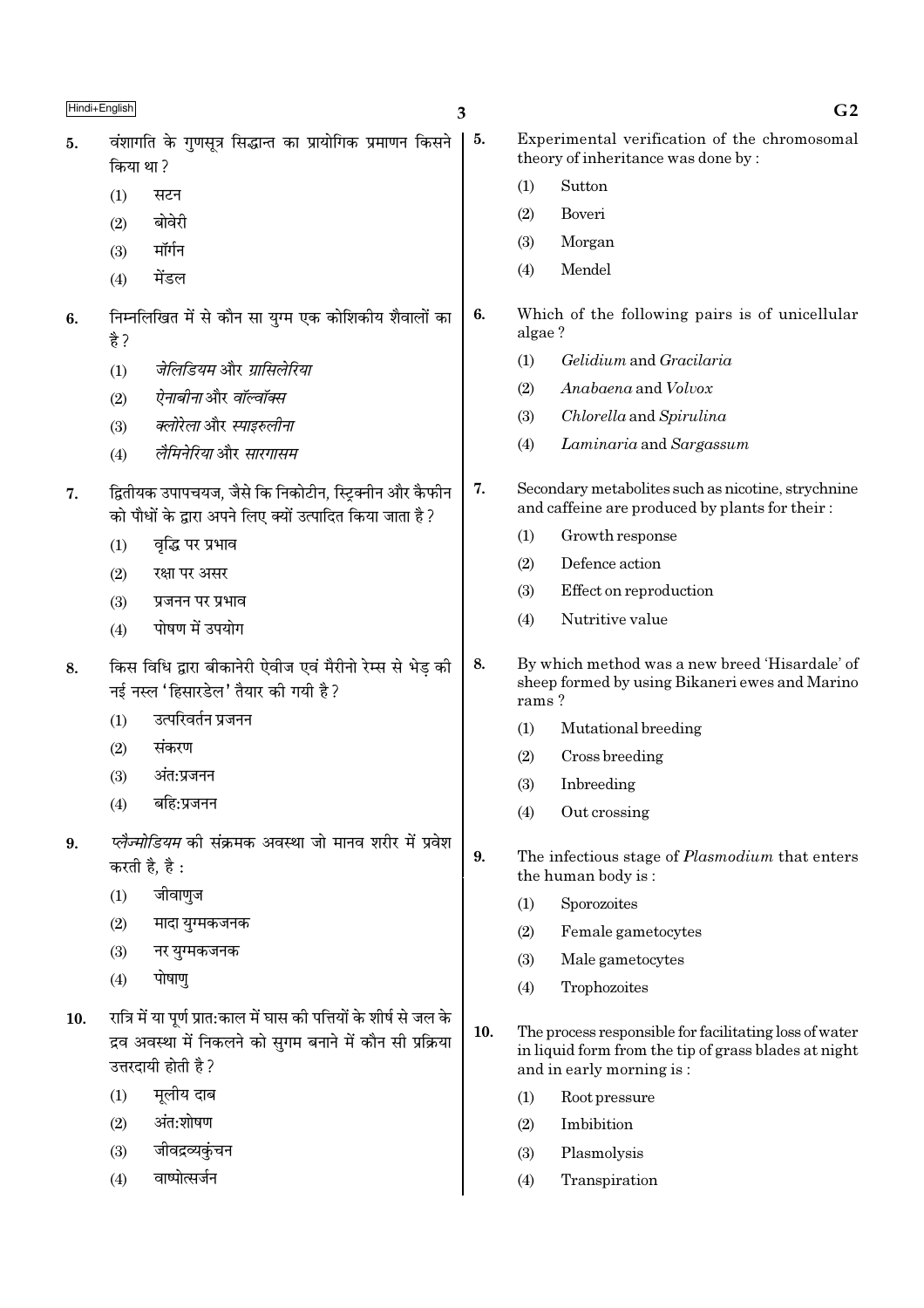- $\overline{\mathbf{4}}$
- एस.एल. मिलर ने अपने प्रयोग में एक बंद फ्लास्क में किसका  $11.$ मिश्रण कर ऐमिनो अम्ल उत्पन्न किये ?
	- $(1)$  $800^{\circ}$ C पर CH<sub>3</sub>, H<sub>2</sub>, NH<sub>4</sub> और जल वाष्प
	- $600^{\circ}$ C पर CH<sub>4</sub>, H<sub>2</sub>, NH<sub>3</sub> और जल वाष्प  $(2)$
	- $600^{\circ}$ C पर CH<sub>3</sub>, H<sub>2</sub>, NH<sub>3</sub> और जल वाष्प  $(3)$
	- $800^{\circ}$ C पर CH<sub>4</sub>, H<sub>2</sub>, NH<sub>3</sub> और जल वाष्प  $(4)$
- एक पारितन्त्र में सकल प्राथमिक उत्पादकता और नेट प्राथमिक 12. उत्पादकता के संबन्ध में निम्नलिखित में से कौन सा कथन **सद्री** है ?
	- सकल प्राथमिक उत्पादकता सदैव नेट प्राथमिक उत्पादकता  $(1)$ से अधिक होती है।
	- सकल प्राथमिक उत्पादकता और नेट प्राथमिक उत्पादकता  $(2)$ एक ही है और अभिन्न है।
	- सकल प्राथमिक उत्पादकता और नेट प्राथमिक उत्पादकता  $(3)$ के बीच कोई सम्बन्ध नहीं है।
	- सकल प्राथमिक उत्पादकता सदैव नेट प्राथमिक उत्पादकता  $(4)$ से कम होती है।
- एक वेक्टर में सहलग्नी डी.एन.ए. की प्रति की संख्या को 13. नियंत्रित करने वाले अनुक्रम को क्या कहा जाता है ?
	- ओरी साइट  $(1)$
	- पैलींडोमिक अनक्रम  $(2)$
	- रिकॉग्नीशन (पहचान) साइट  $(3)$
	- चयनयुक्त मार्कर  $(4)$
- सुक्ष्मांकरों के ब्रुश बार्डर वाली घनाकार उपकला पायी जाती है :  $14.$ 
	- लार ग्रंथि की वाहिका में  $(1)$
	- वक्काण को समीपस्थ संवलित नलिका में  $(2)$
	- यूस्टेकीयन नलिका में  $(3)$
	- .<br>आंत्र के आस्तर में  $(4)$
- बीजाण्ड का पिंड, बीजाण्ड वंत से कहाँ पर संलयित होता है ? 15.
	- $(1)$ बीजाण्डद्वार
	- बीजाण्डकाय  $(2)$
	- निभाग  $(3)$
	- नाभिका  $(4)$
- 11. From his experiments, S.L. Miller produced amino acids by mixing the following in a closed flask:
	- $CH_3$ ,  $H_2$ , NH<sub>4</sub> and water vapor at 800°C  $(1)$
	- $CH_4$ ,  $H_2$ , NH<sub>3</sub> and water vapor at 600°C  $(2)$
	- $CH_3$ ,  $H_2$ , NH<sub>3</sub> and water vapor at  $600^{\circ}$ C  $(3)$
	- $CH<sub>4</sub>$ ,  $H<sub>2</sub>$ , NH<sub>3</sub> and water vapor at 800 $^{\circ}$ C  $(4)$
- $12.$ In relation to Gross primary productivity and Net primary productivity of an ecosystem, which one of the following statements is **correct**?
	- Gross primary productivity is always more  $(1)$ than net primary productivity.
	- $(2)$ Gross primary productivity and Net primary productivity are one and same.
	- $(3)$ There is no relationship between Gross primary productivity and Net primary productivity.
	- Gross primary productivity is always less  $(4)$ than net primary productivity.
- 13. The sequence that controls the copy number of the linked DNA in the vector, is termed:
	- $(1)$ Ori site
	- $(2)$ Palindromic sequence
	- Recognition site  $(3)$
	- $(4)$ Selectable marker
- $14.$ Cuboidal epithelium with brush border of microvilli is found in:
	- $(1)$ ducts of salivary glands
	- $(2)$ proximal convoluted tubule of nephron
	- $(3)$ eustachian tube
	- $(4)$ lining of intestine
- $15.$ The body of the ovule is fused within the funicle  $at:$ 
	- Micropyle  $(1)$
	- **Nucellus**  $(2)$
	- Chalaza  $(3)$
	- $(4)$ Hilum

 $G<sub>2</sub>$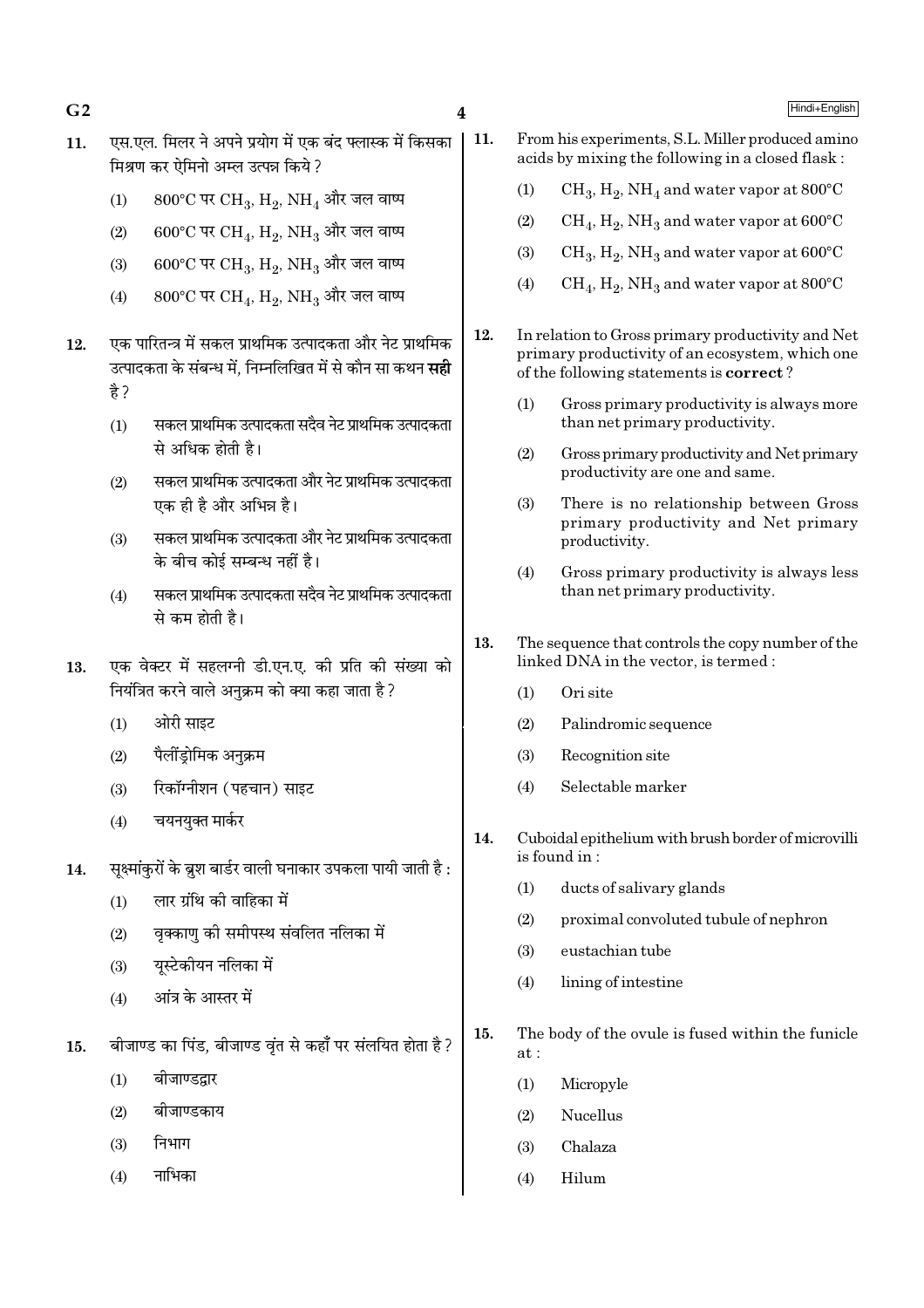18.

| 16. | प्रकाश अभिक्रिया में, इलेक्ट्रॉनों के स्थानांतरण को प्लास्टोक्विनोन<br>कहाँ से सुगम बनाता है ? |                                                                                           |  |  |  |  |
|-----|------------------------------------------------------------------------------------------------|-------------------------------------------------------------------------------------------|--|--|--|--|
|     | (1)                                                                                            | Cytbef सम्मिश्र से PS-I                                                                   |  |  |  |  |
|     | (2)                                                                                            | $PS-I$ से NADP+                                                                           |  |  |  |  |
|     | (3)                                                                                            | PS-I से ATP सिन्थेज                                                                       |  |  |  |  |
|     | (4)                                                                                            | $PS-II \nrightarrow$ $Cytb_{6}f$ सम्मिश्र                                                 |  |  |  |  |
| 17. |                                                                                                | निम्न रोगों को उनके पैदा करने वाले जीवों के साथ मिलान कर<br><b>सही</b> विकल्प का चयन करो। |  |  |  |  |

|     | स्तभ - I |             |                            |       | स्तभ - II    |
|-----|----------|-------------|----------------------------|-------|--------------|
| (a) | टाइफॉइड  |             |                            | (i)   | वुचेरेरिया   |
| (b) |          | न्यूमोनिया  |                            |       | प्लैज्मोडियम |
| (c) |          | फाइलेरिएसिस |                            |       | साल्मोनेला   |
| (d) |          | मलेरिया     |                            |       | हीमोफिलस     |
|     | (a)      | (b)         | $\left( \mathrm{e}\right)$ | (d)   |              |
| (1) | (iii)    | (iv)        | (i)                        | (ii)  |              |
| (2) | (ii)     | (i)         | (iii)                      | (iv)  |              |
| (3) | (iv)     | (i)         | (ii)                       | (iii) |              |
| (4) | (i)      | (iii)       | (ii)                       | (iv)  |              |

#### निम्न स्तंभों का मिलान कर **सही** विकल्प का चयन करो। 18.

|                           | स्तंभ - I |                               |                                      |                    | स्तंभ - II                            |
|---------------------------|-----------|-------------------------------|--------------------------------------|--------------------|---------------------------------------|
| (a)                       |           | क्लोस्ट्रीडियम<br>ब्यूटायलिकम |                                      | (i)                | साइक्लोस्पोरिन-ए                      |
| (b)                       |           |                               | <i>ट्राइकोडर्मा पॉलीस्पोरम (</i> ii) |                    | ब्युटिरिक अम्ल                        |
| $\left( \text{c} \right)$ |           |                               | <i>मोनास्कस परप्यूरीअस</i> (iii)     |                    | सिट्रिक अम्ल                          |
| (d)                       |           | एस्परजिलस नाइगर               |                                      | (iv)               | रक्त-कोलेस्टेराल कम<br>करने वाला कारक |
|                           | (a)       | (b)                           | (c)                                  | (d)                |                                       |
| (1)                       | (ii)      | (i)                           | (iv)                                 | (iii)              |                                       |
| (2)                       | (i)       | (ii)                          | (iv)                                 | (iii)              |                                       |
| (3)                       | (iv)      | (iii)                         | (ii)                                 | $\rm \textbf{(i)}$ |                                       |
| (4)                       | (iii)     | (iv)                          | (ii)                                 | $\rm \textbf{(i)}$ |                                       |

| In light reaction, plastoquinone facilitates the |  |
|--------------------------------------------------|--|
| transfer of electrons from:                      |  |

- $\mathrm{Cytb}_6$ f complex to PS-I  $(1)$
- PS-I to NADP<sup>+</sup>  $(2)$
- $(3)$ PS-I to ATP synthase
- $(4)$ PS-II to  $\mathrm{Cytb}_6$ f complex
- Match the following diseases with the causative 17. organism and select the correct option.

|                             |                 | Column - I |       | Column-II |                                            |
|-----------------------------|-----------------|------------|-------|-----------|--------------------------------------------|
| (a)                         |                 | Typhoid    |       | (i)       | Wuchereria                                 |
| (b)                         |                 | Pneumonia  |       |           | Plasmodium                                 |
| $\left( \mathrm{c} \right)$ |                 | Filariasis |       |           | Salmonella                                 |
| (d)                         | Malaria         |            |       | (iv)      | Haemophilus                                |
|                             | (a)             | (b)        | (c)   | (d)       |                                            |
| (1)                         | (iii)           | (iv)       | (i)   | (ii)      |                                            |
| (2)                         | (ii)            | (i)        | (iii) | (iv)      |                                            |
| (3)                         | (iv)            | (i)        | (ii)  | (iii)     |                                            |
| (4)                         | (i)             | (iii)      | (ii)  | (iv)      |                                            |
|                             | correct option. |            |       |           | Match the following columns and select the |

Column-I

| (a)                         | Clostridium<br>butylicum  |                   |                             | (i)   | Cyclosporin-A                       |
|-----------------------------|---------------------------|-------------------|-----------------------------|-------|-------------------------------------|
| (b)                         | Trichoderma<br>polysporum |                   |                             | (ii)  | Butyric Acid                        |
| $\left( \mathrm{c} \right)$ | Monascus<br>purpureus     |                   |                             | (iii) | Citric Acid                         |
| (d)                         |                           | Aspergillus niger |                             | (iv)  | Blood cholesterol<br>lowering agent |
|                             | (a)                       | (b)               | $\left( \mathrm{c} \right)$ | (d)   |                                     |
| (1)                         | (ii)                      | (i)               | (iv)                        | (iii) |                                     |
| (2)                         | (i)                       | (ii)              | (iv)                        | (iii) |                                     |
| (3)                         | (iv)                      | (iii)             | (ii)                        | (i)   |                                     |
| (4)                         | (iii)                     | (iv)              | (i)                         | (i)   |                                     |

Column-II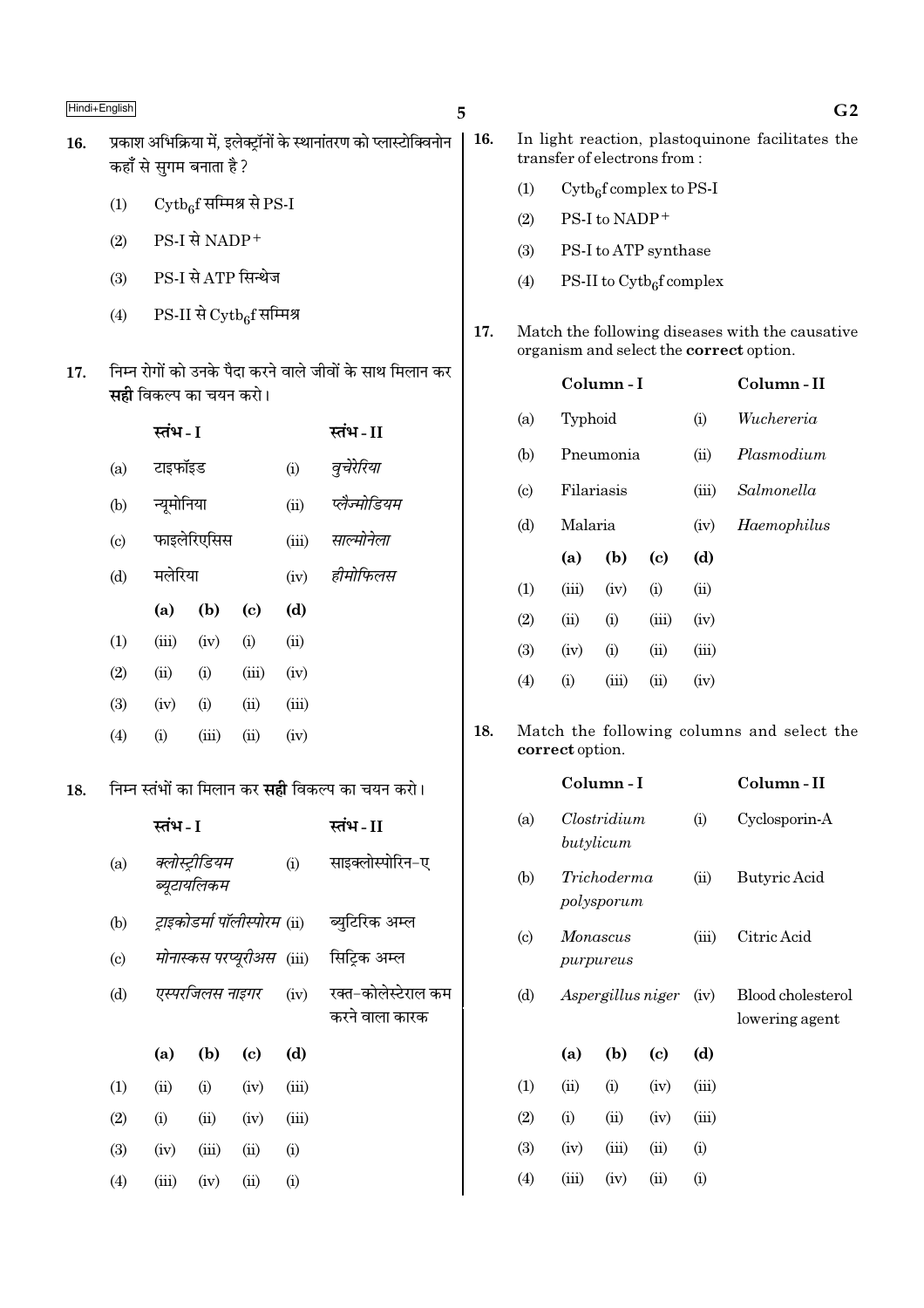- $G<sub>2</sub>$
- संघ कॉर्डेटा के लिए कौन से कथन **सही** हैं ? 19.
	- युरोकॉर्डेटा में पृष्ठरज्जू सिर से पूंछ तक फैली होती है  $(a)$ .<br>और यह जीवन के अंत तक बनी रहती है।
	- वर्टीब्रेटा में पृष्ठरज्जु केवल भ्रूणीय काल में उपस्थित  $(b)$ होती है।
	- केन्द्रीय तंत्रिका तंत्र पष्ठीय एवं खोखला होता है।  $(c)$
	- कॉर्डेटा को तीन उपसंघों में विभाजित किया है :  $(d)$ हेमीकॉर्डेटा, ट्युनिकेटा एवं सेफैलोकॉर्डेटा।
	- (c) एवं  $(a)$  $(1)$
	- $(a)$  एवं  $(b)$  $(2)$
	- (b) एवं (c)  $(3)$
	- (d) एवं (c)  $(4)$
- आहार नाल की गोब्लेट कोशिकाएँ रूपांतरित होती हैं : 20.
	- स्तंभाकार उपकला कोशिकाओं से  $(1)$
	- उपास्थि कोशिकाओं से  $(2)$
	- संयुक्त उपकला कोशिकाओं से  $(3)$
	- शल्की उपकला कोशिकाओं से  $(4)$
- निम्नलिखित में से कौन एक बीज प्रसुप्ति नियंत्रित करने वाला 21. निरोधक पदार्थ **नहीं** है ?
	- एब्सीसिक अम्ल  $(1)$
	- फिनोलिक अम्ल  $(2)$
	- पैरा-ऐस्कॉर्बिक अम्ल  $(3)$
	- जिबरेलिक अम्ल  $(4)$
- अनुलेखन के समय डी.एन.ए. की कुंडली को खोलने में कौनसा 22. एंजाइम मदद करता है ?
	- डी.एन.ए. हैलीकेज़  $(1)$
	- डी.एन.ए. पॉलीमरेज़  $(2)$
	- आर.एन.ए. पॉलिमरेज़  $(3)$
	- डी.एन.ए. लाइगेज़  $(4)$
- 19. Which of the following statements are true for the phylum-Chordata?
	- In Urochordata notochord extends from  $(a)$ head to tail and it is present throughout their life.
	- $(b)$ In Vertebrata notochord is present during the embryonic period only.
	- Central nervous system is dorsal and  $(c)$ hollow.
	- $(d)$ Chordata is divided into 3 subphyla : Hemichordata. Tunicata and Cephalochordata.
	- $(1)$  $(c)$  and  $(a)$
	- $(a)$  and  $(b)$  $(2)$
	- $(b)$  and  $(c)$  $(3)$
	- $(d)$  and  $(c)$  $(4)$
- 20. Goblet cells of alimentary canal are modified from:
	- $(1)$ Columnar epithelial cells
	- $(2)$ Chondrocytes
	- Compound epithelial cells  $(3)$
	- Squamous epithelial cells  $(4)$
- 21. Which of the following is not an inhibitory substance governing seed dormancy?
	- Abscisic acid  $(1)$
	- Phenolic acid  $(2)$
	- Para-ascorbic acid  $(3)$
	- Gibberellic acid  $(4)$
- 22. Name the enzyme that facilitates opening of DNA helix during transcription.
	- $(1)$ DNA helicase
	- $(2)$ DNA polymerase
	- $(3)$ RNA polymerase
	- $(4)$ DNA ligase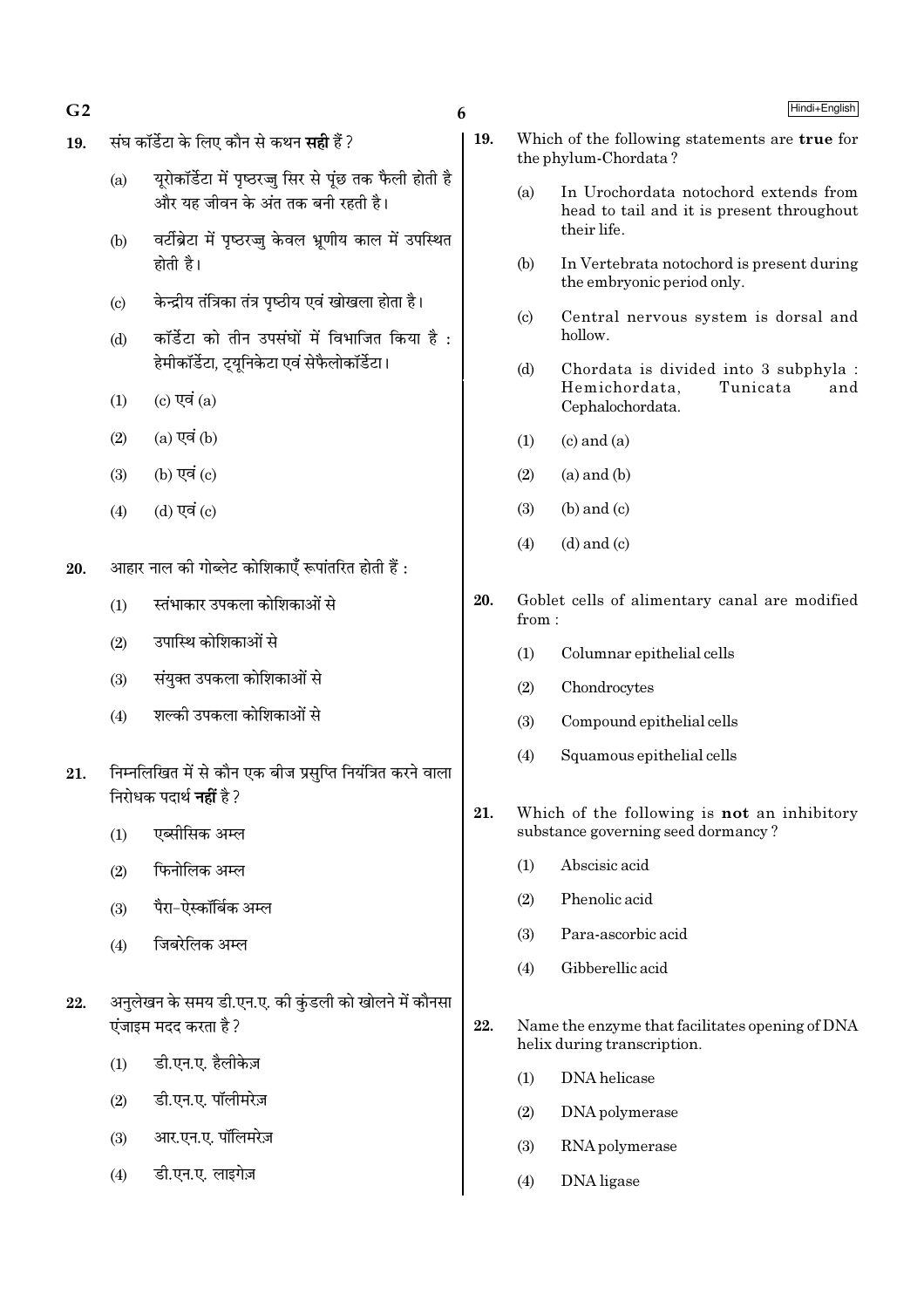- निम्नलिखित को सुमेलित कीजिए: 23.
	- उत्प्रेरक क्रिया का निरोधक रिसिन  $(a)$  $(i)$
	- पेप्टाइड बंध धारक मैलोनेट  $(b)$  $(ii)$

7

23.

24.

25.

- कवकों में कोशिका भित्ति काइटिन  $(c)$  $(iii)$ पदार्थ
- द्वितीयक उपापचयज कोलैजन  $(d)$  $(iv)$

निम्नलिखित में से **सही** विकल्प चुनिए :

|     | (a)   | (b)   | (c)  | (d)               |
|-----|-------|-------|------|-------------------|
| (1) | (iii) | (i)   | (iv) | (ii)              |
| (2) | (iii) | (iv)  | (i)  | (ii)              |
| (3) | (ii)  | (iii) | (i)  | (iv)              |
| (4) | (ii)  | (iv)  | (n)  | $\left( 1\right)$ |

- द्विपार्श्व सममिति एवं अगृहीय जन्तुओं के उदाहरण किस संघ में 24. हैं?
	- प्लेटीहैल्मिंथीज  $(1)$
	- एस्कहैल्मिंथीज  $(2)$
	- ऐनेलिडा  $(3)$
	- टीनोफोरा  $(4)$
- निम्न में मूत्र की कौनसी अवस्था डायाबिटीज मेलिटस की ओर 25. संकेत करती है ?
	- यूरेमिया एवं रीनल कैल्कुली  $(1)$
	- कीटोनुरिया एवं ग्लाइकोसुरिया  $(2)$
	- रीनल कैल्कुली एवं हाइपरग्लाइसिमिया  $(3)$
	- यूरेमिया एवं कीटोनुरिया  $(4)$
- अर-पष्पक में क्या होता है ? 26.
	- ऊर्ध्ववर्ती अंडाशय  $(1)$
	- जायांगाधर अंडाशय  $(2)$
	- अर्द्ध अधोवर्ती अंडाशय  $(3)$
	- अधोवर्ती अंडाशय  $(4)$
- उन पदार्थों को पहचानिए, जिनकी संरचनाओं में क्रमश: 27. ग्लाइकोसाइडिक बंध और पेप्टाइड बंध पाये जाते हैं :
	- ग्लिसरॉल, टिप्सिन  $(1)$
	- सेलुलोज, लेसिथिन  $(2)$
	- इनुलिन, इंसुलिन  $(3)$
	- काइटिन, कोलेस्टरॉल  $(4)$

|                        |                                            |                          |                            |      |                                  | G <sub>2</sub>                                       |
|------------------------|--------------------------------------------|--------------------------|----------------------------|------|----------------------------------|------------------------------------------------------|
|                        | Match the following:                       |                          |                            |      |                                  |                                                      |
| (a)                    | activity                                   | Inhibitor of catalytic   |                            |      | (i)                              | Ricin                                                |
| (b)                    |                                            | Possess peptide bonds    |                            |      | (ii)                             | Malonate                                             |
| $\left( \circ \right)$ | fungi                                      | Cell wall material in    |                            |      | (iii)                            | Chitin                                               |
| (d)                    |                                            | Secondary metabolite     |                            |      | (iv)                             | Collagen                                             |
|                        |                                            |                          |                            |      |                                  | Choose the <b>correct</b> option from the following: |
|                        | (a)                                        | (b)                      | $\left( \mathrm{e}\right)$ | (d)  |                                  |                                                      |
| (1)                    | (iii)                                      | (i)                      | (iv)                       | (ii) |                                  |                                                      |
| (2)                    | (iii)                                      | (iv)                     | (i)                        | (ii) |                                  |                                                      |
| (3)                    | (ii)                                       | $(iii)$ $(i)$            |                            | (iv) |                                  |                                                      |
| (4)                    | (ii)                                       | (iv)                     | (iii)                      | (i)  |                                  |                                                      |
|                        | are exemplified by:                        |                          |                            |      |                                  | Bilaterally symmetrical and acoelomate animals       |
| (1)                    |                                            | Platyhelminthes          |                            |      |                                  |                                                      |
| (2)                    |                                            | Aschelminthes            |                            |      |                                  |                                                      |
| (3)                    | Annelida                                   |                          |                            |      |                                  |                                                      |
| (4)                    |                                            | Ctenophora               |                            |      |                                  |                                                      |
|                        | urine are indicative of Diabetes Mellitus? |                          |                            |      |                                  | Presence of which of the following conditions in     |
| (1)                    |                                            | Uremia and Renal Calculi |                            |      |                                  |                                                      |
| (2)                    |                                            | Ketonuria and Glycosuria |                            |      |                                  |                                                      |
| (3)                    |                                            |                          |                            |      | Renal calculi and Hyperglycaemia |                                                      |
| (4)                    |                                            | Uremia and Ketonuria     |                            |      |                                  |                                                      |

- 26. Ray florets have:
	- $(1)$ Superior ovary
	- $(2)$ Hypogynous ovary
	- $(3)$ Half inferior ovary
	- $(4)$ Inferior ovary
- 27. Identify the substances having glycosidic bond and peptide bond, respectively in their structure:
	- $(1)$ Glycerol, trypsin
	- $(2)$ Cellulose, lecithin
	- $(3)$ Inulin, insulin
	- $(4)$ Chitin, cholesterol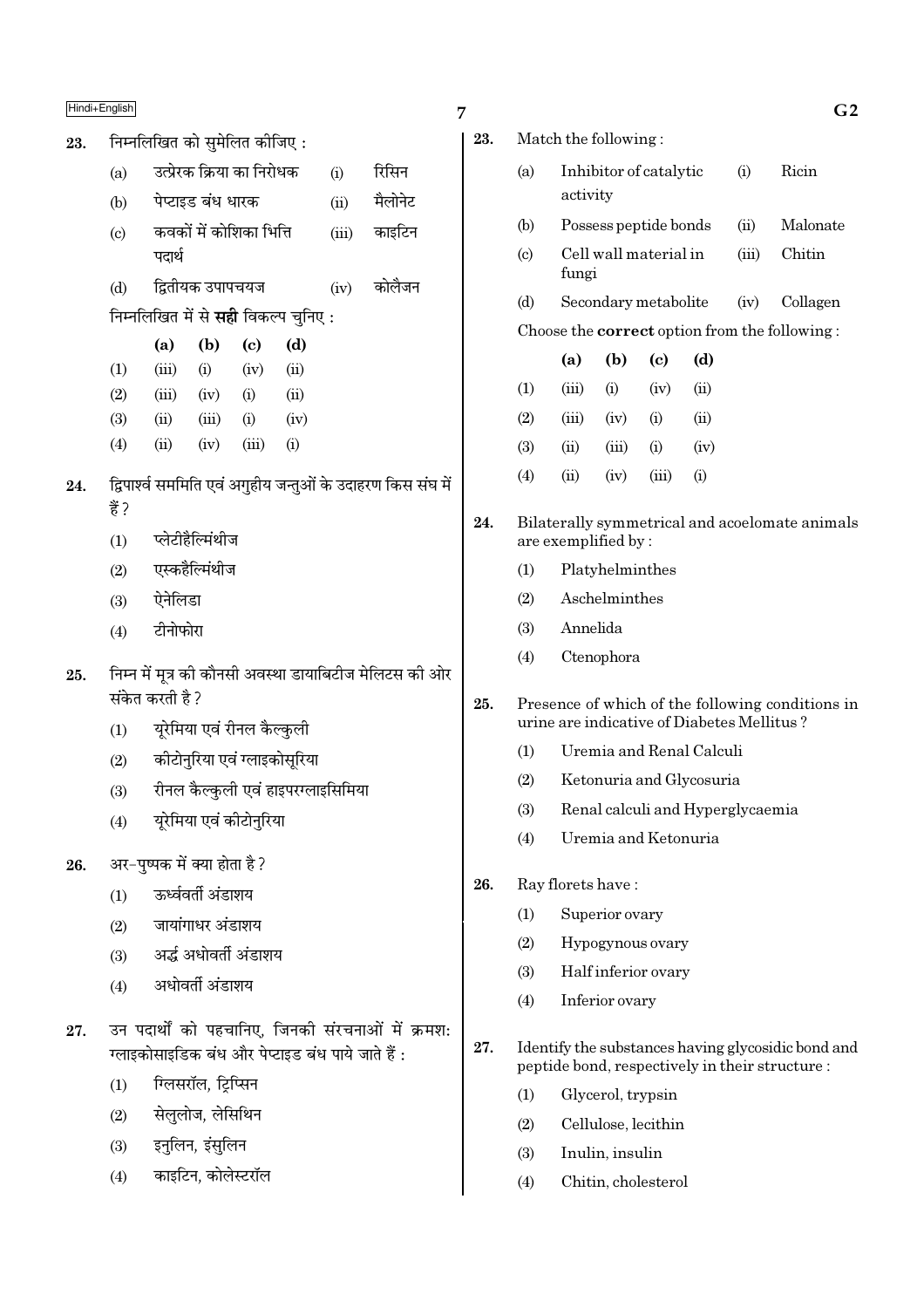- $G<sub>2</sub>$
- निम्न में कौनसा कथन **सही नहीं** है ? 28.
	- प्राक-इंसुलिन में एक अतिरिक्त पेप्टाइड, जिसे  $(1)$ सी-पेप्टाइड कहते हैं, होती है।
	- कार्यात्मक इंसुलिन में A एवं B शृंखलाएँ होती है जो  $(2)$ हाइड़ोजन बंध द्वारा जुडी होती है।
	- आनवशिक इंजीनियरी इंसुलिन *ई–कोलाई* द्वारा उत्पादित  $(3)$ होता है।
	- मनष्य में इंसलिन प्राक-इंसलिन से संश्लेषित होता है।  $(4)$
- कुछ विभाजित हो रही कोशिकायें कोशिका चक्रण से बाहर 29. निकल जाती हैं और कायिक निष्क्रियता अवस्था में प्रवेश कर जाती है। इसे शांत अवस्था (Go) कहा जाता है। यह प्रक्रिया किसके अन्त में होती है?
	- $(1)$  $G_1$  प्रावस्था
	- $(2)$ S प्रावस्था
	- $(3)$ G<sub>2</sub> प्रावस्था
	- $(4)$ M प्रावस्था
- अंतरावस्था की  $\mathrm{G}_1$  प्रावस्था (गैप 1) के बारे में **सही** कथन का 30. चयन करो।
	- सभी कोशिका अवयवों का पुनर्गठन होता है।  $(1)$
	- कोशिका उपापचयी सक्रिय होती है, वृद्धि करती है  $(2)$ लेकिन DNA की प्रतिकृति नहीं करती।
	- केन्द्रक विभाजन होता है।  $(3)$
	- डी.एन.ए. संश्लेषण या प्रतिकृतिकरण होता है।  $(4)$
- मानक ई.सी.जी. का क्यु.आर.एस. सम्मिश्र दर्शाता है: 31.
	- आलिंदों का विध्रुवण  $(1)$
	- निलयों का विध्रवण  $(2)$
	- निलयों का पनर्धवण  $(3)$
	- आलिंदों का पनर्धवण  $(4)$
- यदि दो लगातार क्षार युग्मों के बीच की दूरी  $0.34 \text{ nm}$  है और 32. एक स्तनपायी कोशिका की DNA की द्विकुंडली में क्षार युग्मों की कुल संख्या  $6.6 \times 10^9$  bp है। तब DNA की लम्बाई होगी लगभग $\cdot$ 
	- <u>2.5 मीटर</u>  $(1)$
	- <u>2.2 मीटर</u>  $(2)$
	- $2.7$  मीटर  $(3)$
	- $2.0$  मीटर  $(4)$
- 28. Which of the following statements is not correct?
	- The proinsulin has an extra peptide called  $(1)$ C-peptide.
	- $(2)$ The functional insulin has A and B chains linked together by hydrogen bonds.
	- Genetically engineered insulin is produced  $(3)$ in  $E\text{-}Coli$ .
	- $(4)$ In man insulin is synthesised as a proinsulin.
- 29. Some dividing cells exit the cell cycle and enter vegetative inactive stage. This is called quiescent stage  $(G_0)$ . This process occurs at the end of:
	- $(1)$  $G_1$  phase
	- **S** phase  $(2)$
	- $G_2$ phase  $(3)$
	- M<sub>phase</sub>  $(4)$
- 30. Identify the correct statement with regard to  $G_1$  phase (Gap 1) of interphase.
	- Reorganisation of all cell components takes  $(1)$ place.
	- Cell is metabolically active, grows but does  $(2)$ not replicate its DNA.
	- $(3)$ Nuclear Division takes place.
	- $(4)$ DNA synthesis or replication takes place.
- 31. The QRS complex in a standard ECG represents:
	- $(1)$ Depolarisation of auricles
	- $(2)$ Depolarisation of ventricles
	- $(3)$ Repolarisation of ventricles
	- Repolarisation of auricles  $(4)$
- 32. If the distance between two consecutive base pairs is 0.34 nm and the total number of base pairs of a DNA double helix in a typical mammalian cell is  $6.6 \times 10^9$  bp, then the length of the DNA is approximately:
	- 2.5 meters  $(1)$
	- $(2)$ 2.2 meters
	- $(3)$ 2.7 meters
	- $(4)$ 2.0 meters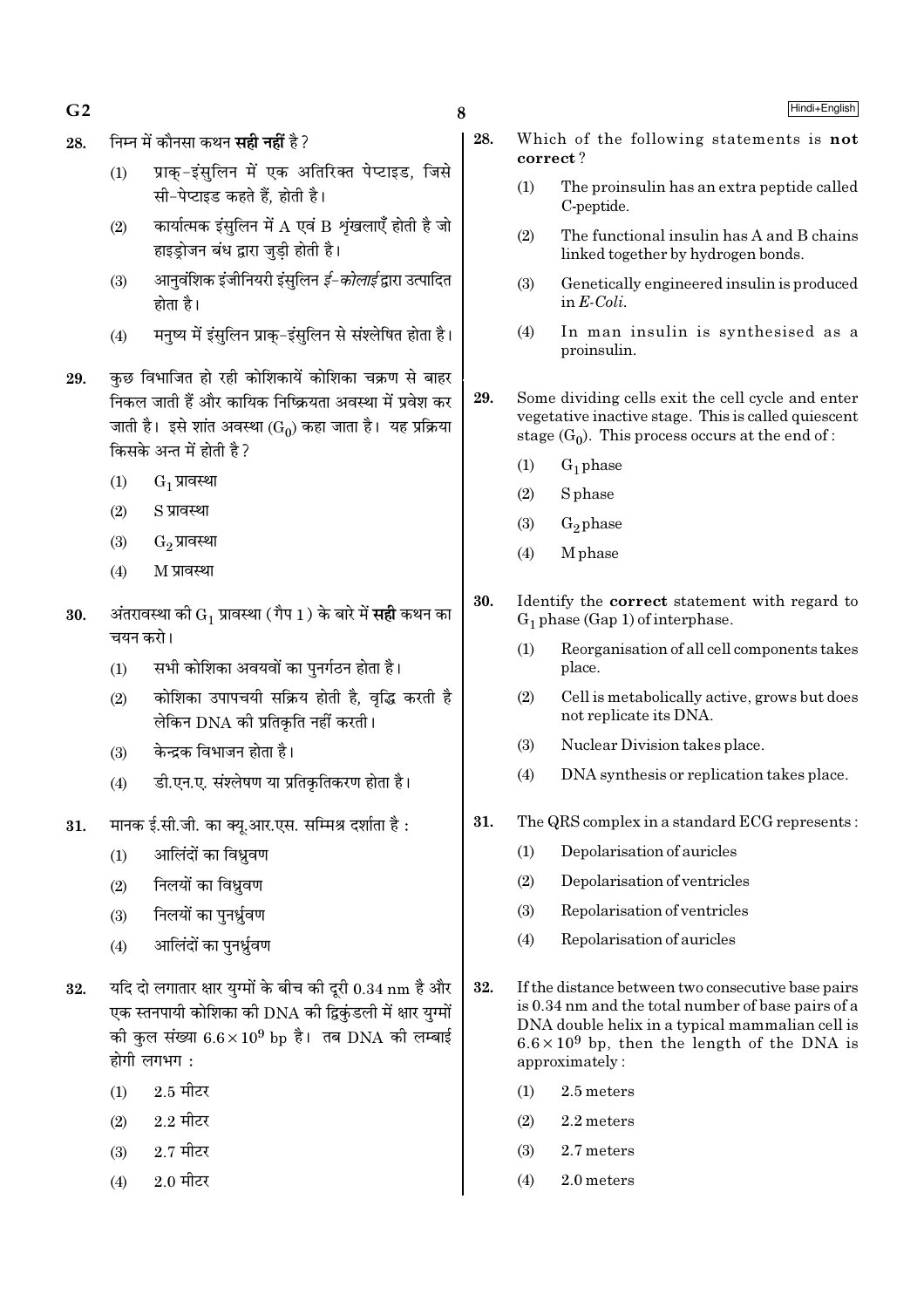| Hindi+English |     |                                                                                                                            | 9   |           | G <sub>2</sub>                                                                                      |
|---------------|-----|----------------------------------------------------------------------------------------------------------------------------|-----|-----------|-----------------------------------------------------------------------------------------------------|
| 33.           |     | विश्व के निम्नलिखित में से कौन सा क्षेत्र अधिकतम जाति<br>विविधता दर्शाता है ?                                              | 33. |           | Which of the following regions of the globe exhibits<br>highest species diversity?                  |
|               | (1) | मेडागास्कर                                                                                                                 |     | (1)       | Madagascar                                                                                          |
|               | (2) | हिमालय                                                                                                                     |     | (2)       | Himalayas                                                                                           |
|               | (3) | एमेजॉन के जंगल                                                                                                             |     | (3)       | Amazon forests                                                                                      |
|               | (4) | भारत का पश्चिमी घाट                                                                                                        |     | (4)       | Western Ghats of India                                                                              |
| 34.           |     | निम्न में कौन वाहितमल उपचार के लिए अवायवीय आपंक<br>संपाचित्र में डाला जाता है?                                             | 34. |           | Which of the following is put into Anaerobic sludge<br>digester for further sewage treatment?       |
|               | (1) | तैरते हुए कूड़े-करकट                                                                                                       |     | (1)       | Floating debris                                                                                     |
|               | (2) | प्राथमिक उपचार के बहि:स्राव                                                                                                |     | (2)       | Effluents of primary treatment                                                                      |
|               | (3) | संक्रियीत आपंक                                                                                                             |     | (3)       | Activated sludge                                                                                    |
|               | (4) | प्राथमिक आपंक                                                                                                              |     | (4)       | Primary sludge                                                                                      |
| 35.           |     | सिनेप्टोनीमल सम्मिश्र का विघटन होता है:                                                                                    | 35. | during:   | Dissolution of the synaptonemal complex occurs                                                      |
|               | (1) | युग्मपट्ट के दौरान                                                                                                         |     | (1)       | Zygotene                                                                                            |
|               | (2) | द्विपट्ट के दौरान                                                                                                          |     | (2)       | Diplotene                                                                                           |
|               | (3) | तनुपट्ट के दौरान                                                                                                           |     | (3)       | Leptotene                                                                                           |
|               | (4) | स्थूलपट्ट के दौरान                                                                                                         |     | (4)       | Pachytene                                                                                           |
| 36.           |     | यौन संचरित रोगों के <b>सही</b> विकल्प का चयन करो।                                                                          |     |           |                                                                                                     |
|               | (1) | सुजाक, मलेरिया, जननिक परिसर्प                                                                                              | 36. | diseases. | Select the option including all sexually transmitted                                                |
|               | (2) | AIDS, मलेरिया, फाइलेरिया                                                                                                   |     | (1)       | Gonorrhoea, Malaria, Genital herpes                                                                 |
|               | (3) | कैंसर, AIDS, सिफिलिस                                                                                                       |     | (2)       | AIDS, Malaria, Filaria                                                                              |
|               | (4) | सुजाक, सिफिलिस, जननिक परिसर्प                                                                                              |     | (3)       | Cancer, AIDS, Syphilis                                                                              |
| 37.           |     | <b>सही</b> कथन का चयन करो।                                                                                                 |     | (4)       | Gonorrhoea, Syphilis, Genital herpes                                                                |
|               | (1) | ग्लूकगॉन हाइपोग्लाइसीमिया से संबंधित है।                                                                                   | 37. |           | Select the correct statement.                                                                       |
|               | (2) | इंसुलिन अग्न्याशयी कोशिकाओं एवं एडीपोसाइटों पर                                                                             |     | (1)       | Glucagon is associated with hypoglycemia.                                                           |
|               |     | क्रिया करता है।                                                                                                            |     | (2)       | Insulin acts on pancreatic cells and                                                                |
|               | (3) | इंसुलिन हाइपरग्लाइसीमिया से संबंधित है।                                                                                    |     |           | adipocytes.                                                                                         |
|               | (4) | ग्लूकोकॉर्टिकॉइड ग्लूकोनियोजिनेसिस को प्रेरित करते                                                                         |     | (3)       | Insulin is associated with hyperglycemia.                                                           |
|               |     | हैं।                                                                                                                       |     | (4)       | Glucocorticoids stimulate gluconeogenesis.                                                          |
| 38.           |     | फलीदार फलों वाले पादपों की जड़ ग्रन्थिकाओं में नाइट्रोजिनेज<br>द्वारा उत्प्रेरित अभिक्रिया का/के उत्पाद कौन सा/से है/हैं ? | 38. |           | The product(s) of reaction catalyzed by nitrogenase<br>in root nodules of leguminous plants is/are: |
|               | (1) | केवल नाइट्रेट                                                                                                              |     | (1)       | Nitrate alone                                                                                       |
|               | (2) | अमोनिया और ऑक्सीजन                                                                                                         |     | (2)       | Ammonia and oxygen                                                                                  |
|               | (3) | अमोनिया और हाइड्रोजन                                                                                                       |     | (3)       | Ammonia and hydrogen                                                                                |
|               | (4) | केवल अमोनिया                                                                                                               |     | (4)       | Ammonia alone                                                                                       |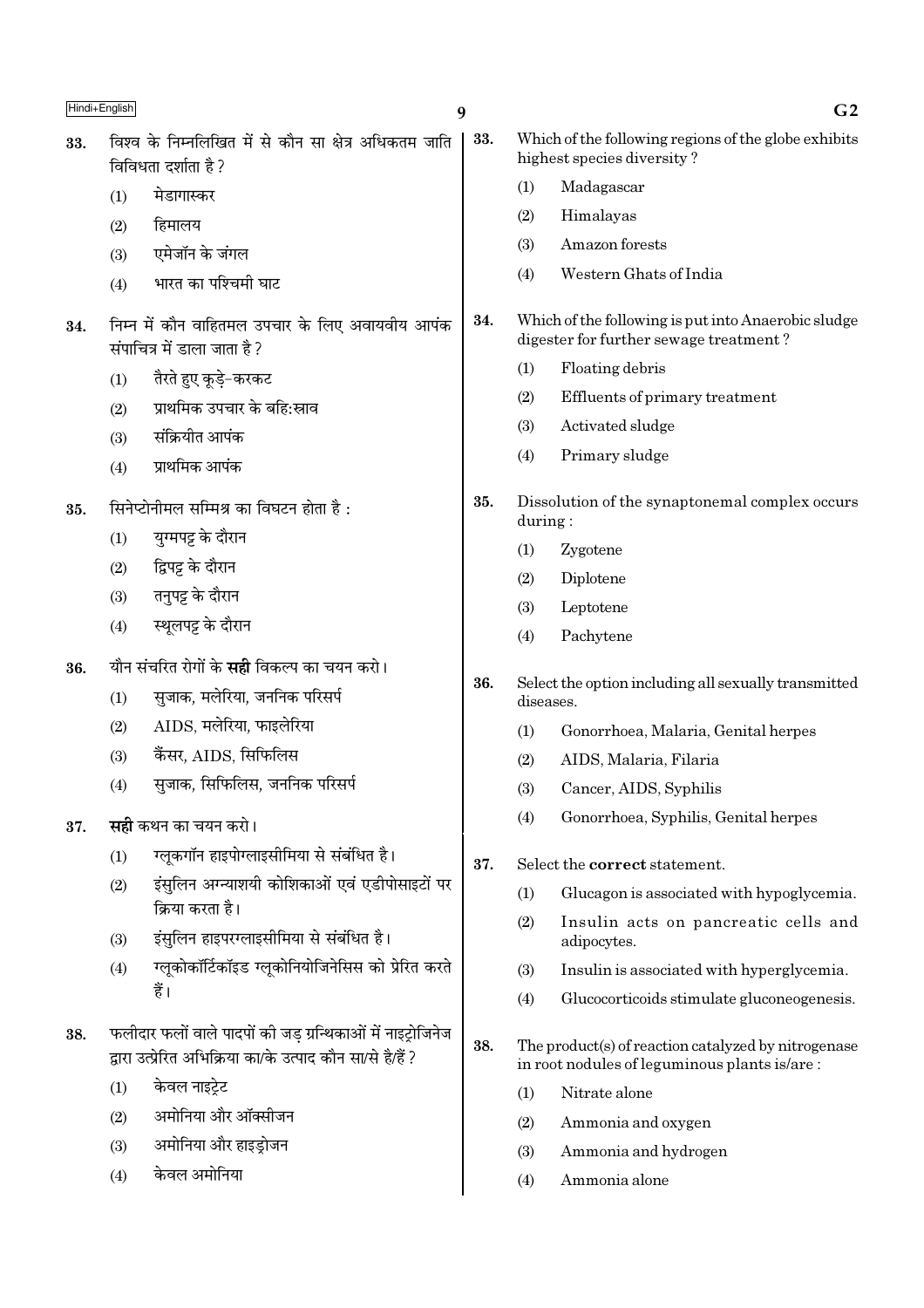| G <sub>2</sub> |     |                                                                                                                     | 10  |           | Hindi+English                                                                                           |
|----------------|-----|---------------------------------------------------------------------------------------------------------------------|-----|-----------|---------------------------------------------------------------------------------------------------------|
| 39.            |     | जेल इलेक्ट्रोफोरेसिस में, पृथक हुए डी.एन.ए. के खण्डों को<br>किसकी सहायता से देखा जा सकता है ?                       | 39. |           | In gel electrophoresis, separated DNA fragments<br>can be visualized with the help of:                  |
|                | (1) | UV विकिरण में एथिडियम ब्रोमाइड से                                                                                   |     | (1)       | Ethidium bromide in UV radiation                                                                        |
|                | (2) | UV विकिरण में एसीटोकार्मिन से                                                                                       |     | (2)       | Acetocarmine in UV radiation                                                                            |
|                | (3) | अवरक्त विकिरण में एथिडियम ब्रोमाइड से                                                                               |     | (3)       | Ethidium bromide in infrared radiation                                                                  |
|                | (4) | चमकीले नीले प्रकाश में ऐसीटोकार्मिन से                                                                              |     | (4)       | Acetocarmine in bright blue light                                                                       |
| 40.            |     | निम्न में किस तकनीक की सहायता से ऐसी स्त्रियाँ जो गर्भधारण<br>नहीं कर सकती, में भ्रूण को स्थानांतरित किया जाता है ? | 40. | conceive? | In which of the following techniques, the embryos<br>are transferred to assist those females who cannot |
|                | (1) | GIFT एवं ZIFT                                                                                                       |     | (1)       | GIFT and ZIFT                                                                                           |
|                | (2) | ICSI एवं ZIFT                                                                                                       |     | (2)       | <b>ICSI</b> and <b>ZIFT</b>                                                                             |
|                | (3) | GIFT एवं ICSI                                                                                                       |     | (3)       | GIFT and ICSI                                                                                           |
|                | (4) | ZIFT एवं IUT                                                                                                        |     | (4)       | ZIFT and IUT                                                                                            |
| 41.            |     | <b>सही</b> मिलान का चयन करो।                                                                                        | 41. |           | Select the <b>correct</b> match.                                                                        |
|                | (1) | फ़ेनिलकीटोन्यूरिया<br>अलिंग क्रोमोसोम<br>प्रभावी लक्षण                                                              |     | (1)       | Phenylketonuria<br>Autosomal<br>dominant trait                                                          |
|                | (2) | दात्र कोशिका अरक्तता<br>अलिंग क्रोमोसोम<br>अप्रभावी लक्षण,                                                          |     | (2)       | Sickle cell anaemia -<br>Autosomal<br>recessive trait,<br>chromosome-11                                 |
|                |     | क्रोमोसोम-11                                                                                                        |     | (3)       | Thalassemia<br>X linked                                                                                 |
|                | (3) | थैलेसीमिया<br>$X$ संलग्न<br>$\blacksquare$                                                                          |     | (4)       | Y linked<br>Haemophilia                                                                                 |
|                | (4) | हीमोफीलिया<br>$Y$ संलग्न                                                                                            | 42. |           | Which of the following is not an attribute of a                                                         |
| 42.            |     | निम्नलिखित में से कौन एक जीव संख्या का एक गुण <b>नहीं</b> है ?                                                      |     |           | population?                                                                                             |
|                | (1) | जन्म दर                                                                                                             |     | (1)       | Natality                                                                                                |
|                | (2) | मृत्यु दर                                                                                                           |     | (2)       | Mortality                                                                                               |
|                | (3) | जाति परस्पर क्रिया                                                                                                  |     | (3)       | Species interaction                                                                                     |
|                | (4) | लिंग अनुपात                                                                                                         |     | (4)       | Sex ratio                                                                                               |
| 43.            |     | प्रकाशश्वसन में $\rm RuBisCo$ एंजाइम की ऑक्सीजनीकरण क्रिया<br>से किसका निर्माण होता है?                             | 43. |           | The oxygenation activity of RuBisCo enzyme in<br>photorespiration leads to the formation of:            |
|                | (1) | 3-C यौगिक का 1 अण्                                                                                                  |     | (1)       | 1 molecule of 3-C compound                                                                              |
|                | (2) | $6$ -C यौगिक का 1 अण्                                                                                               |     | (2)       | 1 molecule of 6-C compound                                                                              |
|                | (3) | $4$ -C यौगिक का 1 अणु और 2-C यौगिक का 1 अणु                                                                         |     | (3)       | 1 molecule of 4-C compound and 1 molecule<br>of 2-C compound                                            |
|                | (4) | 3-C यौगिक के 2 अण्                                                                                                  |     | (4)       | 2 molecules of 3-C compound                                                                             |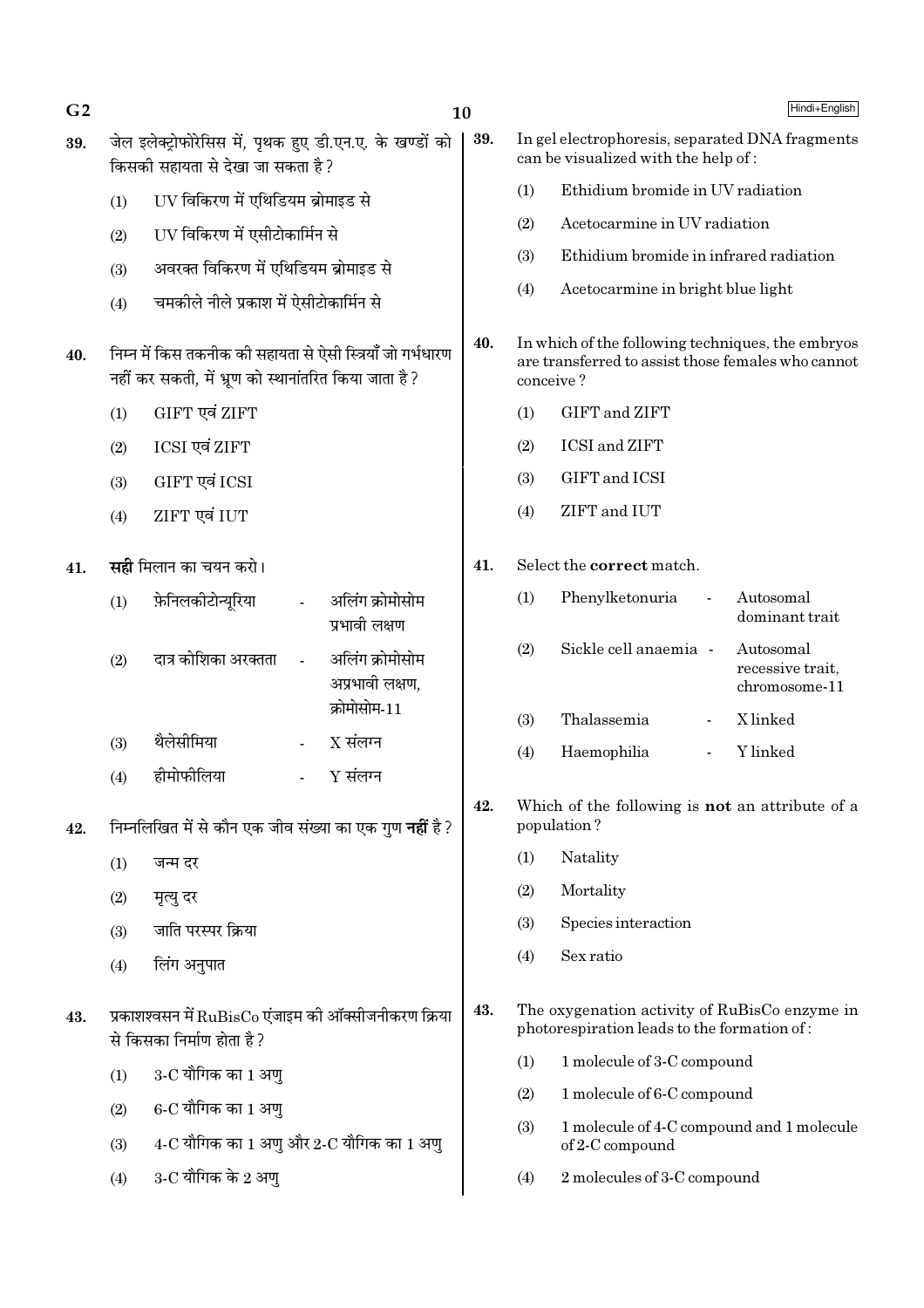| Hindi+English |                                                                                        |                                  |                         |                             |                                                            | 11  |                                                      |              |                                |       | G <sub>2</sub>                                                                                    |  |
|---------------|----------------------------------------------------------------------------------------|----------------------------------|-------------------------|-----------------------------|------------------------------------------------------------|-----|------------------------------------------------------|--------------|--------------------------------|-------|---------------------------------------------------------------------------------------------------|--|
| 44.           | अनिवार्य तत्वों और पादपों में उनके कार्यों के विषय में निम्नलिखित<br>को सुमेलित कीजिए: |                                  |                         |                             |                                                            |     |                                                      |              | and their functions in plants: |       | Match the following concerning essential elements                                                 |  |
|               |                                                                                        | लोह                              |                         |                             |                                                            |     | (a)                                                  | Iron<br>(i)  |                                |       | Photolysis of water                                                                               |  |
|               | (a)                                                                                    |                                  |                         | (i)                         | जल का प्रकाश अपघटन                                         |     | (b)                                                  | Zinc<br>(ii) |                                |       | Pollen germination                                                                                |  |
|               | (b)<br>$\left( \mathrm{c}\right)$                                                      | जिंक<br>बोरॉन                    |                         | (ii)<br>(iii)               | पराग का अंकुरण<br>क्लोरोफिल के जैव संश्लेषण                |     | $\left( \circ \right)$                               | <b>Boron</b> |                                | (iii) | Required for chlorophyll<br>biosynthesis                                                          |  |
|               |                                                                                        |                                  |                         |                             | के लिए आवश्यक                                              |     | (d)                                                  |              | Manganese (iv)                 |       | IAA biosynthesis                                                                                  |  |
|               | (d)                                                                                    | मैंगनीज                          |                         | (iv)                        | आई.ए.ए. जैव संश्लेषण                                       |     |                                                      |              | Select the correct option:     |       |                                                                                                   |  |
|               |                                                                                        | <b>सही</b> विकल्प चुनिए :        |                         |                             |                                                            |     |                                                      | (a)          | (b)                            | (c)   | (d)                                                                                               |  |
|               |                                                                                        | (a)                              | (b)                     | $\left( \mathbf{c} \right)$ | (d)                                                        |     | (1)                                                  | (iv)         | (iii)                          | (ii)  | (i)                                                                                               |  |
|               | (1)                                                                                    | (iv)                             | (iii)                   | (ii)                        | (i)                                                        |     | (2)                                                  | (iii)        | (iv)                           | (ii)  | (i)                                                                                               |  |
|               | (2)                                                                                    | (iii)                            | (iv)                    | (ii)                        | (i)                                                        |     | (3)                                                  | (iv)         | (i)                            | (ii)  | (iii)                                                                                             |  |
|               | (3)<br>(4)                                                                             | (iv)<br>(ii)                     | (i)<br>(i)              | (ii)<br>(iv)                | (iii)<br>(iii)                                             |     | (4)                                                  | (ii)         | (i)                            | (iv)  | (iii)                                                                                             |  |
| 45.           |                                                                                        | निर्माण का मुख्य स्थल कौन सा है? |                         |                             | सुकेन्द्रकी कोशिकाओं में ग्लाइकोप्रोटीन और ग्लाइकोलिपिड के | 45. |                                                      |              |                                |       | Which is the important site of formation of<br>glycoproteins and glycolipids in eukaryotic cells? |  |
|               |                                                                                        |                                  |                         |                             |                                                            |     | (1)                                                  |              | Peroxisomes                    |       |                                                                                                   |  |
|               | पेरोक्सीसोम<br>(1)                                                                     |                                  |                         |                             |                                                            |     | Golgi bodies<br>(2)                                  |              |                                |       |                                                                                                   |  |
|               | गाल्जी काय<br>(2)                                                                      |                                  |                         |                             |                                                            |     | (3)                                                  |              | Polysomes                      |       |                                                                                                   |  |
|               | पालीसोम<br>(3)                                                                         |                                  |                         |                             |                                                            |     | (4)                                                  |              | Endoplasmic reticulum          |       |                                                                                                   |  |
|               | अंतर्द्रव्यी जालिका<br>(4)                                                             |                                  |                         |                             |                                                            |     |                                                      |              |                                |       | Select the <b>correct</b> events that occur during                                                |  |
| 46.           | अंत:श्वसन के दौरान होने वाली <b>सही</b> घटनाओं का चयन करो।                             |                                  |                         |                             |                                                            | 46. |                                                      | inspiration. |                                |       |                                                                                                   |  |
|               | (a)                                                                                    |                                  | डायाफ्राम का संकुचन     |                             |                                                            |     | (a)                                                  |              |                                |       | Contraction of diaphragm                                                                          |  |
|               | (b)                                                                                    |                                  |                         |                             | बाह्य अंतरपर्शुक पेशियों का संकुचन                         |     | (b)                                                  |              |                                |       | Contraction of external inter-costal muscles                                                      |  |
|               | (c)                                                                                    |                                  |                         | फुप्फुस का आयतन कम होना     |                                                            |     | Pulmonary volume decreases<br>$\left( \circ \right)$ |              |                                |       |                                                                                                   |  |
|               | (d)                                                                                    |                                  |                         | अंतरा फुप्फुसी दाब का बढ़ना |                                                            |     | (d)<br>Intra pulmonary pressure increases            |              |                                |       |                                                                                                   |  |
|               | (1)                                                                                    |                                  | (c) एवं (d)             |                             |                                                            |     | $(c)$ and $(d)$<br>(1)                               |              |                                |       |                                                                                                   |  |
|               | (2)                                                                                    |                                  | $(a)$ , $(b)$ एवं $(d)$ |                             |                                                            |     | $(a)$ , $(b)$ and $(d)$<br>(2)                       |              |                                |       |                                                                                                   |  |
|               | (3)                                                                                    | केवल (d)                         |                         |                             |                                                            |     | only (d)<br>(3)                                      |              |                                |       |                                                                                                   |  |
|               | (4)                                                                                    | $(a)$ एवं $(b)$                  |                         |                             |                                                            |     | (4)                                                  |              | $(a)$ and $(b)$                |       |                                                                                                   |  |
| 47.           | तने के आधार से उत्पन्न होने वाली जड़ों को क्या कहा जाता है?                            |                                  |                         |                             |                                                            |     |                                                      |              |                                |       | The roots that originate from the base of the stem                                                |  |
|               | (1)                                                                                    |                                  | प्राथमिक जडे            |                             |                                                            |     | are:<br>(1)                                          |              | Primary roots                  |       |                                                                                                   |  |
|               | (2)                                                                                    |                                  | अवस्तंभ जड़े            |                             |                                                            |     |                                                      |              |                                |       |                                                                                                   |  |
|               | (3)                                                                                    | पार्श्व जड़े                     |                         |                             |                                                            |     | (2)<br>Prop roots<br>Lateral roots<br>(3)            |              |                                |       |                                                                                                   |  |
|               | (4)                                                                                    | झकड़ा जड़े                       |                         |                             |                                                            |     | (4)                                                  |              | Fibrous roots                  |       |                                                                                                   |  |
| 48.           |                                                                                        |                                  |                         |                             | अर्द्ध अधोवर्ती अंडाशय किसमें पाया जाता है ?               |     |                                                      |              |                                |       |                                                                                                   |  |
|               | (1)                                                                                    | सरसों                            |                         |                             |                                                            | 48. | (1)                                                  | Mustard      | The ovary is half inferior in: |       |                                                                                                   |  |
|               | (2)                                                                                    | सूरजमुखी                         |                         |                             |                                                            |     | (2)                                                  |              | Sunflower                      |       |                                                                                                   |  |
|               | (3)                                                                                    | आलूबुखारा                        |                         |                             |                                                            |     | (3)                                                  | Plum         |                                |       |                                                                                                   |  |
|               | (4)                                                                                    | बैंगन                            |                         |                             |                                                            |     |                                                      | Brinjal      |                                |       |                                                                                                   |  |
|               |                                                                                        |                                  |                         |                             |                                                            |     | (4)                                                  |              |                                |       |                                                                                                   |  |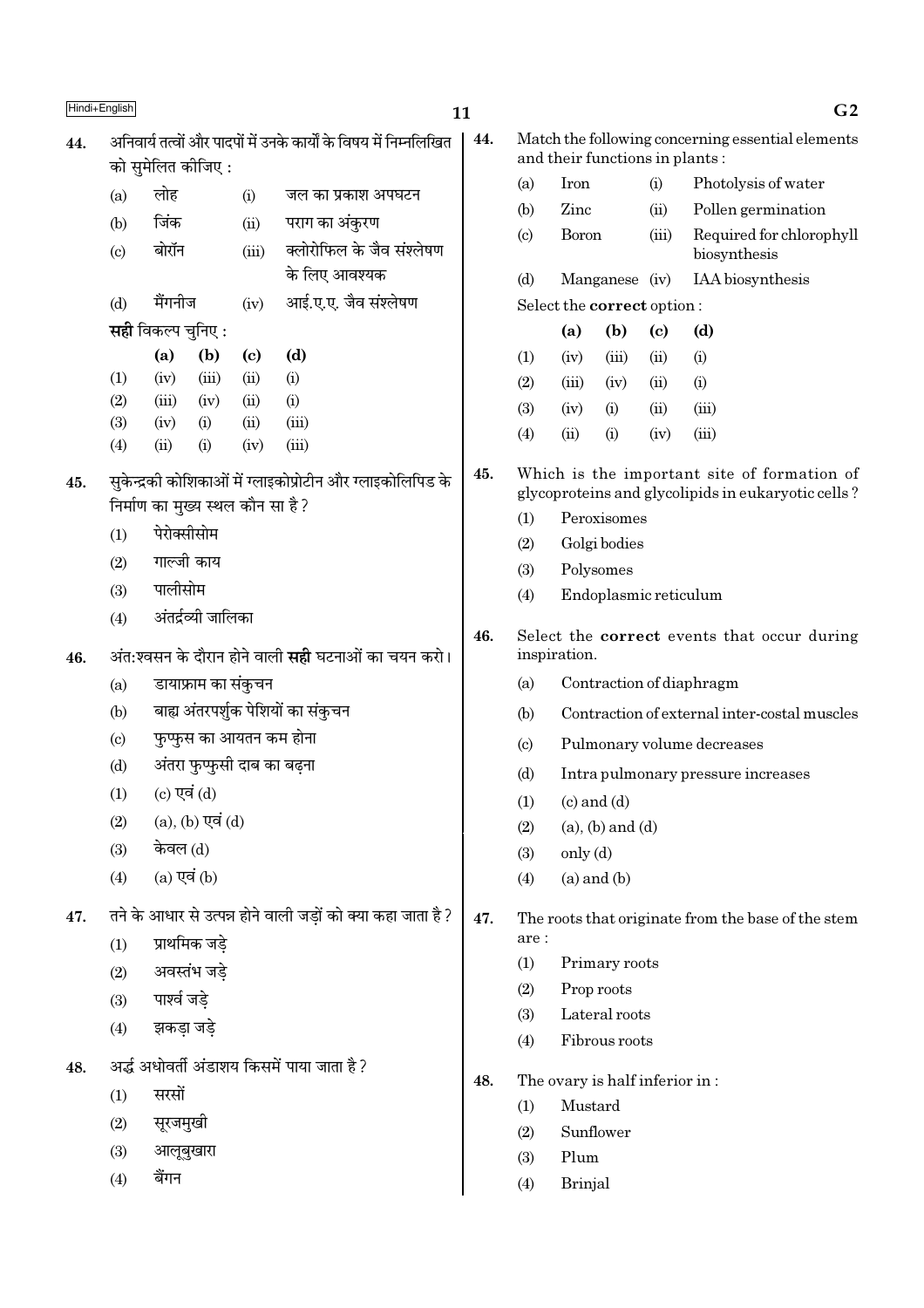|          |          | ۰ |
|----------|----------|---|
| ×<br>- 3 | I<br>. . |   |

| 49. |     |           |                |                            |       | निम्न स्तंभों का मिलान कर <b>सही</b> विकल्प का चयन करो। |  |
|-----|-----|-----------|----------------|----------------------------|-------|---------------------------------------------------------|--|
|     |     | स्तंभ - I |                |                            |       | स्तंभ - II                                              |  |
|     | (a) |           | प्लावी पसलियाँ |                            | (i)   | दूसरी एवं सातवीं                                        |  |
|     |     |           |                |                            |       | पसली के बीच स्थित                                       |  |
|     |     |           |                |                            |       | होती हैं                                                |  |
|     | (b) | एक्रोमियन |                |                            | (ii)  | ह्यूमरस का शीर्ष                                        |  |
|     | (c) | स्कैपुला  |                |                            | (iii) | क्लेविकल                                                |  |
|     | (d) |           | ग्लीनॉयड गुहा  |                            | (iv)  | उरोस्थि से नहीं जुड़ती                                  |  |
|     |     | (a)       | (b)            | $\left( \mathrm{c}\right)$ | (d)   |                                                         |  |
|     | (1) | (i)       | (iii)          | (ii)                       | (iv)  |                                                         |  |
|     | (2) | (iii)     | (ii)           | (iv)                       | (i)   |                                                         |  |
|     | (3) | (iv)      | (iii)          | (i)                        | (ii)  |                                                         |  |
|     | (4) | (ii)      | (iv)           | (i)                        | (iii) |                                                         |  |
|     |     |           |                |                            |       |                                                         |  |

- यदि तिलचट्टे का सिर हटा दिया जाए तो यह कुछ दिनों तक 50. जीवित रह सकता है क्योंकि :
	- तिलचट्टे में तंत्रिका तंत्र नहीं होता।  $(1)$
	- सिर में तंत्रिका तंत्र का केवल छोटा भाग होता है जबकि  $(2)$ शेष शरीर के अधर भाग में स्थित होता है।
	- सिर में तंत्रिका तंत्र का 1/3 भाग होता है जबकि शेष  $(3)$ शरीर के पृष्ठ भाग में होता है।
	- तिलचट्टे के अधिग्रसिका गुच्छिका उदर के अधर भाग  $(4)$ में स्थित होते हैं।
- गलत कथन को चुनिए। 51.
	- रसदारू जड से पत्ती तक जल के चालन में और खनिजों  $(1)$ के चालन में शामिल होती है।
	- रसदारू सबसे भीतरी द्वितीयक दारू होता है और यह  $(2)$ अपेक्षाकत हल्के रंग की होती है।
	- टैनिन. रेजिन. तैल आदि के जमा होने के कारण अंत:काष्ठ  $(3)$ गहरे रंग की होती है।
	- अंत:काष्ठ जल का चालन नहीं करती, परन्तु यांत्रिक  $(4)$ सहायता प्रदान करती है।
- Bt कपास की किस्म जो *बैसिलस थरिंजिनिसिस* के विष जीन 52. को समाविष्ट करके बनाई गयी है, प्रतिरोधी है:
	- कवकीय रोगों से  $(1)$
	- पादप सूत्रकृमि से  $(2)$
	- कोट परभक्षी से  $(3)$
	- कीट पीड़कों से  $(4)$
- सिटिक अम्ल चक्र के एक घुमाव में कार्यद्रव स्तर फास्फोरिलेशनों 53. की संख्या क्या होती है?
	- एक  $(1)$
	- दो  $(2)$
	- तीन  $(3)$
	- शून्य  $(4)$

| 19. | Match the following columns and select the |
|-----|--------------------------------------------|
|     | correct option.                            |

|                             |            | Column - I           |          |            | Column - II      |
|-----------------------------|------------|----------------------|----------|------------|------------------|
| (a)                         |            | <b>Floating Ribs</b> |          | (i)        | Located between  |
|                             |            |                      |          |            | second and       |
|                             |            |                      |          |            | seventh ribs     |
| (b)                         |            | Acromion             |          | (ii)       | Head of the      |
|                             |            |                      |          |            | Humerus          |
| $\left( \mathrm{c} \right)$ | Scapula    |                      |          | (iii)      | Clavicle         |
| (d)                         |            | Glenoid cavity       |          | (iv)       | Do not connect   |
|                             |            |                      |          |            | with the sternum |
|                             | (a)        | (b)                  | (c)      | (d)        |                  |
| (1)                         | (i)        | (iii)                | (ii)     | (iv)       |                  |
| (2)                         | (iii)      | (ii)                 | (iv)     | (i)        |                  |
| (3)                         | (iv)       | (iii)                | (i)      | $\rm (ii)$ |                  |
| $\left( 4\right)$           | $\rm (ii)$ | (iv)                 | $\rm(i)$ | (iii)      |                  |

- 50. If the head of cockroach is removed, it may live for few days because:
	- the cockroach does not have nervous system.  $(1)$
	- $(2)$ the head holds a small proportion of a nervous system while the rest is situated along the ventral part of its body.
	- $(3)$ the head holds a 1/3<sup>rd</sup> of a nervous system while the rest is situated along the dorsal part of its body.
	- $(4)$ the supra-oesophageal ganglia of the cockroach are situated in ventral part of abdomen.
- $51.$ Identify the incorrect statement.
	- $(1)$ Sapwood is involved in conduction of water and minerals from root to leaf.
	- Sapwood is the innermost secondary xylem  $(2)$ and is lighter in colour.
	- $(3)$ Due to deposition of tannins, resins, oils etc., heart wood is dark in colour.
	- Heart wood does not conduct water but gives  $(4)$ mechanical support.
- $52.$ Bt cotton variety that was developed by the introduction of toxin gene of Bacillus thuringiensis  $(Bt)$  is resistant to:
	- Fungal diseases  $(1)$
	- Plant nematodes  $(2)$
	- $(3)$ Insect predators
	- $(4)$ Insect pests
- 53. The number of substrate level phosphorylations in one turn of citric acid cycle is:
	- One  $(1)$
	- $(2)$ Two
	- Three  $(3)$
	- Zero  $(4)$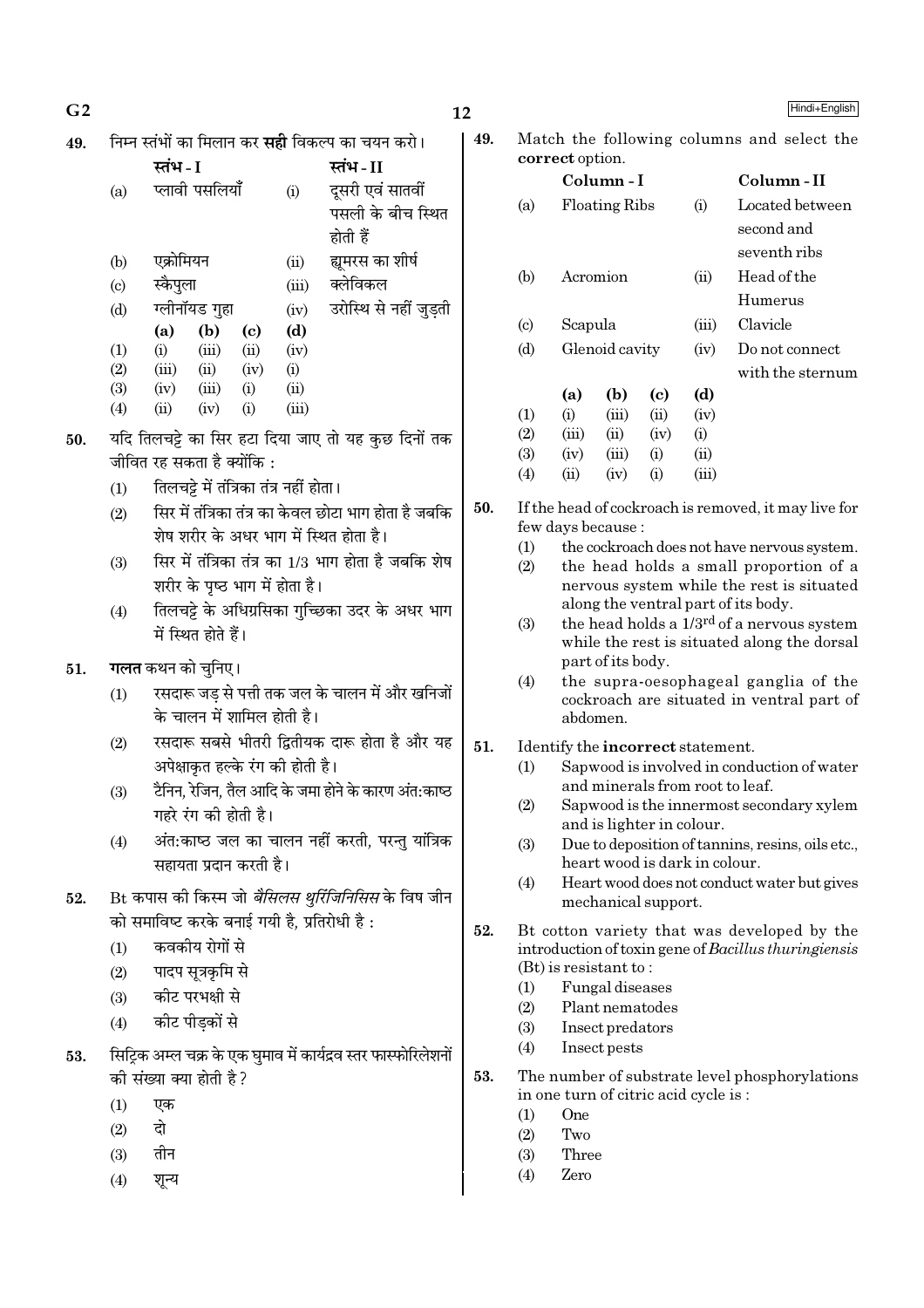- प्रतिबंधन एंजाइमों के विषय में **गलत** कथन को पहचानिए। 54.
	- ये डी.एन.ए. की लड़ी को पैलिन्ड्रोमिक स्थलों पर  $(1)$ कारते हैं।
	- ये आनुवंशिक इंजीनियरिंग में उपयोगी हैं।  $(2)$
	- चिपचिपे सिरे डी.एन.ए. लाइगेज द्रारा जोडे जा सकते  $(3)$ हैं।
	- प्रत्येक प्रतिबंधन एंजाइम डी.एन.ए. क्रम की लम्बाई का  $(4)$ निरीक्षण करके कार्य करते हैं।
- पेंग्विन एवं डॉलफिन के पक्ष उदाहरण है:  $55.$ 
	- अभिसारी विकास का  $(1)$
	- औद्योगिक मैलेनिज्म का  $(2)$
	- प्राकतिक वरण का  $(3)$
	- अनुकूली विकिरण का  $(4)$
- ऑक्सीजन के परिवहन के संदर्भ में **गलत** कथन को पहचानो। 56.
	- $\mathrm{CO}_2$  का आंशिक दाब हीमोग्लोबिन से बंधने वाली  $(1)$  $O_2$  में बाधा डाल सकता है।
	- वायु कूपिका में  $\rm H^+$  की उच्च सांद्रता ऑक्सीहीमोग्लोबिन  $(2)$ बनने में सहायक होती है।
	- वायु कूपिका में कम  $pCO_2$  ऑक्सीहीमोग्लोबिन बनने  $(3)$ में सहायक होती है।
	- ऑक्सीजन की हीमोग्लोबिन से बंधता मुख्यत:  $\mathrm{O}_2$  के  $(4)$ आंशिक दाब से संबंधित है।
- जीन 'I' जो ABO रक्त वर्ग का नियंत्रण करता है उसके संदर्भ 57. में **गलत** कथन को पहचानिए।
	- एक व्यक्ति में तीन में से केवल दो ऐलील होंगे।  $(1)$
	- जब IA एवं IB दोनों इकट्ठे होते हैं, ये एक प्रकार की  $(2)$ शर्करा अभिव्यक्त करते हैं।
	- 'i' ऐलील कोई भी शर्करा उत्पन्न नहीं करता।  $(3)$
	- जीन (I) के तीन ऐलील होते हैं।  $(4)$
- निम्न में क्षारीय एमीनो अम्ल को पहचानिए। 58.
	- ग्लुटामिक अम्ल  $(1)$
	- लाइसिन  $(2)$
	- वैलीन  $(3)$
	- टायरोसीन  $(4)$
- 54. Identify the wrong statement with regard to Restriction Enzymes.
	- They cut the strand of DNA at palindromic  $(1)$ sites.
	- $(2)$ They are useful in genetic engineering.
	- $(3)$ Sticky ends can be joined by using DNA ligases.
	- $(4)$ Each restriction enzyme functions by inspecting the length of a DNA sequence.
- 55. Flippers of Penguins and Dolphins are examples  $of:$ 
	- $(1)$ Convergent evolution
	- Industrial melanism  $(2)$
	- Natural selection  $(3)$
	- Adaptive radiation  $(4)$
- 56. Identify the wrong statement with reference to transport of oxygen.
	- $(1)$ Partial pressure of  $CO<sub>2</sub>$  can interfere with  $O_2$  binding with haemoglobin.
	- Higher  $H^+$  conc. in alveoli favours the  $(2)$ formation of oxyhaemoglobin.
	- $(3)$ Low  $pCO<sub>2</sub>$  in alveoli favours the formation of oxyhaemoglobin.
	- Binding of oxygen with haemoglobin is  $(4)$ mainly related to partial pressure of  $O_2$ .
- 57. Identify the wrong statement with reference to the gene 'I' that controls ABO blood groups.
	- A person will have only two of the three  $(1)$ alleles.
	- When  $I^A$  and  $I^B$  are present together, they  $(2)$ express same type of sugar.
	- Allele "i' does not produce any sugar.  $(3)$
	- $(4)$ The gene (I) has three alleles.
- Identify the basic amino acid from the following. 58.
	- $(1)$ Glutamic Acid
	- $(2)$ Lysine
	- Valine  $(3)$
	- $(4)$ Tyrosine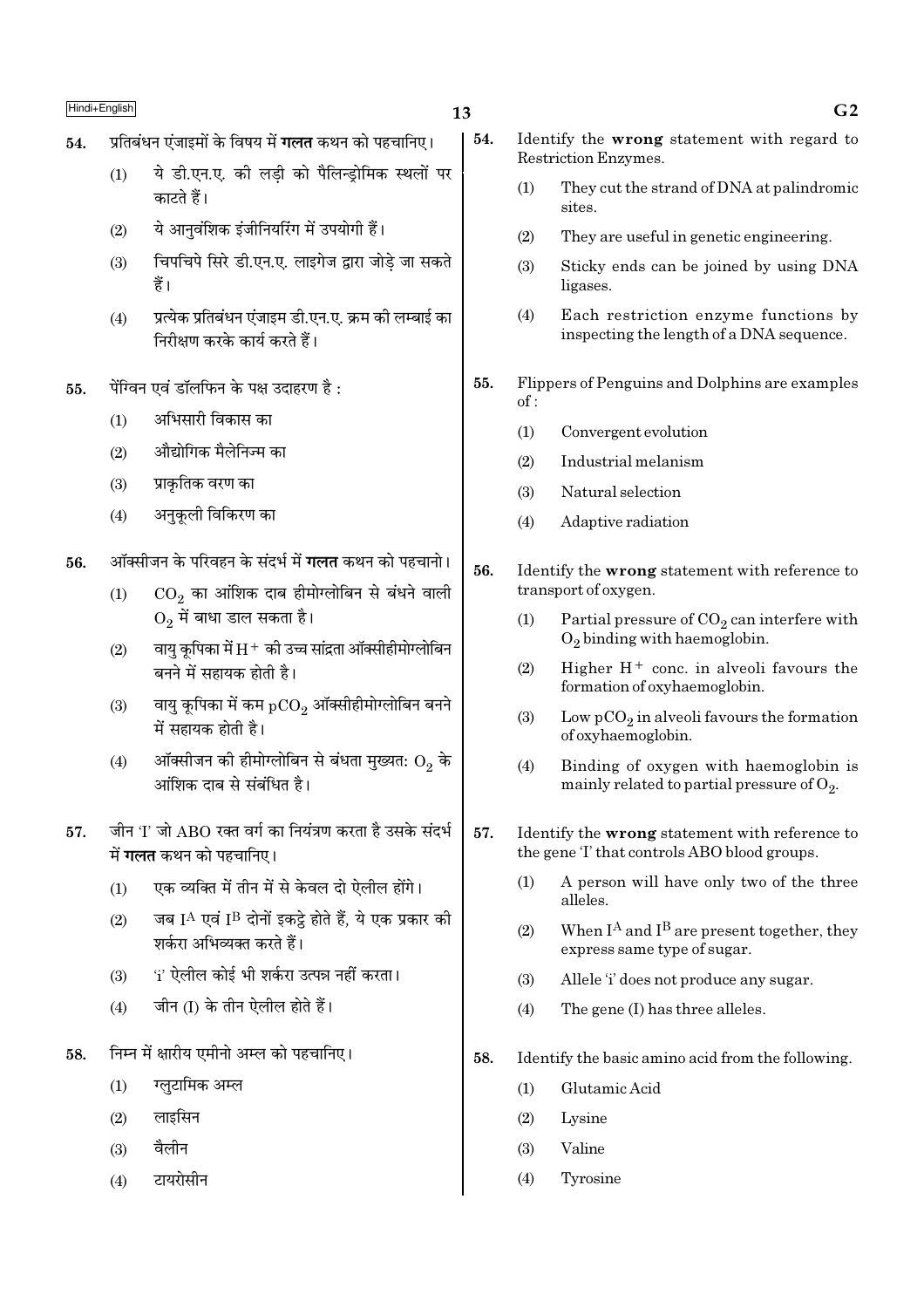| G <sub>2</sub> |                             |                                                               |                            |              |               |                                                                                                                         | 14  |                        |                 |                                                                    |                            |              |          | Hindi+English                                                                                                                                     |
|----------------|-----------------------------|---------------------------------------------------------------|----------------------------|--------------|---------------|-------------------------------------------------------------------------------------------------------------------------|-----|------------------------|-----------------|--------------------------------------------------------------------|----------------------------|--------------|----------|---------------------------------------------------------------------------------------------------------------------------------------------------|
| 59.            |                             | के फसल की पैदावार बढ़ती है।                                   |                            |              |               | उस वृद्धि नियंत्रक का नाम बताइये जिसे गन्ने को फसल पर<br>छिड़कने से उसके तने की लम्बाई में बढ़ोत्तरी होती है, तथा गन्ने | 59. | crop.                  |                 |                                                                    |                            |              |          | Name the plant growth regulator which upon<br>spraying on sugarcane crop, increases the length<br>of stem, thus increasing the yield of sugarcane |
|                | (1)                         | जिबरेलीन                                                      |                            |              |               |                                                                                                                         |     | (1)                    |                 | Gibberellin                                                        |                            |              |          |                                                                                                                                                   |
|                | (2)                         | एथिलीन                                                        |                            |              |               |                                                                                                                         |     | (2)                    | Ethylene        |                                                                    |                            |              |          |                                                                                                                                                   |
|                |                             | ऐब्सीसिक अम्ल                                                 |                            |              |               |                                                                                                                         |     | (3)                    |                 | Abscisic acid                                                      |                            |              |          |                                                                                                                                                   |
|                | (3)                         |                                                               |                            |              |               |                                                                                                                         |     | (4)                    |                 | Cytokinin                                                          |                            |              |          |                                                                                                                                                   |
|                | (4)                         | साइटोकाइनीन                                                   |                            |              |               |                                                                                                                         | 60. |                        |                 |                                                                    |                            |              |          | Match the organism with its use in biotechnology.                                                                                                 |
| 60.            |                             |                                                               |                            |              |               | जीव को उनके जैवप्रौद्योगिकी में उपयोग के लिए सुमेलित                                                                    |     | (a)                    | <b>Bacillus</b> |                                                                    |                            | (i)          |          | Cloning vector                                                                                                                                    |
|                | कोजिए।                      |                                                               |                            |              |               |                                                                                                                         |     |                        |                 | thuringiensis                                                      |                            |              |          |                                                                                                                                                   |
|                | (a)                         | बैसिलस थुर्रिजिनिसिस (i)                                      |                            |              |               | क्लोनिक वेक्टर                                                                                                          |     | (b)                    | <b>Thermus</b>  |                                                                    |                            | (ii)         |          | Construction of                                                                                                                                   |
|                | (b)                         | थर्मस एक्वेटिकस                                               |                            | (ii)         | निर्माण       | प्रथम rDNA अणु का                                                                                                       |     |                        |                 | aquaticus                                                          |                            |              | molecule | first rDNA                                                                                                                                        |
|                | (c)                         | एग्रोबैक्टीरियम<br>ट्युमिफेसिएंस                              |                            | (iii)        |               | डी.एन.ए. पॉलिमरेज                                                                                                       |     | $\left( \circ \right)$ |                 | Agrobacterium<br>$t$ umefaciens                                    |                            | (iii)        |          | DNA polymerase                                                                                                                                    |
|                | (d)                         | साल्मोनेला<br>टाइफीम्युरियम                                   |                            | (iv)         | $Cry$ प्रोटीन |                                                                                                                         |     | (d)                    |                 | Salmonella<br>typhimurium                                          |                            | (iv)         |          | Cry proteins                                                                                                                                      |
|                |                             | निम्नलिखित में से सही विकल्प चुनिए:                           |                            |              |               |                                                                                                                         |     |                        |                 |                                                                    |                            |              |          | Select the <b>correct</b> option from the following:                                                                                              |
|                |                             | (b)<br>(a)                                                    | $\left( \mathrm{c}\right)$ | (d)          |               |                                                                                                                         |     |                        | (a)             | (b)                                                                | $\left( \mathrm{c}\right)$ | (d)          |          |                                                                                                                                                   |
|                | (1)                         | (iii)<br>(iv)                                                 | (i)                        | (ii)         |               |                                                                                                                         |     | (1)                    | (iv)            | (iii)                                                              | (i)                        | (ii)         |          |                                                                                                                                                   |
|                | (2)                         | (iii)<br>(ii)                                                 | (iv)                       | (i)          |               |                                                                                                                         |     | (2)                    | (iii)           | (ii)                                                               | (iv)                       | (i)          |          |                                                                                                                                                   |
|                | (3)<br>(4)                  | (iii)<br>(iv)<br>(ii)<br>(iv)                                 | (i)<br>(iii)               | (ii)<br>(i)  |               |                                                                                                                         |     | (3)                    | (iii)           | (iv)                                                               | (i)                        | (ii)         |          |                                                                                                                                                   |
|                |                             |                                                               |                            |              |               |                                                                                                                         |     | (4)                    | (ii)            | (iv)                                                               | (iii)                      | (i)          |          |                                                                                                                                                   |
| 61.            |                             | निम्नलिखित में से कौन सा कथन <b>सही</b> है ?                  |                            |              |               |                                                                                                                         | 61. |                        |                 |                                                                    |                            |              |          | Which of the following statements is <b>correct</b> ?                                                                                             |
|                | (1)                         | बनाता है।                                                     |                            |              |               | एडिनीन एक H-बंध के द्वारा थायमीन के साथ युग्म                                                                           |     | (1)                    | H-bond.         |                                                                    |                            |              |          | Adenine pairs with thymine through one                                                                                                            |
|                | (2)                         | बनाता है।                                                     |                            |              |               | एडिनीन तीन H-बंधों के द्वारा थायमीन के साथ युग्म                                                                        |     | (2)                    | H-bonds.        |                                                                    |                            |              |          | Adenine pairs with thymine through three<br>Adenine does not pair with thymine.                                                                   |
|                | (3)                         | एडिनीन, थायमीन के साथ युग्म नहीं बनाता।                       |                            |              |               |                                                                                                                         |     | (3)<br>(4)             |                 |                                                                    |                            |              |          | Adenine pairs with thymine through two                                                                                                            |
|                | (4)                         |                                                               |                            |              |               | एडिनीन दो H-बंधों के द्वारा थायमीन के साथ युग्म                                                                         |     |                        | H-bonds.        |                                                                    |                            |              |          |                                                                                                                                                   |
|                |                             | बनाता है।                                                     |                            |              |               |                                                                                                                         | 62. |                        | correct option. |                                                                    |                            |              |          | Match the following columns and select the                                                                                                        |
| 62.            |                             | निम्न स्तंभों का मिलान कर <b>सही</b> विकल्प का चयन करो।       |                            |              |               |                                                                                                                         |     |                        |                 | Column-I                                                           |                            |              |          | Column - II                                                                                                                                       |
|                |                             | स्तंभ - I                                                     |                            |              |               | स्तंभ-II                                                                                                                |     | (a)                    |                 | Gregarious, polyphagous (i)                                        |                            |              |          | Asterias                                                                                                                                          |
|                | (a)                         | यूथ, बहुहारी पीडक                                             |                            |              | (i)           | एस्टेरियस                                                                                                               |     |                        | pest            |                                                                    |                            |              |          |                                                                                                                                                   |
|                | (b)                         | व्यस्कों में अरीय सममिति एवं<br>लार्वा में द्विपार्श्व सममिति |                            |              | (ii)          | बिच्छ्                                                                                                                  |     | (b)                    |                 | Adult with radial<br>symmetry and larva<br>with bilateral symmetry |                            |              | (ii)     | Scorpion                                                                                                                                          |
|                | $\left( \mathrm{c} \right)$ | पुस्त फुप्फुस                                                 |                            |              | (iii)         | टीनोप्लाना                                                                                                              |     | $\left( \circ \right)$ |                 | Book lungs                                                         |                            |              | (iii)    | Ctenoplana                                                                                                                                        |
|                | (d)                         | जीवसंदीप्ति                                                   |                            |              | (iv)          | लोकस्टा                                                                                                                 |     | (d)                    |                 | Bioluminescence                                                    |                            |              | (iv)     | Locusta                                                                                                                                           |
|                |                             | (a)<br>(b)                                                    | $\left( \mathrm{c}\right)$ | (d)          |               |                                                                                                                         |     |                        | (a)             | (b)                                                                | $\left( \mathrm{c}\right)$ | (d)          |          |                                                                                                                                                   |
|                |                             |                                                               | (ii)                       | (iii)        |               |                                                                                                                         |     | (1)                    | (iv)            | (i)                                                                | (ii)                       | (iii)        |          |                                                                                                                                                   |
|                | (1)                         | (iv)<br>(i)                                                   |                            |              |               |                                                                                                                         |     |                        |                 |                                                                    |                            |              |          |                                                                                                                                                   |
|                | (2)                         | (iii)<br>(ii)                                                 | (i)                        | (iv)         |               |                                                                                                                         |     | (2)                    | (iii)           | (ii)                                                               | (i)                        | (iv)         |          |                                                                                                                                                   |
|                | (3)<br>(4)                  | (ii)<br>(i)<br>(i)<br>(iii)                                   | (iii)<br>(ii)              | (iv)<br>(iv) |               |                                                                                                                         |     | (3)<br>(4)             | (ii)<br>(i)     | (i)<br>(iii)                                                       | (iii)<br>(ii)              | (iv)<br>(iv) |          |                                                                                                                                                   |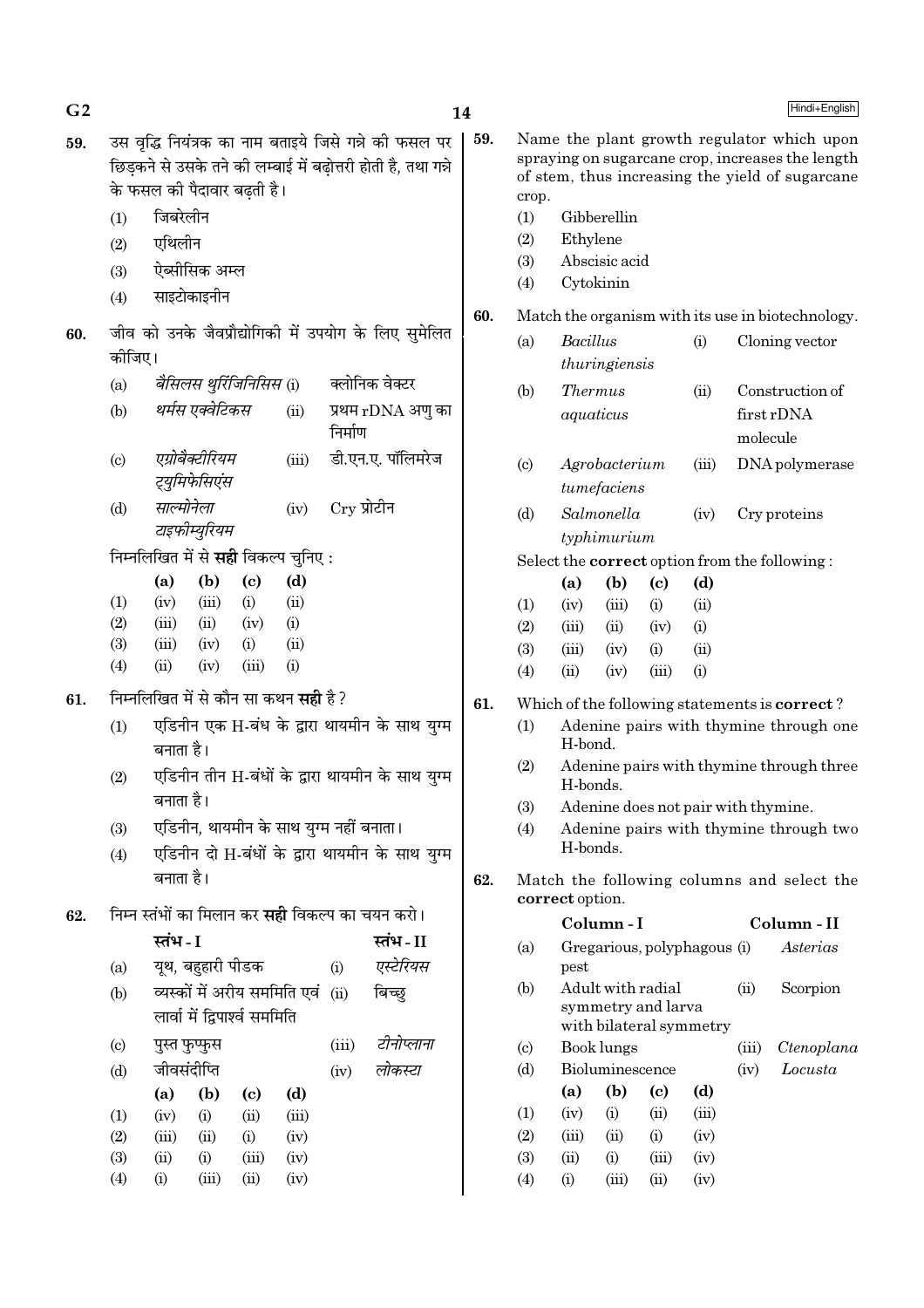| Hindi+English |           |                                                        |                                                                   | 15 |
|---------------|-----------|--------------------------------------------------------|-------------------------------------------------------------------|----|
| 63.           |           | निम्न में कौन मूत्रवृद्धि को रोकने में सहायता करेगा ?  |                                                                   |    |
|               | (1)       | का पुनरावशोषण                                          | एल्डोस्टेरान के कारण वृक्क नलिका से $\rm Na^+$ एवं जल             |    |
|               | (2)       | होना                                                   | एट्रियल नेट्रियुरेटिक कारक द्वारा वाहिकाओं का संकोर्णन            |    |
|               | (3)       | $\rm{JG}$ कोशिकाओं द्वारा रेनिन का स्नावण कम होना      |                                                                   |    |
|               | (4)       |                                                        | $\mathop{\rm ADH}\nolimits$ के अल्पस्रवण से अधिक जल का पुनरावशोषण |    |
| 64.           |           | निम्नलिखित में से <b>सही</b> युग्म को चुनिए :          |                                                                   |    |
|               | (1)       | पॉलिमरेज                                               | डी.एन.ए. को खण्डों<br>में तोड़ता है                               |    |
|               | (2)       | न्यूक्लियेज                                            | डी.एन.ए. के दो<br>रज्जुकों को पृथक<br>करता है                     |    |
|               | (3)       | एक्सोन्यूक्लियेज                                       | डी.एन.ए. में विशिष्ट<br>स्थानों पर काट<br>लगाता है                |    |
|               | (4)       | लाइगेज                                                 | दो डी.एन.ए. के<br>अणुओं को जोड़ता है                              |    |
| 65.           |           | मानव पाचन तंत्र से संदर्भित <b>सही</b> कथन का चयन करो। |                                                                   |    |
|               | (1)       | है।                                                    | सिरोसा आहार नाल का सबसे अन्दर वाली परत होती                       |    |
|               | (2)       | क्षुद्रांत्र अत्याधिक कुंडलित भाग होता है।             |                                                                   |    |
|               | (3)       | कृमिरूप परिशेषिका ग्रहणी से उत्पन्न होता है।           |                                                                   |    |
|               | (4)       | क्षुद्रांत्र छोटी आंत में खुलता है।                    |                                                                   |    |
| 66.           | किया था ? |                                                        | क्रमागत उन्नति के लिए भ्रूणीय प्रमाण को किसने अस्वीकार            |    |
|               | (1)       | अल्फ्रेड वालस                                          |                                                                   |    |
|               | (2)       | चार्ल्स डार्विन                                        |                                                                   |    |
|               | (3)       | ओपेरिन                                                 |                                                                   |    |
|               | (4)       | कार्ल अर्नस्ट वॉन बेयर                                 |                                                                   |    |
| 67.           | करेगा ?   |                                                        | निम्न के कौन ग्राफी पुटक से अंडाणु का मोचन (अंडोत्सर्ग)           |    |
|               | (1)       | प्रोजेस्टरोन की उच्च सांद्रता                          |                                                                   |    |
|               | (2)       | LH की निम्न सांद्रता                                   |                                                                   |    |
|               | (3)       | $FSH$ की निम्न सांद्रता                                |                                                                   |    |
|               | (4)       | एस्ट्रोजन की उच्च सांद्रता                             |                                                                   |    |

| 63. | Which of the following would help in prevention of |
|-----|----------------------------------------------------|
|     | diuresis?                                          |

- Reabsorption of Na<sup>+</sup> and water from renal  $(1)$ tubules due to aldosterone
- $(2)$ Atrial natriuretic factor causes vasoconstriction
- Decrease in secretion of renin by JG cells  $(3)$
- $(4)$ More water reabsorption due to undersecretion of ADH

#### 64. Choose the **correct** pair from the following:

| (1) | Polymerases -    | Break the DNA into<br>fragments               |
|-----|------------------|-----------------------------------------------|
| (2) | <b>Nucleases</b> | Separate the two strands<br>of DNA            |
| (3) | Exonucleases -   | Make cuts at specific<br>positions within DNA |
| (4) | Ligases          | Join the two DNA<br>molecules                 |

#### 65. Identify the correct statement with reference to human digestive system.

- Serosa is the innermost layer of the  $(1)$ alimentary canal.
- $(2)$ Ileum is a highly coiled part.
- $(3)$ Vermiform appendix arises from duodenum.
- Ileum opens into small intestine.  $(4)$
- 66. Embryological support for evolution was disapproved by:
	- Alfred Wallace  $(1)$
	- Charles Darwin  $(2)$
	- $(3)$ Oparin
	- Karl Ernst von Baer  $(4)$
- 67. Which of the following hormone levels will cause release of ovum (ovulation) from the graffian follicle?
	- $(1)$ High concentration of Progesterone
	- $(2)$ Low concentration of LH
	- $(3)$ Low concentration of FSH
	- High concentration of Estrogen  $(4)$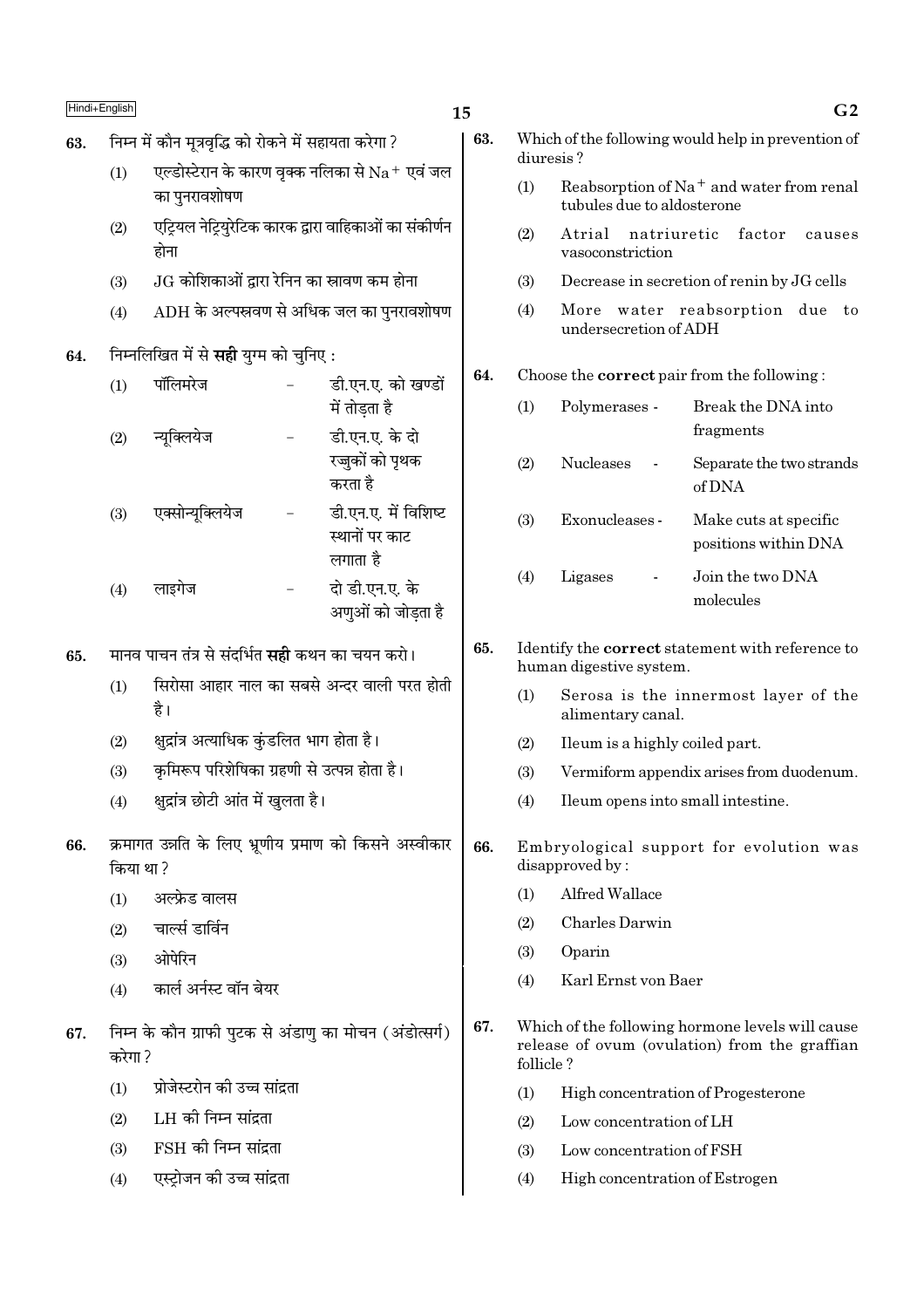- ईको आर I द्वारा पहचाने जाने वाला पैलिन्डोमिक क्रम है: 68.
	- 5' GGAACC 3'  $(1)$ 3' - CCTTGG - 5'
	- 5' CTTAAG 3'  $(2)$ 3' - GAATTC - 5'
	- 5' GGATCC 3'  $(3)$ 
		- 3' CCTAGG 5'
	- 5' GAATTC 3'  $(4)$  $3'$  - CTTAAG -  $5'$
- ट्रांसलेशन (अनुवादन/स्थानांतरण) की प्रथम अवस्था कौन सी 69. होती है ?
	- डी.एन.ए. अणु की पहचान  $(1)$
	- tRNA का ऐमीनोएसीलेशन  $(2)$
	- एक एंटी-कोडॉन की पहचान  $(3)$
	- राइबोसोम से mRNA का बन्धन  $(4)$
- फ्लोरीडियन मॉॅंड की संरचना किसके समान होती है ? 70.
	- एमाइलोपेक्टीन और ग्लाइकोजन  $(1)$
	- मैनीटॉल और एल्जिन  $(2)$
	- लैमिनेरिन और सेलुलोज  $(3)$
	- मॉॅंड और सेलुलोज  $(4)$
- स्ट्रोबिलाई या शंकु किसमें पाये जाते हैं ? 71.
	- टेरिस  $(1)$
	- मार्केशिया  $(2)$
	- इक्वीसीटम  $(3)$
	- $(4)$ साल्विनिया
- मेंडल ने स्वतंत्र रूप से प्रजनन करने वाली मटर के पौधे की 72. कितनी किस्मों को युग्मों के रूप में चुना जो विपरीत विशेषकों वाले एक लक्षण के अलावा एक समान थी ?
	- $(1)$  $\overline{2}$
	- $(2)$ 14
	- $(3)$ 8
	- $(4)$  $\overline{4}$
- अंटार्कुटिक क्षेत्र में हिम-अंधता किस कारण होती है ? 73.
	- IIV-B विकिरण की उच्च मात्रा के कारण कॉर्निया का  $(1)$ शोध
	- हिम से प्रकाश का उच्च परावर्तन  $(2)$
	- अवरक्त किरणों द्वारा रेटीना में क्षति  $(3)$
	- निम्न ताप द्वारा आँख में द्रव के जमने के कारण  $(4)$
- 68. The specific palindromic sequence which is recognized by EcoRI is: 5' - GGAACC - 3'  $(1)$ 
	- 3' CCTTGG 5'
	- $5'$  CTTAAG 3'  $(2)$
	- 3' GAATTC 5'
	- 5' GGATCC 3'  $(3)$ 
		- 3' CCTAGG 5'
	- 5' GAATTC 3'  $(4)$ 3' - CTTAAG - 5'
- 69. The first phase of translation is:
	- Recognition of DNA molecule  $(1)$
	- $(2)$ Aminoacylation of tRNA
	- $(3)$ Recognition of an anti-codon
	- $(4)$ Binding of mRNA to ribosome
- 70. Floridean starch has structure similar to:
	- $(1)$ Amylopectin and glycogen
	- $(2)$ Mannitol and algin
	- Laminarin and cellulose  $(3)$
	- Starch and cellulose  $(4)$
- 71. Strobili or cones are found in:
	- Pteris  $(1)$
	- $(2)$ Marchantia
	- Equisetum  $(3)$
	- Salvinia  $(4)$

 $\overline{2}$ 

- 72. How many true breeding pea plant varieties did Mendel select as pairs, which were similar except in one character with contrasting traits?
	- $(1)$
	- 14  $(2)$
	- $(3)$ 8
	- $(4)$  $\overline{4}$

73. Snow-blindness in Antarctic region is due to:

- $(1)$ Inflammation of cornea due to high dose of **IIV-B** radiation
- High reflection of light from snow  $(2)$
- $(3)$ Damage to retina caused by infra-red rays
- $(4)$ Freezing of fluids in the eye by low temperature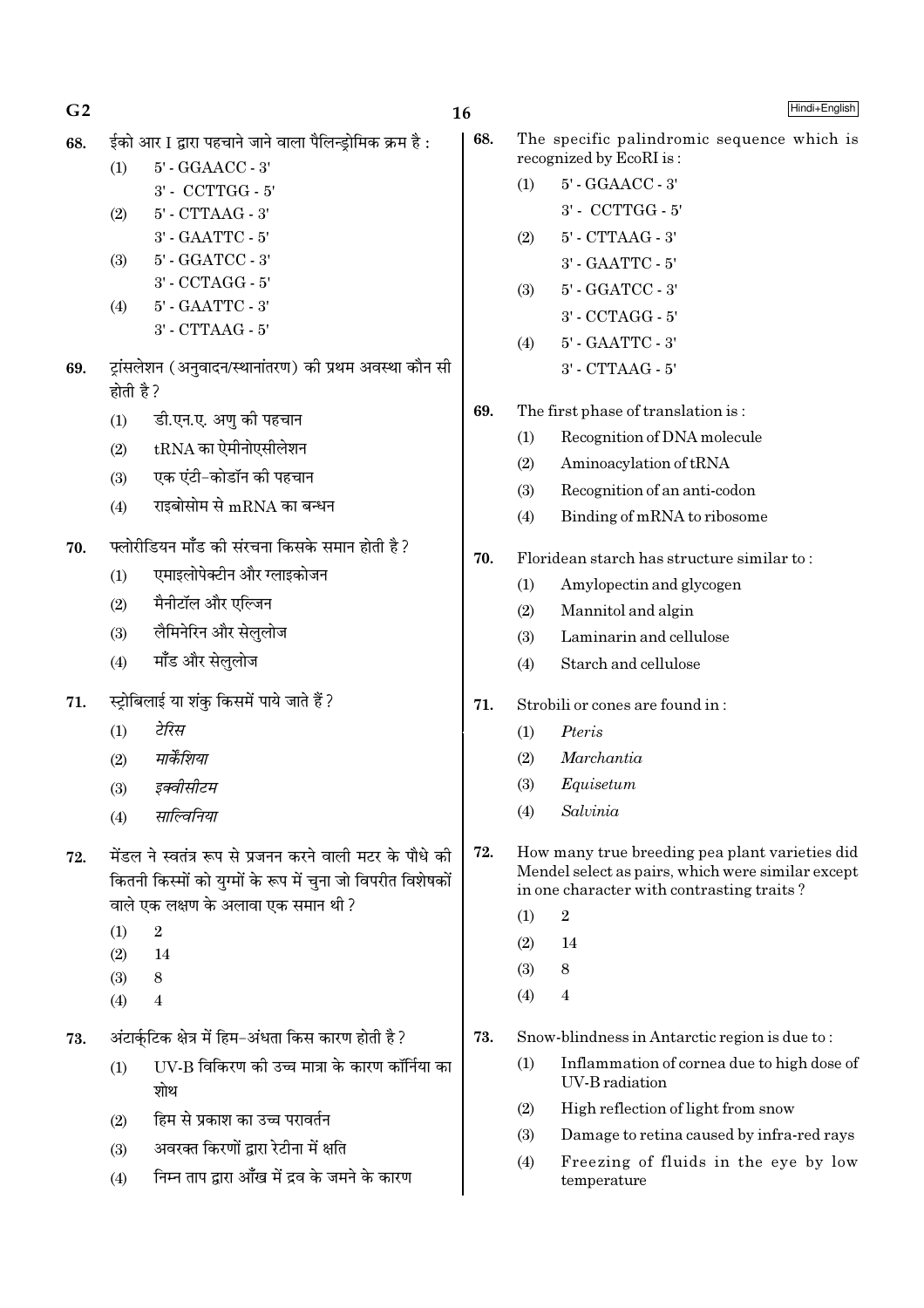|     | Hindi+English              |                                                           |                  |                                   |              |                                                          | 17  |                             |                                                      |                                                               |                             |                           | G <sub>2</sub>                                    |
|-----|----------------------------|-----------------------------------------------------------|------------------|-----------------------------------|--------------|----------------------------------------------------------|-----|-----------------------------|------------------------------------------------------|---------------------------------------------------------------|-----------------------------|---------------------------|---------------------------------------------------|
| 74. |                            |                                                           |                  |                                   |              | ऐंटेरोकाइनेज किसको बदलने में सहायता करता है ?            | 74. |                             |                                                      |                                                               |                             |                           | The enzyme enterokinase helps in conversion of:   |
|     | (1)                        |                                                           |                  | ट्रिप्सिनोजन को ट्रिप्सिन में     |              |                                                          |     | (1)                         |                                                      |                                                               |                             | trypsinogen into trypsin  |                                                   |
|     | (2)                        |                                                           |                  | कैसीनोजन को कैसीन में             |              |                                                          |     | (2)                         |                                                      |                                                               | caseinogen into casein      |                           |                                                   |
|     | (3)                        |                                                           |                  | पेप्सिनोजन को पेप्सिन में         |              |                                                          |     | (3)                         |                                                      |                                                               | pepsinogen into pepsin      |                           |                                                   |
|     | (4)                        |                                                           |                  | प्रोटीन को पॉलीपेप्टाइड में       |              |                                                          |     | (4)                         |                                                      |                                                               |                             | protein into polypeptides |                                                   |
|     |                            |                                                           |                  |                                   |              |                                                          | 75. |                             | Match the following with respect to meiosis:         |                                                               |                             |                           |                                                   |
| 75. |                            |                                                           |                  |                                   |              | अर्द्धसूत्री विभाजन के संदर्भ में निम्नलिखित को सुमेलित  |     | (a)                         | Zygotene                                             |                                                               | (i)                         |                           | Terminalization                                   |
|     | कोजिए:                     |                                                           |                  |                                   |              |                                                          |     | (b)                         |                                                      | Pachytene                                                     | (ii)                        |                           | Chiasmata                                         |
|     | (a)                        |                                                           | युग्मपट्ट अवस्था |                                   | (i)          | उपान्तीभवन                                               |     | $\left( \mathrm{c} \right)$ | Diplotene                                            |                                                               | (iii)                       |                           | Crossing over                                     |
|     | (b)                        |                                                           | स्थूलपट्ट अवस्था |                                   | (ii)         | काइऐज़्मेटा                                              |     | (d)                         |                                                      | Diakinesis                                                    | (iv)                        | Synapsis                  |                                                   |
|     | $\left( \mathrm{c}\right)$ |                                                           | द्विपट्ट अवस्था  |                                   | (iii)        | जीन विनिमय                                               |     |                             | Select the <b>correct</b> option from the following: |                                                               |                             |                           |                                                   |
|     | (d)                        | पारगतिक्रम                                                |                  |                                   | (iv)         | सूत्रयुग्मन                                              |     |                             | (a)                                                  | (b)                                                           | $\left( \mathrm{c}\right)$  | (d)                       |                                                   |
|     |                            |                                                           | (डायाकाइनेसिस)   |                                   |              |                                                          |     | (1)                         | (iv)                                                 | (iii)                                                         | (ii)                        | (i)                       |                                                   |
|     |                            | निम्नलिखित में से सही विकल्प चुनिए:                       |                  |                                   |              |                                                          |     | (2)                         | (i)                                                  | (ii)                                                          | (iv)                        | (iii)                     |                                                   |
|     |                            | (a)                                                       | (b)              | $\left( \mathrm{c}\right)$        | (d)          |                                                          |     | (3)                         | (ii)                                                 | (iv)                                                          | (iii)                       | (i)                       |                                                   |
|     | (1)<br>(2)                 | (iv)<br>(i)                                               | (iii)<br>(ii)    | (ii)<br>(iv)                      | (i)<br>(iii) |                                                          |     | (4)                         | (iii)                                                | (iv)                                                          | (i)                         | (ii)                      |                                                   |
|     | (3)                        | (ii)                                                      | (iv)             | (iii)                             | (i)          |                                                          | 76. |                             |                                                      |                                                               |                             |                           | Which of the following statements about inclusion |
|     | (4)                        | (iii)                                                     | (iv)             | (i)                               | (ii)         |                                                          |     | (1)                         | bodies is <b>incorrect</b> ?                         |                                                               |                             |                           | These are involved in ingestion of food           |
| 76. |                            | अंतर्विष्ट कायों के विषय में निम्नलिखित में से कौन सा कथन |                  |                                   |              |                                                          |     |                             | particles.                                           |                                                               |                             |                           |                                                   |
|     | गलत है ?                   |                                                           |                  |                                   |              |                                                          |     | (2)                         |                                                      |                                                               |                             |                           | They lie free in the cytoplasm.                   |
|     | (1)                        |                                                           |                  |                                   |              | ये खाद्य कणों के अंतर्ग्रहण में शामिल होते हैं।          |     | (3)                         |                                                      | cytoplasm.                                                    |                             |                           | These represent reserve material in               |
|     | (2)                        |                                                           |                  |                                   |              | ये कोशिकाद्रव्य में स्वतंत्र रूप में होते हैं।           |     | (4)                         |                                                      |                                                               |                             |                           | They are not bound by any membrane.               |
|     | (3)                        |                                                           |                  |                                   |              | ये कोशिकाद्रव्य में निचित पदार्थ को व्यक्त करते हैं।     | 77. |                             |                                                      |                                                               |                             |                           |                                                   |
|     | (4)                        |                                                           |                  | ये किसी झिल्ली से घिरे नहीं होते। |              |                                                          |     |                             |                                                      | Match the following columns and select the<br>correct option. |                             |                           |                                                   |
|     |                            |                                                           |                  |                                   |              |                                                          |     |                             |                                                      | Column-I                                                      |                             |                           | Column-II                                         |
| 77. |                            |                                                           |                  |                                   |              | निम्न स्तंभों का मिलान कर <b>उचित</b> विकल्प का चयन करो। |     | (a)                         |                                                      | Eosinophils                                                   |                             | (i)                       | Immune response                                   |
|     |                            | स्तंभ - I                                                 |                  |                                   |              | स्तंभ - II                                               |     | (b)                         | Basophils                                            |                                                               |                             | (ii)                      | Phagocytosis                                      |
|     | (a)                        |                                                           | इओसिनोफिल        |                                   | (i)          | प्रतिरक्षा प्रतिक्रिया                                   |     | (c)                         |                                                      | Neutrophils                                                   |                             | (iii)                     | Release                                           |
|     | (b)                        | बेसोफिल                                                   |                  |                                   | (ii)         | भक्षण करना                                               |     |                             |                                                      |                                                               |                             |                           | histaminase,                                      |
|     | $\left( \mathrm{c}\right)$ | न्यूट्रोफिल                                               |                  |                                   | (iii)        | हिस्टामिनेज़,                                            |     |                             |                                                      |                                                               |                             |                           | destructive                                       |
|     |                            |                                                           |                  |                                   |              | विनाशकारी एंजाइमों<br>का मोचन                            |     |                             |                                                      |                                                               |                             |                           | enzymes                                           |
|     | (d)                        | लिंफोसाइट                                                 |                  |                                   |              | कण जिनमें हिस्टामिन                                      |     |                             | (d)<br>Lymphocytes                                   |                                                               |                             | (iv)                      | Release granules<br>containing                    |
|     |                            |                                                           |                  |                                   | (iv)         | होते हैं का मोचन करना                                    |     |                             |                                                      |                                                               |                             |                           | histamine                                         |
|     |                            | (a)                                                       | (b)              | (c)                               | (d)          |                                                          |     |                             | (a)                                                  | (b)                                                           | $\left( \mathbf{c} \right)$ | (d)                       |                                                   |
|     | (1)                        | (iv)                                                      | (i)              | (ii)                              | (iii)        |                                                          |     | (1)                         | (iv)                                                 | (i)                                                           | (ii)                        | (iii)                     |                                                   |
|     | (2)                        | (i)                                                       | (ii)             | (iv)                              | (iii)        |                                                          |     | (2)                         | (i)                                                  | (ii)                                                          | (iv)                        | (iii)                     |                                                   |
|     | (3)                        | (ii)                                                      | (i)              | (iii)                             | (iv)         |                                                          |     | (3)                         | (ii)                                                 | (i)                                                           | (iii)                       | (iv)                      |                                                   |
|     | (4)                        | (iii)                                                     | (iv)             | (ii)                              | (i)          |                                                          |     | (4)                         | (iii)                                                | (iv)                                                          | (ii)                        | (i)                       |                                                   |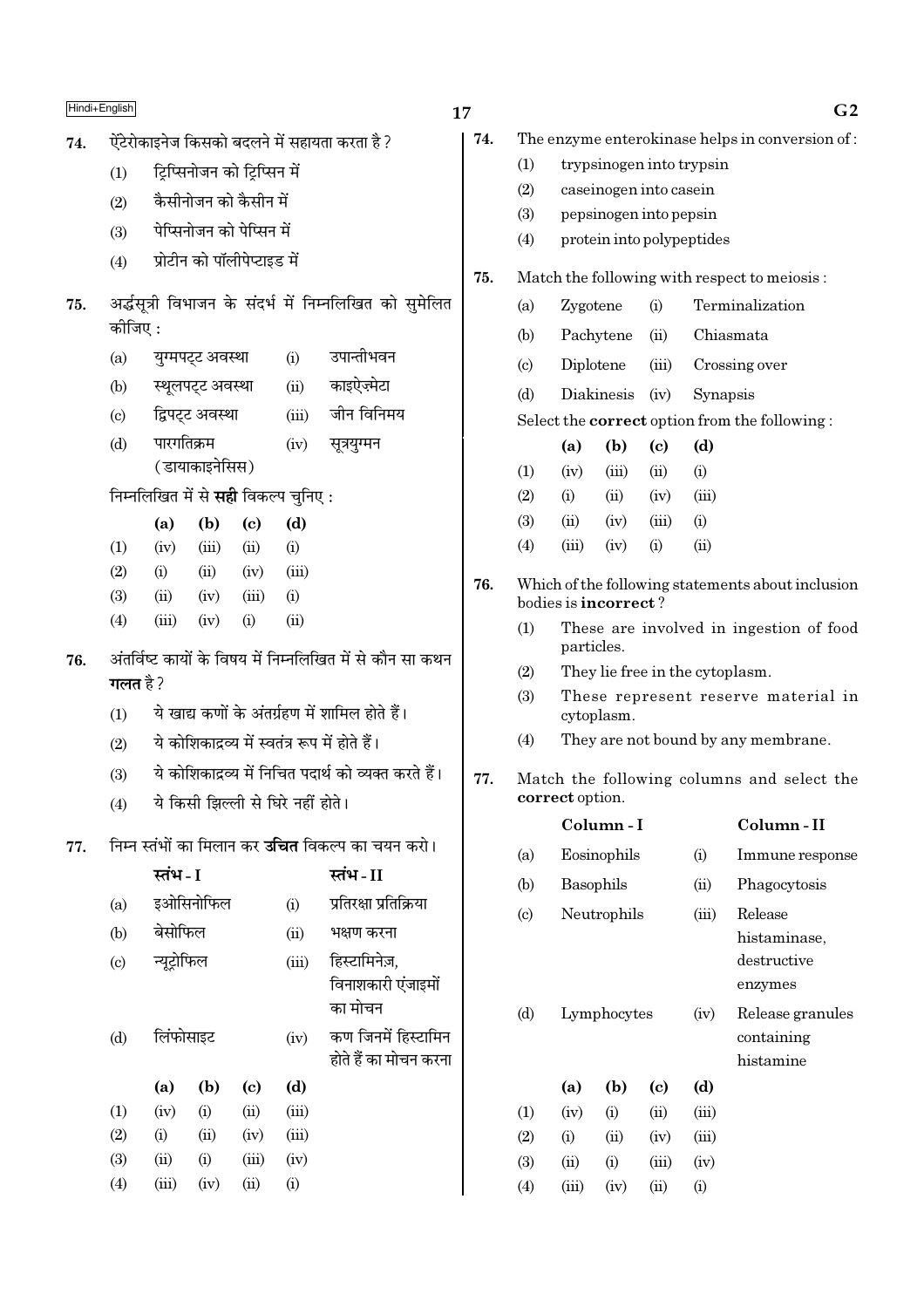|     |                            | दर्शाये गये:           |                   |                               |       |                                                         |     |                            | anatomic               |
|-----|----------------------------|------------------------|-------------------|-------------------------------|-------|---------------------------------------------------------|-----|----------------------------|------------------------|
|     | (a)                        |                        |                   |                               |       | अधिक संख्या में बिखरे हुए संवहन बंडल जो पूलाच्छाद       |     | (a)                        | La                     |
|     |                            | से घिरे हैं।           |                   |                               |       |                                                         |     | (b)                        | su <sub>1</sub><br>La: |
|     | (b)                        |                        |                   | स्पष्ट बहुत मृदूतकीय भरण ऊतक। |       |                                                         |     |                            | tiss                   |
|     |                            |                        |                   |                               |       |                                                         |     | $\left( c\right)$          | Va                     |
|     | $\left( \mathrm{c}\right)$ |                        |                   | संयुक्त और अवर्धी संवहन बंडल। |       |                                                         |     | (d)                        | Ph                     |
|     | (d)                        | पोषवाह मृदूतक का अभाव। |                   |                               |       | Identify t                                              |     |                            |                        |
|     |                            |                        |                   |                               |       | इस पादप की श्रेणी और उसके भाग को पहचानिए:               |     | (1)<br>(2)                 | Mo<br>Dio              |
|     | (1)                        |                        | एकबीजपत्री जड     |                               |       |                                                         |     | (3)                        | Dio                    |
|     | (2)                        |                        | द्विबीजपत्री तना  |                               |       |                                                         |     | (4)                        | Mo                     |
|     | (3)                        |                        | द्विबीजपत्री जड़  |                               |       |                                                         | 79. |                            | Match tl               |
|     | (4)                        |                        | एकबीजपत्री तना    |                               |       |                                                         |     |                            | correct                |
|     |                            |                        |                   |                               |       |                                                         |     |                            | Co                     |
| 79. |                            |                        |                   |                               |       | निम्न स्तंभों का मिलान कर <b>सही</b> विकल्प का चयन करो। |     | (a)                        | Pit                    |
|     |                            | स्तंभ - I              |                   |                               |       | स्तंभ-II                                                |     | (b)                        | Th                     |
|     | (a)                        | पीयूष ग्रंथि           |                   |                               | (i)   | ग्रेवस रोग                                              |     | $\left( \mathrm{c}\right)$ | Ad                     |
|     | (b)                        |                        | थायरॉइड ग्रंथि    |                               | (ii)  | डायाबिटीज मेलिटस                                        |     | (d)                        | Par                    |
|     | (c)                        |                        | अधिवृक्क ग्रंथि   |                               | (iii) | डायाबिटीज                                               |     |                            | (a)                    |
|     |                            |                        |                   |                               |       | इन्सीपिडस                                               |     | (1)                        | (iii)                  |
|     | (d)                        | अग्न्याशय              |                   |                               | (iv)  | एडीसन रोग                                               |     | (2)                        | (iii)                  |
|     |                            | (a)                    | (b)               | $\left( \mathrm{c}\right)$    | (d)   |                                                         |     | (3)                        | (ii)                   |
|     | (1)                        | (iii)                  | (ii)              | (i)                           | (iv)  |                                                         |     | (4)                        | (iv)                   |
|     | (2)                        | (iii)                  | (i)               | (iv)                          | (ii)  |                                                         | 80. |                            | Match tl               |
|     | (3)                        | (ii)                   | (i)               | (iv)                          | (iii) |                                                         |     |                            | correct                |
|     | (4)                        | (iv)                   | (iii)             | (i)                           | (ii)  |                                                         |     |                            | Co                     |
| 80. |                            |                        |                   |                               |       | निम्न स्तंभों का मिलान कर <b>सही</b> विकल्प का चयन करो। |     | (a)                        | $Pl\varepsilon$        |
|     |                            | स्तंभ - I              |                   |                               |       | स्तंभ - II                                              |     | (b)                        | Zor                    |
|     | (a)                        | अपरा                   |                   |                               | (i)   | एंड़ोजन                                                 |     |                            |                        |
|     | (b)                        |                        | ज़ोना पेल्युसिडा  |                               | (ii)  | मानव जरायु                                              |     |                            |                        |
|     |                            |                        |                   |                               |       | गोनैडोट्रोपिन                                           |     | $\left( \text{c} \right)$  | Bu                     |
|     | (c)                        |                        |                   | बल्बो-यूरेथ्रल ग्रंथियाँ      | (iii) | अंडाणु की परत                                           |     |                            | gla                    |
|     | (d)                        |                        | लीडिंग कोशिकाएँ   |                               | (iv)  | शिश्न का स्नेहन                                         |     | (d)                        | Le:                    |
|     |                            | (a)                    | (b)               | (c)                           | (d)   |                                                         |     |                            |                        |
|     | (1)                        | (i)                    | (iv)              | (ii)                          | (iii) |                                                         |     | (1)                        | (a)<br>(i)             |
|     | (2)                        | (iii)                  | (ii)              | (iv)                          | (i)   |                                                         |     | (2)                        | (iii)                  |
|     | (3)                        | (ii)                   | (iii)             | (iv)                          | (i)   |                                                         |     | (3)                        | (ii)                   |
|     | (4)                        | (iv)                   | (iii)             | (i)                           | (ii)  |                                                         |     | (4)                        | (iv)                   |
| 81. |                            |                        |                   |                               |       | जलकुम्भी और जललिली में परागण किसके द्वारा होता है?      | 81. |                            | In water l             |
|     | (1)                        |                        |                   | केवल जल धाराओं द्वारा         |       |                                                         |     |                            | place by:              |
|     | (2)                        |                        | वायु और जल द्वारा |                               |       |                                                         |     | (1)                        | wa                     |
|     |                            |                        |                   |                               |       |                                                         |     | (9)                        | $\overline{w}$         |

- कीट और जल द्रारा  $(3)$
- कीट या वायु द्वारा  $(4)$

The transverse section of a plant shows following ical features : arge number of scattered vascular bundles urrounded by bundle sheath. arge conspicuous parenchymatous ground issue. Jascular bundles conjoint and closed. hloem parenchyma absent. y the category of plant and its part: Monocotyledonous root Dicotyledonous stem Dicotyledonous root Monocotyledonous stem the following columns and select the t option. Column-II Column - I ituitary gland  $(i)$ Grave's disease hyroid gland Diabetes mellitus  $(ii)$ drenal gland  $(iii)$ Diabetes insipidus Addison's disease  $(iv)$ ancreas a)  $(b)$  $\left( \mathrm{e}\right)$  $(d)$ üi)  $(ii)$  $(i)$  $(iv)$ iii)  $(ii)$  $(i)$  $(iv)$ 

iv)  $(iii)$  $(i)$  $(ii)$ the following columns and select the t option.

 $(iv)$ 

 $(i)$ 

 $(iii)$ 

- Column I Column-II lacenta Androgens  $(i)$ ona pellucida  $(ii)$ Human Chorionic Gonadotropin  $(hCG)$ Bulbo-urethral Layer of the ovum  $(iii)$ lands eydig cells Lubrication of the  $(iv)$ Penis  $(d)$ a)  $(b)$  $\left( \mathrm{e}\right)$  $\ddot{\phantom{0}}$  $(iii)$  $(iv)$  $(ii)$ iii)  $(ii)$  $(iv)$  $(i)$ ü)  $(iii)$  $(iv)$  $(i)$
- $\rm iv)$  $(iii)$  $(i)$  $(ii)$
- r hyacinth and water lily, pollination takes  $\mathbf v$  :
	- vater currents only
	- wind and water (Z)
	- $(3)$ insects and water
	- $(4)$ insects or wind

 $G<sub>2</sub>$ 

78.

# Hindi+English

एक पादप की अनुप्रस्थ काट में निम्नलिखित शारीरिक लक्षण | 78.

18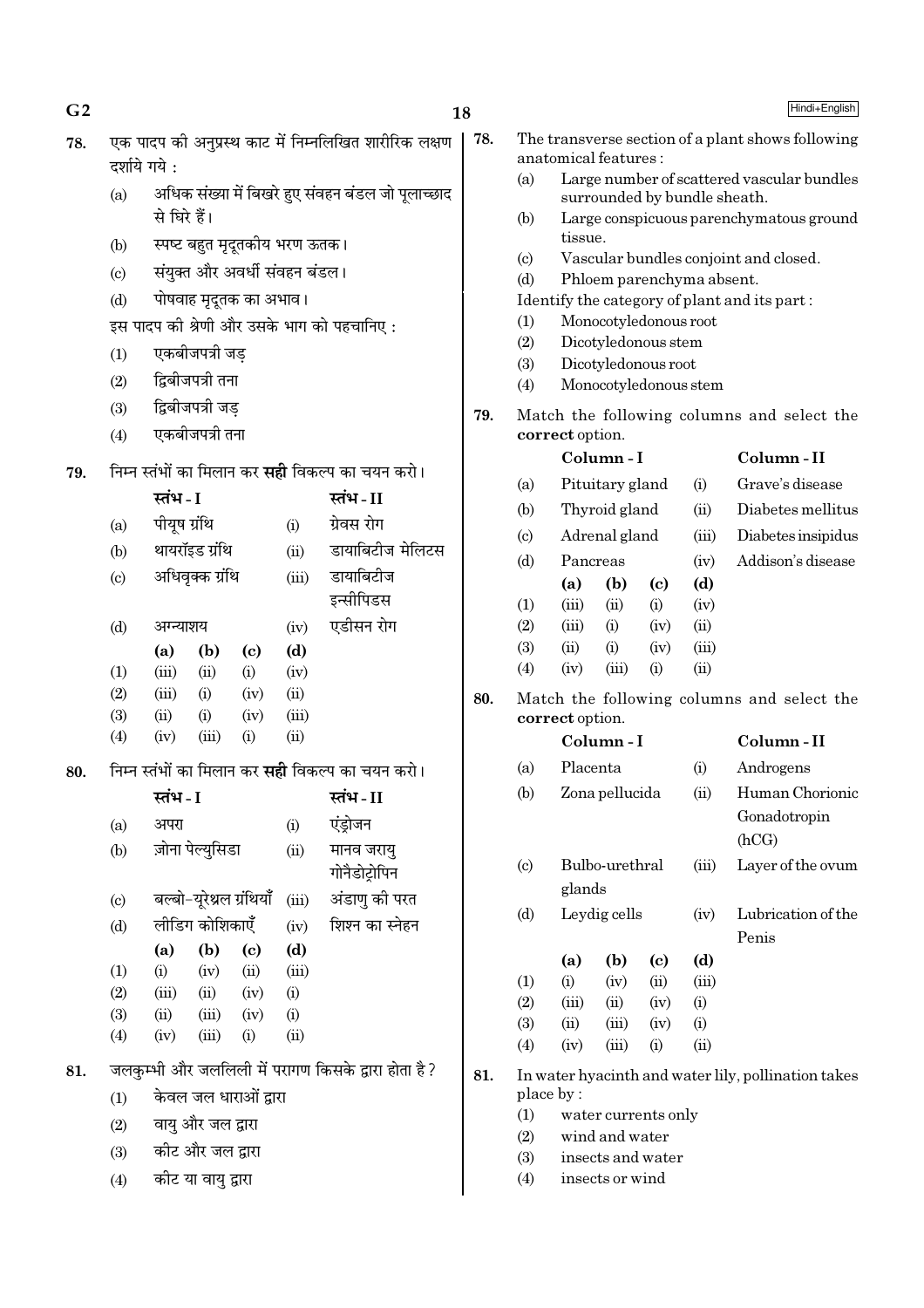|     | Hindi+English                                  |           |                  |                             |                        |                                                         | 19  |                            |                                                               |              |                           |             | G <sub>2</sub>                              |
|-----|------------------------------------------------|-----------|------------------|-----------------------------|------------------------|---------------------------------------------------------|-----|----------------------------|---------------------------------------------------------------|--------------|---------------------------|-------------|---------------------------------------------|
| 82. |                                                |           |                  |                             |                        | राबर्ट मे के अनुसार, विश्व में जाति विविधता लगभग कितनी  | 82. |                            |                                                               |              |                           |             | According to Robert May, the global species |
|     | है ?                                           |           |                  |                             |                        |                                                         |     | (1)                        | diversity is about:                                           | 20 million   |                           |             |                                             |
|     | (1)                                            |           | $20$ मिलियन      |                             |                        |                                                         |     | (2)                        |                                                               | 50 million   |                           |             |                                             |
|     | (2)                                            |           | $50$ मिलियन      |                             |                        |                                                         |     | (3)                        | 7 million                                                     |              |                           |             |                                             |
|     | (3)                                            | 7 मिलियन  |                  |                             |                        |                                                         |     | (4)                        |                                                               | 1.5 million  |                           |             |                                             |
|     | (4)                                            |           | $1.5$ मिलियन     |                             |                        |                                                         | 83. |                            | Match the following columns and select the<br>correct option. |              |                           |             |                                             |
| 83. |                                                |           |                  |                             |                        | निम्न स्तंभों का मिलान कर <b>सही</b> विकल्प का चयन करो। |     |                            |                                                               | Column-I     | Column-II                 |             |                                             |
|     |                                                | स्तंभ - I |                  |                             |                        | स्तंभ - II                                              |     | (a)                        | $6 - 15$ pairs of                                             |              | (i)                       | Trygon      |                                             |
|     | (a)                                            |           |                  | क्लोम छिद्रों के $6-15$ (i) |                        | ट्राइगोन                                                |     |                            | gill slits                                                    |              |                           |             |                                             |
|     |                                                | युग्म     |                  |                             |                        |                                                         |     | Heterocercal<br>(b)        |                                                               |              | (ii)                      | Cyclostomes |                                             |
|     | (b)                                            |           |                  | हैटरोसर्कल पुच्छ पख         | (ii)                   | साइक्लोस्टोम्स                                          |     |                            | caudal fin                                                    |              |                           |             |                                             |
|     | (c)                                            | वायु कोष  |                  |                             | (iii)                  | कांड़ीक्थीज                                             |     | $\left( \mathrm{c}\right)$ |                                                               | Air Bladder  |                           | (iii)       | Chondrichthyes                              |
|     | (d)                                            | विष दंश   |                  |                             | (iv)                   | ओस्टिक्थीज                                              |     | (d)                        |                                                               | Poison sting |                           | (iv)        | Osteichthyes                                |
|     |                                                | (a)       | (b)              | $\left( \mathrm{c}\right)$  | (d)                    |                                                         |     |                            | (a)                                                           | (b)          | (c)                       | (d)         |                                             |
|     | (1)                                            | (iii)     | (iv)             | (i)                         | (ii)                   |                                                         |     | (1)                        | (iii)                                                         | (iv)         | (i)                       | (ii)        |                                             |
|     | (2)                                            | (iv)      | (ii)             | (iii)                       | (i)                    |                                                         |     | (2)                        | (iv)                                                          | (ii)         | (iii)                     | (i)         |                                             |
|     | (3)                                            | (i)       | (iv)             | (iii)                       | (ii)                   |                                                         |     | (3)                        | (i)                                                           | (iv)         | (iii)                     | (ii)        |                                             |
|     | (4)                                            | (ii)      | (iii)            | (iv)                        | (i)                    |                                                         |     | (4)                        | (ii)                                                          | (iii)        | (iv)                      | (i)         |                                             |
| 84. | वृद्धि की प्रक्रिया अधिकतम किस दौरान होती है ? |           |                  |                             |                        |                                                         | 84. |                            |                                                               |              |                           |             | The process of growth is maximum during:    |
|     | (1)                                            |           | पश्चता प्रावस्था |                             |                        |                                                         |     | (1)                        |                                                               | Lag phase    |                           |             |                                             |
|     |                                                | जीर्णता   |                  |                             |                        |                                                         |     | (2)                        | Senescence<br>Dormancy                                        |              |                           |             |                                             |
|     | (2)                                            |           |                  |                             |                        |                                                         |     | (3)<br>(4)                 |                                                               | Log phase    |                           |             |                                             |
|     | (3)                                            | प्रसुप्ति |                  |                             |                        |                                                         |     |                            |                                                               |              |                           |             |                                             |
|     | (4)                                            |           | लॉग प्रावस्था    |                             |                        |                                                         | 85. |                            | correct option.                                               |              |                           |             | Match the following columns and select the  |
| 85. |                                                |           |                  |                             |                        | निम्न स्तंभों का मिलान कर <b>सही</b> विकल्प का चयन करो। |     |                            |                                                               | Column-I     |                           |             | Column-II                                   |
|     |                                                | स्तंभ - I |                  |                             |                        | स्तंभ - II                                              |     | (a)                        | Bt cotton                                                     |              |                           | (i)         | Gene therapy                                |
|     | (a)                                            |           | बीटी कपास        |                             | (i)                    | जीन चिकित्सा                                            |     | (b)                        |                                                               | Adenosine    |                           | (ii)        | Cellular defence                            |
|     | (b)                                            |           |                  | एडीनोसीन डिएमीनेज           | (ii)                   | कोशिकीय सुरक्षा                                         |     |                            |                                                               | deaminase    |                           |             |                                             |
|     |                                                | की कमी    |                  |                             |                        |                                                         |     |                            |                                                               | deficiency   |                           |             |                                             |
|     | (c)                                            |           | आर.एन.ए.आई       |                             | (iii)                  | $HIV$ संक्रमण का पता<br>लगाना                           |     | (c)                        | <b>RNAi</b>                                                   |              |                           | (iii)       | Detection of HIV<br>infection               |
|     | (d)                                            | पी.सी.आर. |                  | (iv)                        | बैसिलस<br>थुरिंजिनिसिस |                                                         | (d) | ${\mbox{PCR}}$             |                                                               | (iv)         | Bacillus<br>thuringiensis |             |                                             |
|     |                                                | (a)       | (b)              | $\left( \mathbf{c} \right)$ | (d)                    |                                                         |     |                            | (a)                                                           | (b)          | (c)                       | (d)         |                                             |
|     | (1)                                            | (iii)     | (ii)             | (i)                         | (iv)                   |                                                         |     | (1)                        | (iii)                                                         | (ii)         | (i)                       | (iv)        |                                             |
|     | (2)                                            | (ii)      | (iii)            | (iv)                        | (i)                    |                                                         |     | (2)                        | (ii)                                                          | (iii)        | (iv)                      | (i)         |                                             |
|     | (3)                                            | (i)       | (ii)             | (iii)                       | (iv)                   |                                                         |     | (3)                        | (i)                                                           | (ii)         | (iii)                     | (iv)        |                                             |
|     | (4)                                            | (iv)      | (i)              | (ii)                        | (iii)                  |                                                         |     | (4)                        | (iv)                                                          | (i)          | (ii)                      | (iii)       |                                             |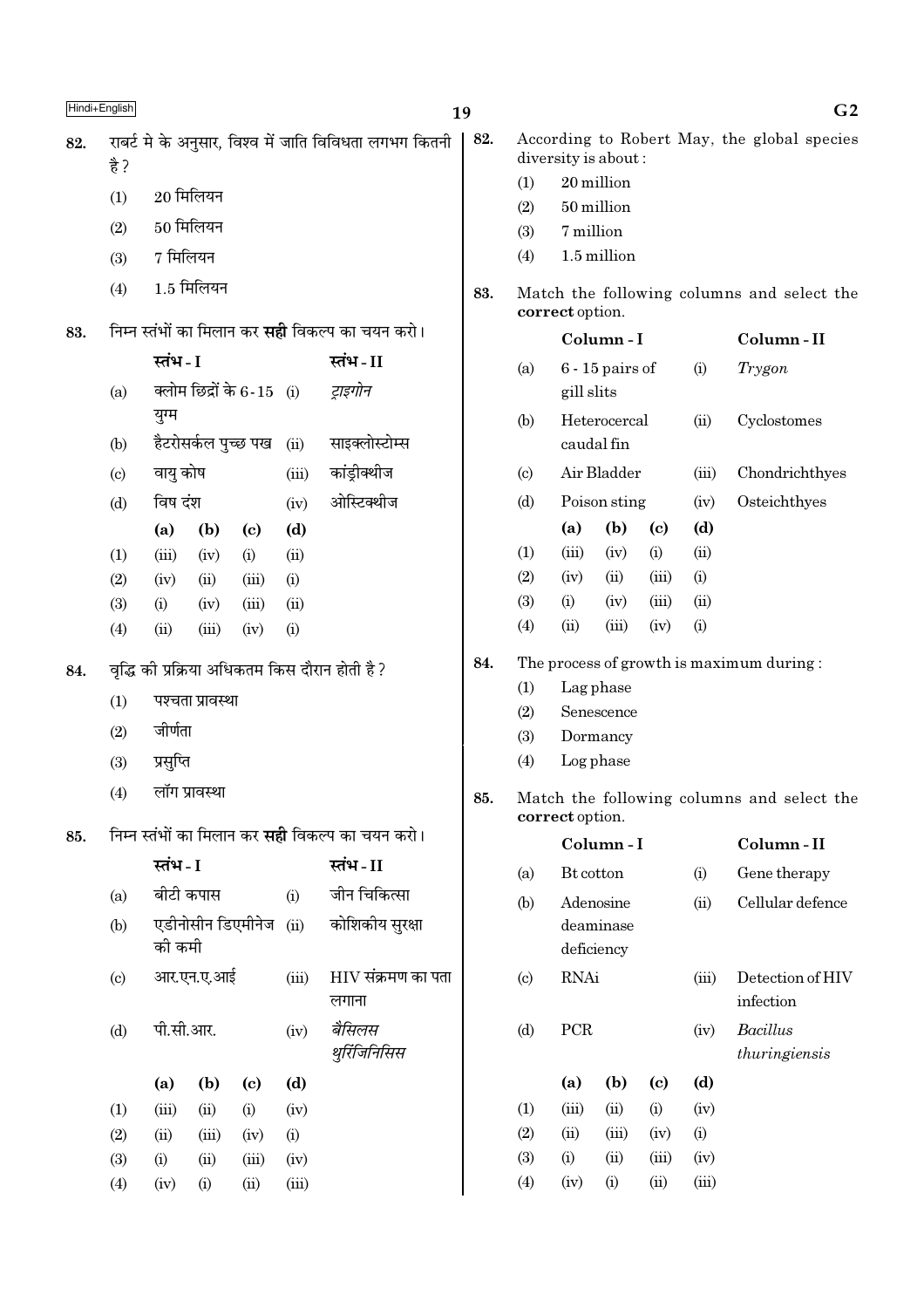| G <sub>2</sub> |     |                                                                        |                           |                                    |                                    |                                                                                                        | Hindi+English<br>20    |                                                                                                  |                                                                            |                            |                                    |                              |                                                                                         |
|----------------|-----|------------------------------------------------------------------------|---------------------------|------------------------------------|------------------------------------|--------------------------------------------------------------------------------------------------------|------------------------|--------------------------------------------------------------------------------------------------|----------------------------------------------------------------------------|----------------------------|------------------------------------|------------------------------|-----------------------------------------------------------------------------------------|
| 86.            |     |                                                                        |                           |                                    |                                    | निम्न स्तंभों का मिलान कर <b>उचित</b> विकल्प का चयन करो।                                               | 86.                    | Match the following columns and select the                                                       |                                                                            |                            |                                    |                              |                                                                                         |
|                |     | स्तंभ - I                                                              |                           |                                    |                                    | स्तंभ - II                                                                                             |                        |                                                                                                  | correct option.                                                            |                            |                                    |                              |                                                                                         |
|                | (a) |                                                                        | आर्गन ऑफ कार्टाई          |                                    | (i)                                | मध्य कर्ण एवं फेरिंक्स<br>को जोड़ती है                                                                 |                        | (a)                                                                                              |                                                                            | Column-I<br>Organ of Corti |                                    | (i)                          | Column-II<br>Connects middle                                                            |
|                | (b) | कोक्लिया                                                               |                           |                                    | (ii)                               | लेबरिंथ का घुमावदार<br>भाग                                                                             |                        | (b)                                                                                              |                                                                            | Cochlea                    |                                    | (ii)                         | ear and pharynx<br>Coiled part of the                                                   |
|                | (c) |                                                                        | यूस्टेकीयन नलिका<br>(iii) |                                    | अंडाकार खिड़की से<br>जुड़ी होती है |                                                                                                        | $\left( \circ \right)$ | Eustachian tube                                                                                  |                                                                            |                            | (iii)                              | labyrinth<br>Attached to the |                                                                                         |
|                | (d) | स्टेपीज<br>(iv)                                                        |                           | बेसिलर झिल्ली में<br>स्थित होती है |                                    | (d)                                                                                                    | <b>Stapes</b>          |                                                                                                  |                                                                            | (iv)                       | oval window<br>Located on the      |                              |                                                                                         |
|                |     | (a)                                                                    | (b)                       | $\left( \mathbf{c} \right)$        | (d)                                |                                                                                                        |                        |                                                                                                  |                                                                            |                            |                                    |                              | basilar                                                                                 |
|                | (1) | (iii)                                                                  | (i)                       | (iv)                               | (ii)                               |                                                                                                        |                        |                                                                                                  |                                                                            |                            |                                    |                              | membrane                                                                                |
|                | (2) | (iv)                                                                   | (ii)                      | (i)                                | (iii)                              |                                                                                                        |                        | (1)                                                                                              | (a)<br>(iii)                                                               | (b)<br>(i)                 | $\left( \mathrm{c}\right)$<br>(iv) | (d)<br>(ii)                  |                                                                                         |
|                | (3) | (i)                                                                    | (ii)                      | (iv)                               | (iii)                              |                                                                                                        |                        | (2)                                                                                              | (iv)                                                                       | (ii)                       | (i)                                | (iii)                        |                                                                                         |
|                | (4) | (ii)                                                                   | (iii)                     | (i)                                | (iv)                               |                                                                                                        |                        | (3)                                                                                              | (i)                                                                        | (ii)                       | (iv)                               | (iii)                        |                                                                                         |
| 87.            |     |                                                                        |                           |                                    |                                    | निम्न में कौनसी प्रोटीन जन्तुओं में बहुतायत से होती है ?                                               |                        | (4)                                                                                              | (ii)                                                                       | (iii)                      | (i)                                | (iv)                         |                                                                                         |
|                | (1) | कोलेजन                                                                 |                           |                                    |                                    |                                                                                                        |                        |                                                                                                  |                                                                            |                            |                                    |                              |                                                                                         |
|                | (2) | लैक्टिन                                                                |                           |                                    |                                    |                                                                                                        | 87.                    |                                                                                                  | protein in the animals?                                                    |                            |                                    |                              | Which one of the following is the most abundant                                         |
|                | (3) | इंसुलिन                                                                |                           |                                    |                                    |                                                                                                        |                        | (1)                                                                                              | Collagen                                                                   |                            |                                    |                              |                                                                                         |
|                | (4) | हीमोग्लोबिन                                                            |                           |                                    |                                    |                                                                                                        |                        | (2)                                                                                              | Lectin                                                                     |                            |                                    |                              |                                                                                         |
|                |     |                                                                        |                           |                                    |                                    |                                                                                                        |                        | (3)                                                                                              | Insulin                                                                    |                            |                                    |                              |                                                                                         |
| 88.            |     |                                                                        |                           |                                    |                                    | प्रतिरक्षा के संदर्भ में <b>गलत</b> कथन को पहचानिए।                                                    |                        | (4)                                                                                              |                                                                            | Haemoglobin                |                                    |                              |                                                                                         |
|                | (1) |                                                                        |                           |                                    | ''निष्क्रिय प्रतिरक्षा'' कहते हैं। | जब बने बनाए प्रतिरक्षी प्रत्यक्ष रूप से दिए जाते हैं, इसे                                              | 88.                    | Identify the wrong statement with reference to<br>immunity.                                      |                                                                            |                            |                                    |                              |                                                                                         |
|                | (2) | है ।                                                                   |                           |                                    |                                    | सक्रिय प्रतिरक्षा जल्दी होती है और पूर्ण प्रतिक्रिया देती                                              |                        | (1)<br>When ready-made antibodies are directly<br>given, it is called "Passive immunity".        |                                                                            |                            |                                    |                              |                                                                                         |
|                | (3) |                                                                        |                           | प्रतिरक्षा का उदाहरण है।           |                                    | भ्रूण माता से कुछ प्रतिरक्षी प्राप्त करता है, यह निष्क्रिय                                             |                        | (2)                                                                                              | response.                                                                  |                            |                                    |                              | Active immunity is quick and gives full                                                 |
|                | (4) |                                                                        |                           |                                    |                                    | जब परपोषी का शरीर (जीवित अथवा मृत) प्रतिजन के<br>संपर्क में आता है और उसके शरीर में प्रतिरक्षी उत्पन्न |                        | (3)<br>Foetus receives some antibodies from<br>mother, it is an example for passive<br>immunity. |                                                                            |                            |                                    |                              |                                                                                         |
|                |     |                                                                        |                           |                                    |                                    | होते हैं। इसे ''सक्रिय प्रतिरक्षा'' कहते हैं।                                                          |                        | (4)                                                                                              |                                                                            |                            |                                    |                              | When exposed to antigen (living or dead)<br>antibodies are produced in the host's body. |
| 89.            |     |                                                                        |                           |                                    |                                    | सन् 1987 में मॉन्ट्रियल प्रोटोकॉल किस पर नियंत्रण के लिए                                               |                        |                                                                                                  |                                                                            |                            |                                    |                              | It is called "Active immunity".                                                         |
|                | (1) | हस्ताक्षरित किया गया था?                                               |                           |                                    |                                    | ओज़ोन को क्षति पहुँचाने वाले पदार्थों का उत्सर्जन                                                      | 89.                    | of:                                                                                              |                                                                            |                            |                                    |                              | Montreal protocol was signed in 1987 for control                                        |
|                | (2) |                                                                        |                           | हरित गृह गैसों का छोड़ना           |                                    |                                                                                                        |                        | (1)                                                                                              | Emission of ozone depleting substances                                     |                            |                                    |                              |                                                                                         |
|                | (3) |                                                                        |                           |                                    |                                    | e-वेस्ट (e-कूड़ा करकट) का निपटान                                                                       |                        | (2)                                                                                              |                                                                            |                            |                                    | Release of Green House gases |                                                                                         |
|                |     |                                                                        |                           |                                    |                                    |                                                                                                        |                        | Disposal of e-wastes<br>(3)                                                                      |                                                                            |                            |                                    |                              |                                                                                         |
|                | (4) | एक देश से दूसरे देश में आनुवंशिकत: रूपांतरित जीवों<br>के परिवहन के लिए |                           |                                    |                                    |                                                                                                        |                        | (4)                                                                                              | Transport of Genetically modified organisms<br>from one country to another |                            |                                    |                              |                                                                                         |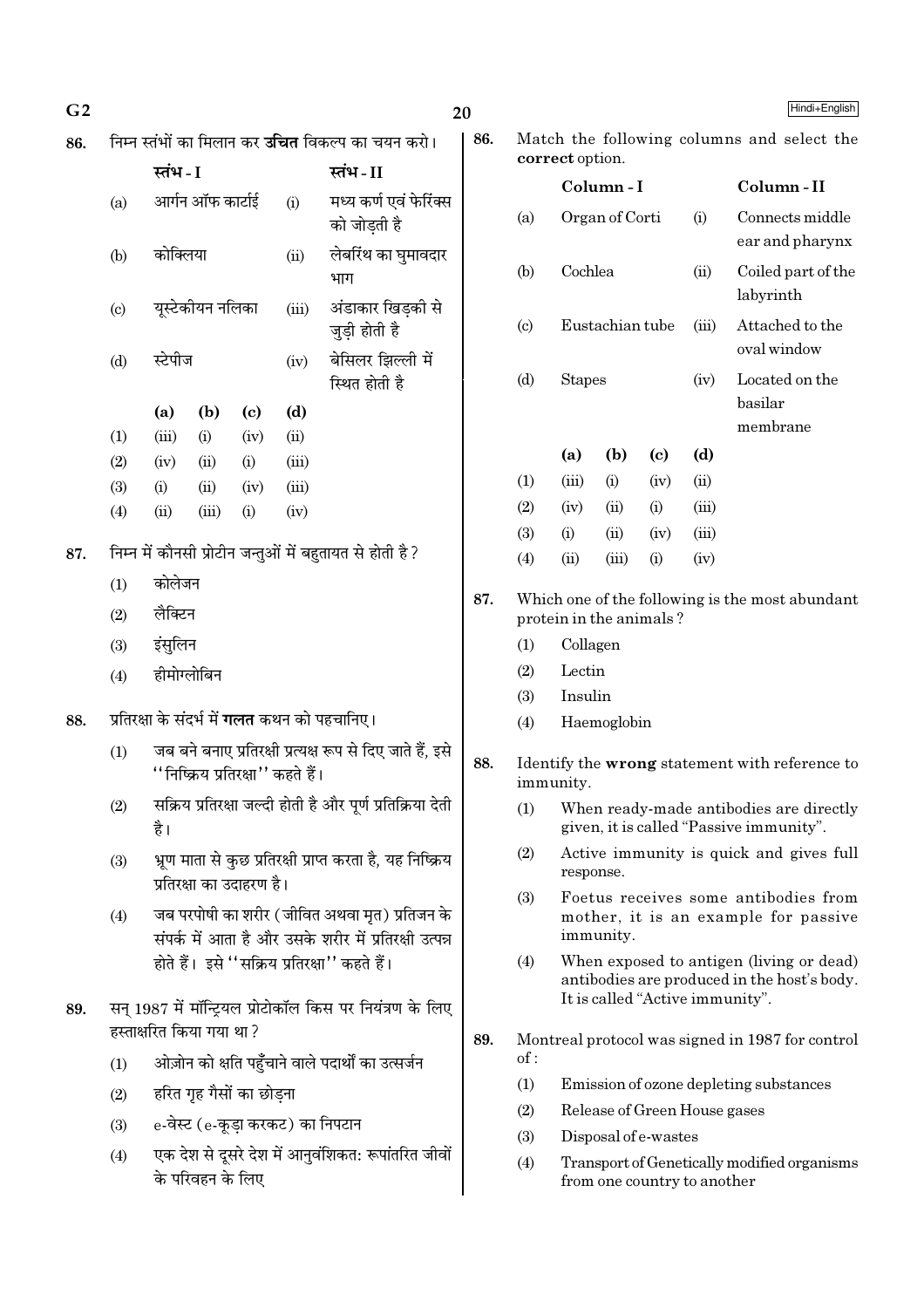|     | Hindi+English |                           |                                                    |                             |      |       |                                                                  | 21  |                                  |                                               |                                      |                            |      |       | G <sub>2</sub>                                      |
|-----|---------------|---------------------------|----------------------------------------------------|-----------------------------|------|-------|------------------------------------------------------------------|-----|----------------------------------|-----------------------------------------------|--------------------------------------|----------------------------|------|-------|-----------------------------------------------------|
| 90. |               |                           | उदाहरण को सुमेलित कीजिए।                           |                             |      |       | घास भूमि पारितन्त्र में पोषी स्तरों के साथ जातियों के <b>सही</b> | 90. |                                  | examples in grassland ecosystem.              |                                      |                            |      |       | Match the trophic levels with their correct species |
|     | (a)           |                           | चतुर्थ पोषी स्तर                                   |                             |      | (i)   | कौवा                                                             |     | (a)                              |                                               | Fourth trophic level                 |                            |      | (i)   | Crow                                                |
|     | (b)           |                           | द्वितीय पोषी स्तर                                  |                             |      | (ii)  | गिद्ध                                                            |     | (b)                              |                                               | Second trophic level                 |                            |      | (ii)  | Vulture                                             |
|     | (c)           |                           | प्रथम पोषी स्तर                                    |                             |      | (iii) | खरगोश                                                            |     | $\left( \mathrm{c} \right)$      |                                               | First trophic level                  |                            |      | (iii) | Rabbit                                              |
|     | (d)           |                           | तृतीय पोषी स्तर                                    |                             |      | (iv)  | घास                                                              |     | (d)                              |                                               | Third trophic level                  |                            |      | (iv)  | Grass                                               |
|     |               | <b>सही</b> विकल्प चुनिए : |                                                    |                             |      |       |                                                                  |     |                                  | Select the correct option:                    |                                      |                            |      |       |                                                     |
|     |               | (a)                       | (b)                                                | $\left( \mathbf{c} \right)$ | (d)  |       |                                                                  |     |                                  | (a)                                           | (b)                                  | $\left( \mathrm{c}\right)$ | (d)  |       |                                                     |
|     | (1)           | (iii)                     | (ii)                                               | (i)                         | (iv) |       |                                                                  |     | (1)                              | (iii)                                         | (ii)                                 | (i)                        | (iv) |       |                                                     |
|     | (2)           | (iv)                      | (iii)                                              | (ii)                        | (i)  |       |                                                                  |     | (2)                              | (iv)                                          | (iii)                                | (ii)                       | (i)  |       |                                                     |
|     | (3)           | (i)                       | (ii)                                               | (iii)                       | (iv) |       |                                                                  |     | (3)                              | (i)                                           | (ii)                                 | (iii)                      | (iv) |       |                                                     |
|     | (4)           | (ii)                      | (iii)                                              | (iv)                        | (i)  |       |                                                                  |     | (4)                              | (ii)                                          | (iii)                                | (iv)                       | (i)  |       |                                                     |
| 91. |               |                           | पैमाने पर 50 भाग हैं।                              |                             |      |       | किसी स्क्रू गेज़ का अल्पतमांक 0.01 mm है तथा इसके वृत्तीय        | 91. |                                  | there are 50 divisions in its circular scale. |                                      |                            |      |       | A screw gauge has least count of 0.01 mm and        |
|     |               |                           | इस स्क्रू गेज़ का चूड़ी अन्तराल (पिच) है:          |                             |      |       |                                                                  |     | The pitch of the screw gauge is: |                                               |                                      |                            |      |       |                                                     |
|     | (1)           | $0.25$ mm                 |                                                    |                             |      |       |                                                                  |     | (1)                              | $0.25$ mm                                     |                                      |                            |      |       |                                                     |
|     | (2)           | $0.5 \text{ mm}$          |                                                    |                             |      |       |                                                                  |     | (2)                              | $0.5 \text{ mm}$                              |                                      |                            |      |       |                                                     |
|     | (3)           | $1.0 \text{ mm}$          |                                                    |                             |      |       |                                                                  |     | (3)                              | $1.0\;\mathrm{mm}$                            |                                      |                            |      |       |                                                     |
|     | (4)           | $0.01$ mm                 |                                                    |                             |      |       |                                                                  |     | (4)                              | $0.01$ mm                                     |                                      |                            |      |       |                                                     |
| 92. |               |                           |                                                    |                             |      |       | किसी गैस के लिए, जिसका आण्विक व्यास d तथा संख्या                 |     |                                  |                                               |                                      |                            |      |       |                                                     |
|     |               |                           |                                                    |                             |      |       | घनत्व n है, माध्य मुक्त पथ को इस प्रकार व्यक्त किया जा           | 92. |                                  |                                               |                                      |                            |      |       | The mean free path for a gas, with molecular        |
|     | सकता है :     |                           |                                                    |                             |      |       |                                                                  |     | as:                              |                                               |                                      |                            |      |       | diameter d and number density n can be expressed    |
|     | (1)           |                           | 1<br>$\overline{\sqrt{2}~\text{n} \pi \text{d}^2}$ |                             |      |       |                                                                  |     |                                  |                                               |                                      |                            |      |       |                                                     |
|     |               |                           |                                                    |                             |      |       |                                                                  |     | $\left(1\right)$                 |                                               | $\sqrt{2}$ n $\pi d^2$               |                            |      |       |                                                     |
|     | (2)           |                           | $\frac{1}{\sqrt{2} \ n^2 \pi d^2}$                 |                             |      |       |                                                                  |     |                                  |                                               | $\frac{1}{\sqrt{2}~n^2\pi d^2}$      |                            |      |       |                                                     |
|     | (3)           |                           | $\frac{1}{\sqrt{2} \pi^2 \pi^2 d^2}$               |                             |      |       |                                                                  |     | (2)                              |                                               |                                      |                            |      |       |                                                     |
|     |               | $\mathbf{1}$              |                                                    |                             |      |       |                                                                  |     | (3)                              |                                               | $\frac{1}{\sqrt{2} \pi^2 \pi^2 d^2}$ |                            |      |       |                                                     |

- $93.$  देहली आवृत्ति की  $1.5$  गुनी आवृत्ति का प्रकाश, प्रकाश सुग्राही ¬ŒÊÕ¸ ¬⁄U •ʬß ∑§⁄UÃÊ "Ò– ÿÁŒ ¬˝∑§Ê‡Ê ∑§Ë •ÊflÎÁûÊ •ÊœË ÃÕÊ उसकी तीव्रता दो गुनी कर दी जाए, तो प्रकाश विद्युत धारा कितनी होगी ?
	- $(1)$  चार गुनी

 $\overline{2}$  n $\pi$ d

- $(2)$  एक−चौथाई
- $(3)$  शून्य

(4)

 $(4)$  दो गुनी

- 93. Light of frequency 1.5 times the threshold frequency is incident on a photosensitive material. What will be the photoelectric current if the frequency is halved and intensity is doubled ?
	- (1) four times

1  $\sqrt{2}$  n $\pi$ d

- (2) one-fourth
- (3) zero

(4)

(4) doubled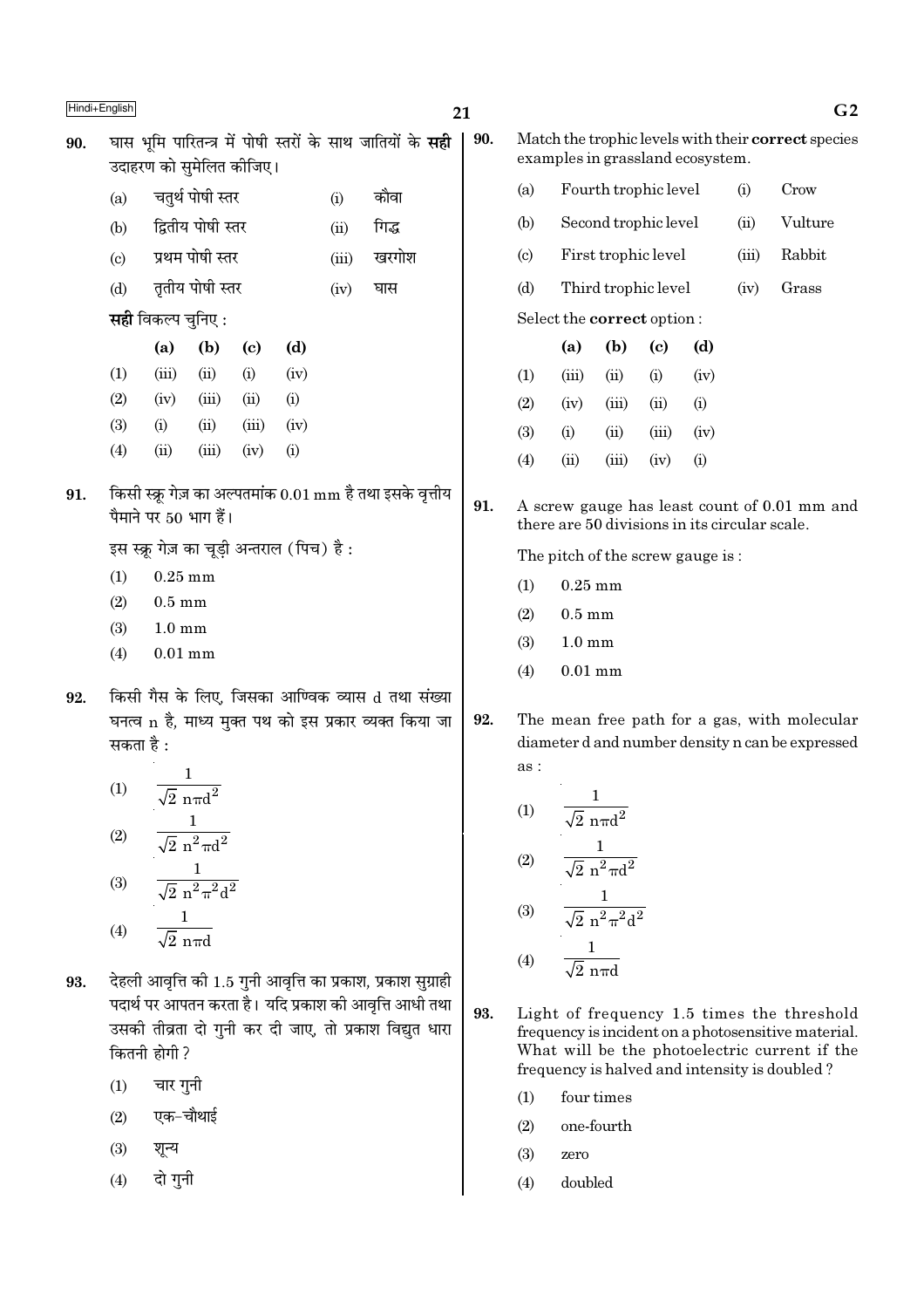$G<sub>2</sub>$ 

- अंतरिक्ष के  $0.2 \text{ m}^3$  आयतन के किसी निश्चित क्षेत्र में हर 94. स्थान पर विद्युत विभव 5 V पाया गया है। इस क्षेत्र में विद्युत क्षेत्र का परिमाण है :
	- $0.5$  N/C  $(1)$
	- $1 N/C$  $(2)$
	- $5 N/C$  $(3)$
	- $(4)$ शून्य
- नीचे दिया गया कौनसा ग्राफ कॉपर के लिए, ताप (T) के साथ 95. प्रतिरोधकता (p) के विचरण को निरूपित करता है ?



- अनुप्रस्थ काट क्षेत्रफल  $A$  तथा लम्बाई  $L$  का कोई तार किसी 96. स्थायी टेक से लटका है। इस तार के मुक्त सिरे से किसी द्रव्यमान M को निलंबित करने पर इसकी लम्बाई  $\overline{L}_1$  हो जाती है। यंग-गणांक के लिए व्यंजक है:
	- $\frac{Mg(L_1 L)}{AL}$  $(1)$ MgL  $(2)$  $\overline{AI_{n}}$  $\frac{MgL}{A(L_1 - L)}$  $(3)$
	- $M_{\alpha}$

$$
(4) \qquad \frac{\text{mgu}_1}{\text{AL}}
$$

- 94. In a certain region of space with volume  $0.2 \text{ m}^3$ , the electric potential is found to be 5 V throughout. The magnitude of electric field in this region is:
	- $0.5$  N/C  $(1)$
	- $1 N/C$  $(2)$
	- $5 N/C$  $(3)$
	- $(4)$ zero
- 95. Which of the following graph represents the variation of resistivity  $(\rho)$  with temperature (T) for copper?



- 96. A wire of length L, area of cross section A is hanging from a fixed support. The length of the wire changes to  $L_1$  when mass M is suspended from its free end. The expression for Young's modulus is:
	- $\frac{Mg(L_1 L)}{AL}$  $(1)$ MgL  $(2)$  $\overline{\text{AL}_{1}}$  $\frac{MgL}{A(L_1 - L)}$  $(3)$  $MgL_1$  $(4)$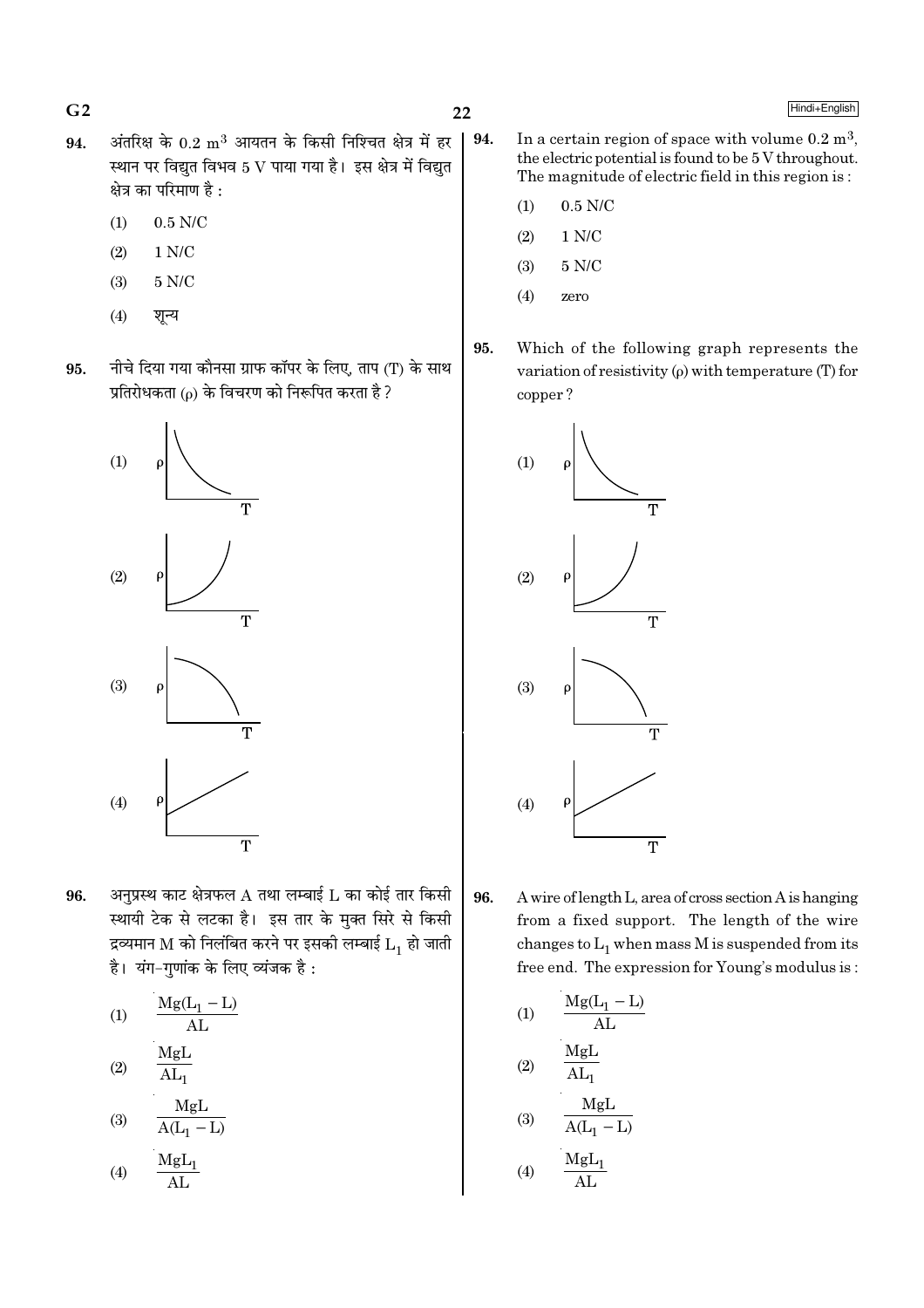$\frac{\text{Hindi} + \text{English}}{\text{G2}}$ 

- 97. किसी गिटार में समान पदार्थ की बनी दो डोरियों A और B के | 97. स्वर हल्के से मेल नहीं खा रहे हैं और 6 Hz आवत्ति के विस्पन्द उत्पन्न कर रहे हैं। जब  $\bf B$  में तनाव को कुछ कम कर दिया जाता है, तो विस्पन्द आवृत्ति बढकर  $7 \text{ Hz}$  हो जाती है। यदि A की आवृत्ति 530 Hz है, तो B की मूल आवृत्ति है :
	- (1) 524 Hz
	- (2) 536 Hz
	- (3) 537 Hz
	- (4) 523 Hz
- $98.$  40 μF के किसी संधारित्र को  $200$  V,  $50$  Hz की ac आपूर्ति से संयोजित किया गया है। इस परिपथ में धारा का वर्ग माध्य मुल  $(rms)$  मान है, लगभग :
	- $(1)$  2.05 A
	- $(2)$  2.5 A
	- (3) 25.1 A
	- (4) 1.7 A
- $99.$  किसी मीनार के शिखर से किसी गेंद को  $20 \text{ m/s}$  के वेग से ऊर्ध्वाधर अधोमुखी फेंका गया है। कुछ समय पश्चात यह गेंद धरती से 80 m/s के वेग से टकराती है। इस मीनार की ऊँचाई है:  $(g=10 \text{ m/s}^2)$ 
	- (1) 340 m
	- (2) 320 m
	- (3) 300 m
	- (4) 360 m
- $100.$  विरामावस्था के किसी इलेक्ट्रॉन को  $\rm V$  वोल्ट के विभवान्तर से त्वरित किया गया है। यदि इस इलेक्ट्रॉन की दे ब्रॉग्ली तरंगदैर्ध्य  $1.227 \times 10^{-2}$  nm है, तो विभवान्तर है :
	- $(1)$  10<sup>2</sup> V
	- $(2)$  10<sup>3</sup> V
	- $(3)$  10<sup>4</sup> V
	- $(4)$  10 V
- In a guitar, two strings A and B made of same material are slightly out of tune and produce beats of frequency 6 Hz. When tension in B is slightly decreased, the beat frequency increases to 7 Hz. If the frequency of A is 530 Hz, the original frequency of B will be :
	- (1) 524 Hz
	- (2) 536 Hz
	- (3) 537 Hz
	- (4) 523 Hz
- 98. A 40  $\mu$ F capacitor is connected to a 200 V, 50 Hz ac supply. The rms value of the current in the circuit is, nearly :
	- $(1)$  2.05 A
	- (2) 2.5 A
	- (3) 25.1 A
	- (4) 1.7 A
- 99. A ball is thrown vertically downward with a velocity of 20 m/s from the top of a tower. It hits the ground after some time with a velocity of 80 m/s. The height of the tower is :  $(g=10 \text{ m/s}^2)$ 
	- (1) 340 m
	- (2) 320 m
	- (3) 300 m
	- (4) 360 m
- 100. An electron is accelerated from rest through a potential difference of V volt. If the de Broglie wavelength of the electron is  $1.227 \times 10^{-2}$  nm, the potential difference is :
	- $(1)$  10<sup>2</sup> V
	- $(2)$  10<sup>3</sup> V
	- $(3)$  10<sup>4</sup> V
	- $(4)$  10 V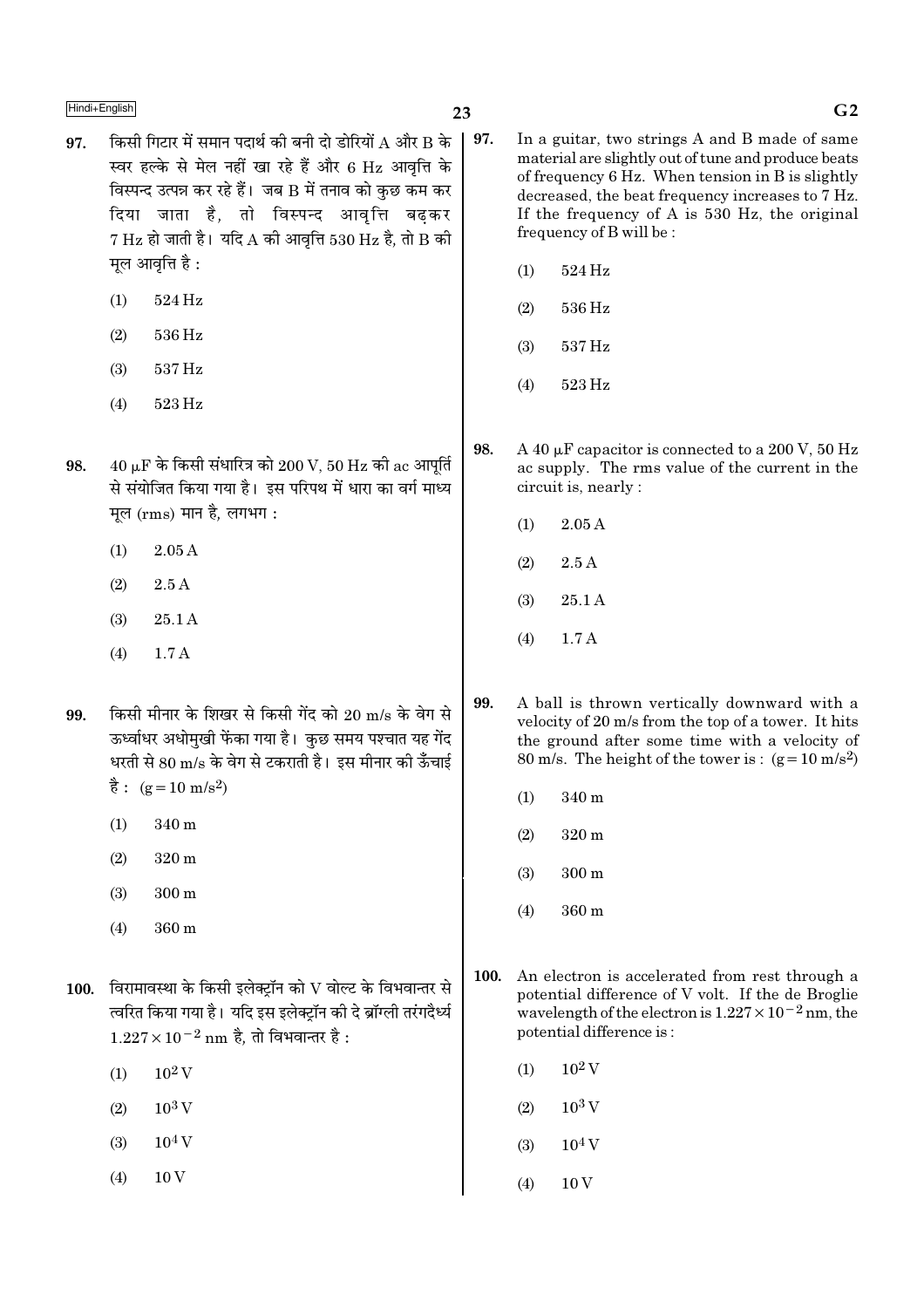24

Hindi+English





102. किसी लघु विद्युत द्विध्रुव का द्विध्रुव आघूर्ण  $16 \times 10^{-9}$  C m है। इस द्विध्रुव के कारण, इस द्विध्रुव के अक्ष से 60° का कोण बनाने वाली किसी रेखा पर स्थित 0.6 m दूरी के किसी बिन्दु पर, विद्युत विभव होगा :

$$
\left(\frac{1}{4\pi\epsilon_0} = 9 \times 10^9 \text{ N m}^2/\text{C}^2\right)
$$
  
(1) 200 V  
(2) 400 V

- $(3)$ शून्य
- 50V  $(4)$
- 103. 599 धारणशीलता की किसी लोहे की छड पर 1200 A m $^{-1}$ तीव्रता का चुम्बकीय क्षेत्र लगाया गया है। इस छड़ के पदार्थ की पारगम्यता है:

 $(\mu_0 = 4\pi \times 10^{-7} \text{ T m A}^{-1})$  $8.0 \times 10^{-5}$  T m A<sup>-1</sup>  $(1)$  $(2)$  $2.4\pi \times 10^{-5}$  T m A<sup>-1</sup>  $2.4\pi \times 10^{-7}$  T m A<sup>-1</sup>  $(3)$  $2.4\pi \times 10^{-4}$  T m A<sup>-1</sup>  $(4)$ 

101. For the logic circuit shown, the truth table is:



102. A short electric dipole has a dipole moment of  $16 \times 10^{-9}$  C m. The electric potential due to the dipole at a point at a distance of 0.6 m from the centre of the dipole, situated on a line making an angle of 60° with the dipole axis is:

$$
\left(\frac{1}{4\pi\epsilon_0} = 9 \times 10^9 \text{ N m}^2/\text{C}^2\right)
$$
  
(1) 200 V  
(2) 400 V  
(3) zero  
(4) 50 V

103. An iron rod of susceptibility 599 is subjected to a magnetising field of 1200 A  $m<sup>-1</sup>$ . The permeability of the material of the rod is:

$$
(\mu_0 = 4\pi \times 10^{-7} \text{ T m A}^{-1})
$$
  
(1) 8.0 × 10<sup>-5</sup> T m A<sup>-1</sup>

- $2.4\pi \times 10^{-5}$  T m A<sup>-1</sup>  $(2)$
- $2.4\pi \times 10^{-7}$  T m A<sup>-1</sup>  $(3)$
- $2.4\pi \times 10^{-4}$  T m A<sup>-1</sup>  $(4)$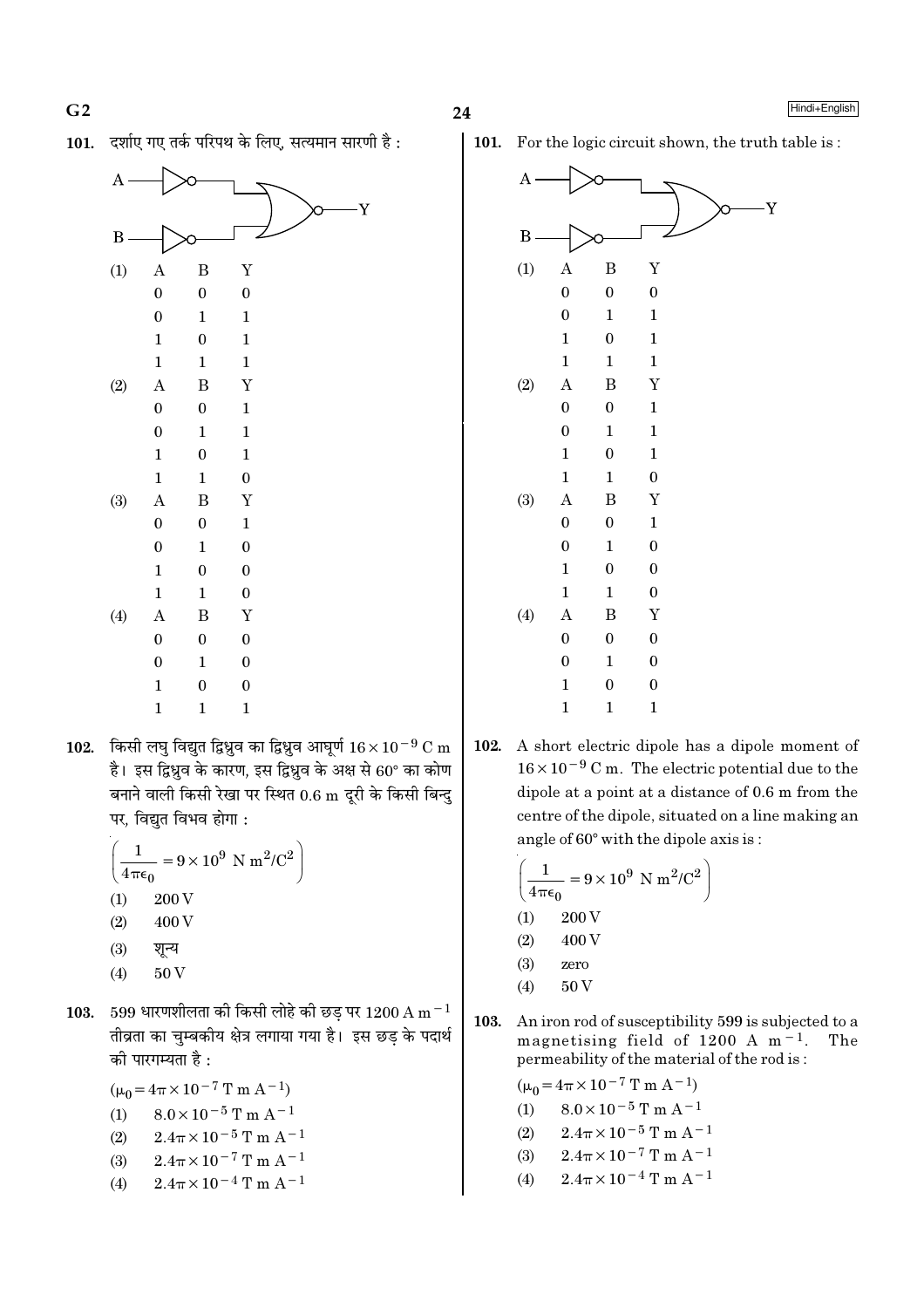- 104. किसी p-n संधि डायोड में अवक्षय-क्षेत्र की चौडाई में वृद्धि का कारण है  $\cdot$ 
	- केवल पश्चदिशिक बायस  $(1)$
	- अग्रदिशिक और पश्चदिशिक बायस दोनों  $(2)$
	- अग्रदिशिक धारा (current) में वृद्धि  $(3)$
	- केवल अग्रदिशिक बायस  $(4)$
- 105. त्रिज्या  $r$  की कोई केशिका नली जल में ड़बी है और इसमें जल ऊँचाई h तक चढ गया है। केशिका नली में भरे जल का द्रव्यमान 5 g है। त्रिज्या  $2r$  की कोई अन्य केशिका नली जल में डबी है। इस नली में ऊपर चढे जल का द्रव्यमान है :
	- $(1)$  $5.0 g$
	- $(2)$  $10.0 \text{ g}$
	- $(3)$  $20.0 g$
	- $(4)$  $2.5 g$
- किसी पदार्थ के 0.5 g के तुल्यांक ऊर्जा है: 106.
	- $4.5 \times 10^{13}$  J  $(1)$
	- $(2)$  $1.5 \times 10^{13}$  J
	- $0.5 \times 10^{13}$  J  $(3)$
	- $4.5 \times 10^{16}$  J  $(4)$
- 107. प्रतिरोध के ऋणात्मक ताप गुणांक वाले ठोस होते हैं:
	- केवल रोधी  $(1)$
	- केवल अर्धचालक  $(2)$
	- रोधी और अर्धचालक  $(3)$
	- धातएँ  $(4)$
- 108. कोई किरण लघु प्रिज़्म कोण (प्रिज़्म कोण A) के किसी एक पष्ठ पर आपतन कोण  $i$  पर आपतन करके प्रिज़्म के विपरीत फलक से अभिलम्बवत निर्गत होती है। यदि इस प्रिज्म के पदार्थ का अपवर्तनांक µ है, तो आपतन कोण है, लगभग:
	- $(1)$  $\mu$
	- $(2)$  $\mu A$
	-
	- $(3)$  $\overline{2}$
	- $(4)$
- निम्नलिखित में से किसके लिए बोर मॉडल वैध **नहीं** है ? 109.
	- एकधा आयनित हीलियम परमाणु (He  $^+$ )  $(1)$
	- इयूटरॉन परमाणु  $(2)$
	- एकधा आयनित नियॉन परमाणु (Ne+)  $(3)$
	- हाइड़ोजन परमाणु  $(4)$
- 104. The increase in the width of the depletion region in a p-n junction diode is due to:
	- $(1)$ reverse bias only
	- both forward bias and reverse bias  $(2)$
	- increase in forward current  $(3)$
	- $(4)$ forward bias only
- 105. A capillary tube of radius r is immersed in water and water rises in it to a height h. The mass of the water in the capillary is  $5g$ . Another capillary tube of radius 2r is immersed in water. The mass of water that will rise in this tube is:
	- $5.0 g$  $(1)$
	- $10.0 g$  $(2)$
	- $(3)$  $20.0 g$
	- $(4)$  $2.5 g$
- 106. The energy equivalent of  $0.5$  g of a substance is:
	- $4.5 \times 10^{13}$  J  $(1)$
	- $1.5 \times 10^{13}$  J  $(2)$
	- $0.5 \times 10^{13}$  J  $(3)$
	- $4.5 \times 10^{16}$  J  $(4)$
- 107. The solids which have the negative temperature coefficient of resistance are:
	- $(1)$ insulators only
	- $(2)$ semiconductors only
	- $(3)$ insulators and semiconductors
	- $(4)$ metals
- 108. A ray is incident at an angle of incidence  $i$  on one surface of a small angle prism (with angle of prism A) and emerges normally from the opposite surface. If the refractive index of the material of the prism is  $\mu$ , then the angle of incidence is nearly equal  $\mathsf{to}$ :
	- 2Α  $(1)$
	- $\mu$  $(2)$  $\mu A$
	- $(3)$
	- $\overline{2}$
	- $(4)$
- 109. For which one of the following. Bohr model is not valid?
	- Singly ionised helium atom  $(He<sup>+</sup>)$  $(1)$
	- $(2)$ Deuteron atom
	- $(3)$ Singly ionised neon atom  $(Ne^+)$
	- Hydrogen atom  $(4)$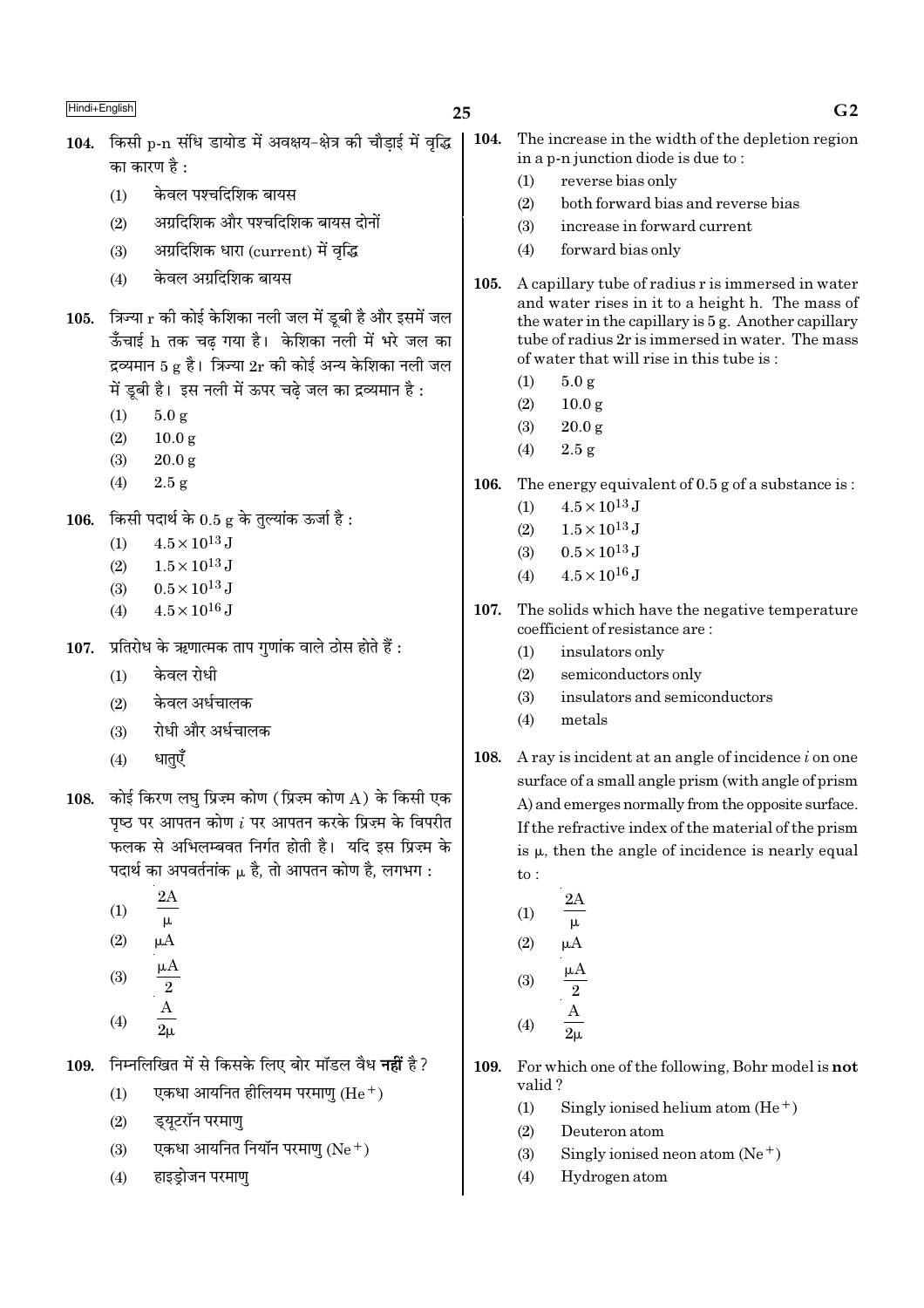26

- 110. यह मानिए कि किसी तारे से 600 nm तरंगदैर्ध्य का प्रकाश आ रहा है। उस दरदर्शक जिसके अभिदश्यक का व्यास 2 m है. के विभेदन की सीमा है :
	- $1.83 \times 10^{-7}$  rad  $(1)$

 $G<sub>2</sub>$ 

- $7.32 \times 10^{-7}$  rad  $(2)$
- $(3)$  $6.00 \times 10^{-7}$  rad
- $3.66 \times 10^{-7}$  rad  $(4)$
- 111. पृथ्वी के पृष्ठ पर किसी पिण्ड का भार 72 N है। पृथ्वी की क्रिन्या की आधी दरी के बराबर ऊँचाई पर इस पिण्ड पर गरुत्वाकर्षण बल कितना होगा ?
	- $(1)$ 32 N
	- $(2)$ 30 N
	- $(3)$ 24 N
	- 48 N  $(4)$
- 112. किसी आवेशित कण, जिसका  $3 \times 10^{-10}$  Vm  $^{-1}$  तीव्रता के विद्यत क्षेत्र में अपवाह वेग  $7.5 \times 10^{-4}$  m s<sup>-1</sup> है. की  $m^2 V^{-1} s^{-1}$  में गतिशीलता है:
	- $2.5 \times 10^6$  $(1)$
	- $(2)$  $2.5 \times 10^{-6}$
	- $2.25 \times 10^{-15}$  $(3)$
	- $2.25 \times 10^{15}$  $(4)$
- टांजिस्टर क्रिया के लिए नीचे दिया गया कौनसा कथन **सही** है ? 113.
	- आधार. उत्सर्जक और संग्राहक क्षेत्रों के साइज़ समान  $(1)$ होने चाहिए।
	- उत्सर्जक संधि और संग्राहक संधि दोनों ही अग्रदिशिक  $(2)$ बायसित होती हैं।
	- आधार क्षेत्र बहुत पतला और हल्का डोपित होना चाहिए।  $(3)$
	- आधार, उत्सर्जक और संग्राहक क्षेत्रों की डोपन सांद्रताएँ  $(4)$ समान होनी चाहिए।
- 114. किसी समान्तर पट्टिका संधारित्र, जिसमें माध्यम के रूप में वायु भरी है. की धारिता 6 uF है। कोई परावैद्यत माध्यम भरने पर इसकी धारिता  $30 \mu$ F हो जाती है। इस माध्यम का परावैद्युतांक है :
	- $(\epsilon_0 = 8.85 \times 10^{-12} \text{ C}^2 \text{ N}^{-1} \text{ m}^{-2})$
	- $(1)$  $1.77 \times 10^{-12}$  C<sup>2</sup> N<sup>-1</sup> m<sup>-2</sup>
	- $0.44 \times 10^{-10}$  C<sup>2</sup> N<sup>-1</sup> m<sup>-2</sup>  $(2)$
	- $5.00 C^2 N^{-1} m^{-2}$  $(3)$
	- $0.44 \times 10^{-13}$  C<sup>2</sup> N<sup>-1</sup> m<sup>-2</sup>  $(4)$
- $\vert$  110. Assume that light of wavelength 600 nm is coming from a star. The limit of resolution of telescope whose objective has a diameter of 2 m is:
	- $1.83\times10^{-7}\,\mathrm{rad}$  $(1)$
	- $7.32 \times 10^{-7}$  rad  $(2)$
	- $6.00 \times 10^{-7}$  rad  $(3)$
	- $3.66 \times 10^{-7}$  rad  $(4)$
- 111. A body weighs 72 N on the surface of the earth. What is the gravitational force on it, at a height equal to half the radius of the earth?
	- 32 N  $(1)$
	- 30 N  $(2)$
	- 24 N  $(3)$
	- 48 N  $(4)$
- 112. A charged particle having drift velocity of  $7.5 \times 10^{-4}$  m s<sup>-1</sup> in an electric field of  $3 \times 10^{-10}$  Vm<sup>-1</sup>, has a mobility in m<sup>2</sup> V<sup>-1</sup> s<sup>-1</sup>  $of:$ 
	- $2.5 \times 10^6$  $(1)$
	- $2.5 \times 10^{-6}$  $(2)$
	- $2.25 \times 10^{-15}$  $(3)$
	- $2.25 \times 10^{15}$  $(4)$
- 113. For transistor action, which of the following statements is correct?
	- $(1)$ Base, emitter and collector regions should have same size.
	- $(2)$ Both emitter junction as well as the collector junction are forward biased.
	- $(3)$ The base region must be very thin and lightly doped.
	- $(4)$ Base, emitter and collector regions should have same doping concentrations.
- 114. The capacitance of a parallel plate capacitor with air as medium is  $6 \mu F$ . With the introduction of a dielectric medium, the capacitance becomes  $30 \mu$ F. The permittivity of the medium is:

$$
(\epsilon_0 = 8.85 \times 10^{-12} \, \text{C}^2 \, \text{N}^{-1} \, \text{m}^{-2})
$$

- $1.77 \times 10^{-12}$  C<sup>2</sup> N<sup>-1</sup> m<sup>-2</sup>  $(1)$
- $0.44 \times 10^{-10}$  C<sup>2</sup> N<sup>-1</sup> m<sup>-2</sup>  $(2)$
- $5.00~\mathrm{C}^2$  N  $^{-1}$  m  $^{-2}$  $(3)$
- $0.44 \times 10^{-13}$  C<sup>2</sup> N<sup>-1</sup> m<sup>-2</sup>  $(4)$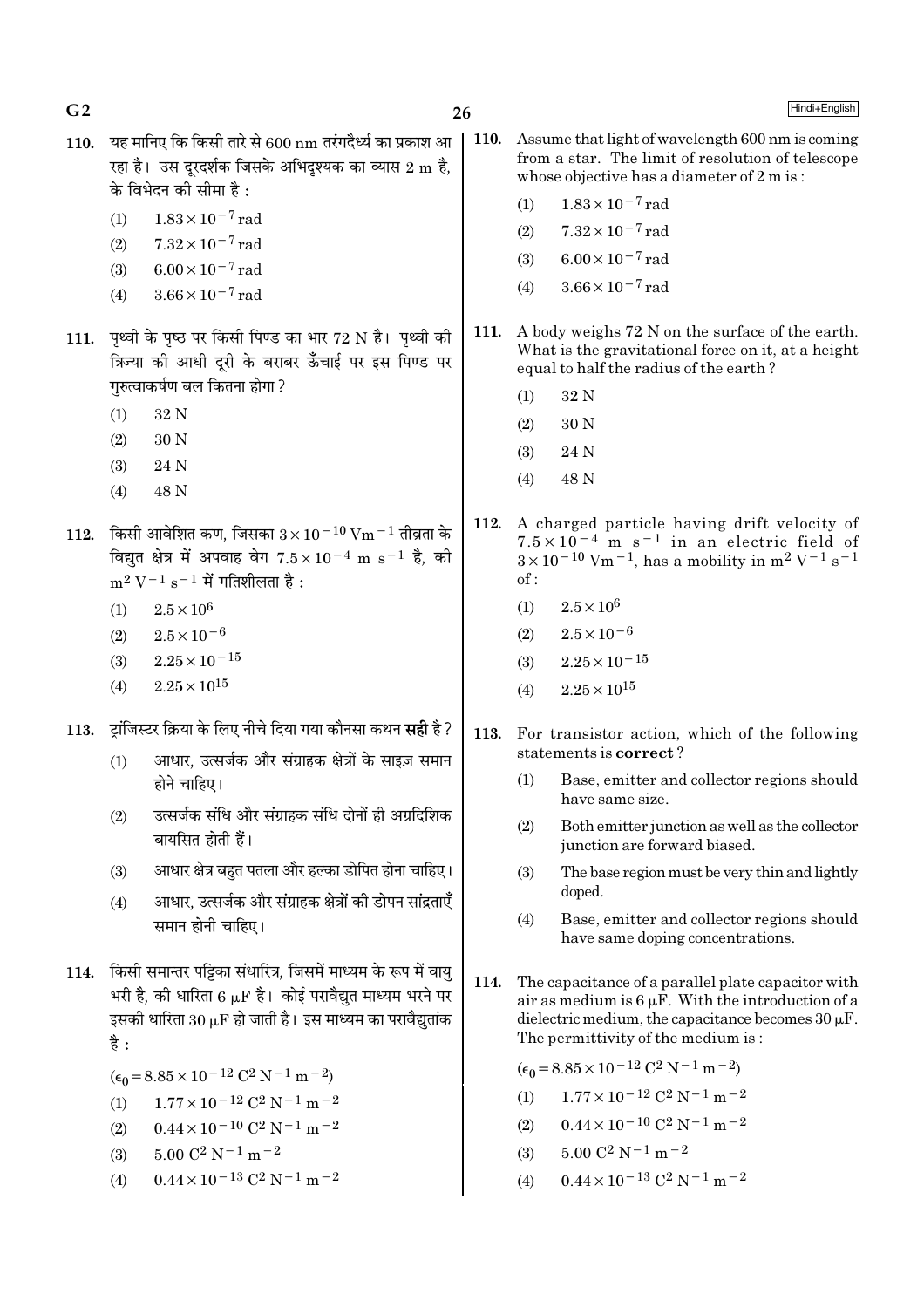- 115. सार्थक अंकों को महत्व देते हुए  $9.99 \text{ m} 0.0099 \text{ m}$  का मान क्या है ?
	- $(1)$  $9.98<sub>m</sub>$
	- 9.980 m  $(2)$
	- $(3)$  $9.9<sub>m</sub>$
	- 9.9801 m  $(4)$
- 116. 4 kg और 6 kg द्रव्यमान के दो पिण्डों के सिरों को किसी द्रव्यमानरहित डोरी से बांधा गया है। यह डोरी किसी घर्षणरहित घिरनी से गुजरती है (आरेख देखिए)। गुरुत्वीय त्वरण (g) के पदों में इस निकाय का त्वरण है :



- $(1)$  $\epsilon/2$
- $(2)$  $g/5$
- $g/10$  $(3)$
- $(4)$ g
- $117.$  किसी सिलिण्डर में  $249$  kPa दाब और  $27^{\circ}\mathrm{C}$  ताप पर हाइड़ोजन गैस भरी है।

इसका घनत्व है : (R = 8.3 J mol<sup>-1</sup> K<sup>-1</sup>)

- $0.2 \text{ kg/m}^3$  $(1)$
- $(2)$  $0.1 \text{ kg/m}^3$
- $(3)$  $0.02 \text{ kg/m}^3$
- $0.5 \text{ kg/m}^3$  $(4)$
- 118. किसी विद्युत चुम्बकीय तरंग में चुंबकीय क्षेत्र और विद्युत क्षेत्र के घटकों की तीव्रताओं के योगदानों का अनुपात होता है :  $(c = \bar{c}$ विद्युत चुम्बकीय तरंगों का वेग)
	- $(1)$  $1:1$
	- $(2)$  $1: c$
	- $1 : c<sup>2</sup>$  $(3)$
	- $(4)$  $c:1$
- 119. 50 cm लम्बी किसी परिनालिका, जिसमें 100 फेरे हैं, से  $2.5$  A धारा प्रवाहित हो रही है। इस परिनालिका के केन्द्र पर चम्बकीय क्षेत्र है :

 $(\mu_0 = 4\pi \times 10^{-7} \text{ T m A}^{-1})$ 

- $3.14 \times 10^{-4}$  T  $(1)$
- $6.28 \times 10^{-5}$  T  $(2)$
- $3.14 \times 10^{-5}$  T  $(3)$
- $6.28 \times 10^{-4}$  T  $(4)$

115. Taking into account of the significant figures, what is the value of  $9.99 \text{ m} - 0.0099 \text{ m}$ ?

- $(1)$  $9.98 m$
- $(2)$ 9.980 m
- $9.9<sub>m</sub>$  $(3)$
- 9.9801 m  $(4)$
- 116. Two bodies of mass 4 kg and 6 kg are tied to the ends of a massless string. The string passes over a pulley which is frictionless (see figure). The acceleration of the system in terms of acceleration due to gravity  $(g)$  is:



$$
(2) \qquad g/5
$$

- $(3)$  $g/10$
- $(4)$  $\mathbf{g}$
- 117. A cylinder contains hydrogen gas at pressure of 249 kPa and temperature 27°C.

Its density is:  $(R = 8.3 \text{ J mol}^{-1} \text{ K}^{-1})$ 

- $(1)$  $0.2 \text{ kg/m}^3$
- $(2)$  $0.1 \text{ kg/m}^3$
- $(3)$  $0.02 \text{ kg/m}^3$
- $0.5 \text{ kg/m}^3$  $(4)$
- 118. The ratio of contributions made by the electric field and magnetic field components to the intensity of an electromagnetic wave is :  $(c = speed of$ electromagnetic waves)
	- $(1)$  $1:1$
	- $(2)$  $1 : c$
	- $1: c^2$  $(3)$
	- $c:1$  $(4)$
- 119. A long solenoid of 50 cm length having 100 turns carries a current of 2.5 A. The magnetic field at the centre of the solenoid is:
	- $(\mu_0 = 4\pi \times 10^{-7} \text{ T m A}^{-1})$  $3.14 \times 10^{-4}$  T  $(1)$  $(2)$  $6.28 \times 10^{-5}$  T  $3.14 \times 10^{-5}$  T  $(3)$  $(4)$  $6.28 \times 10^{-4}$  T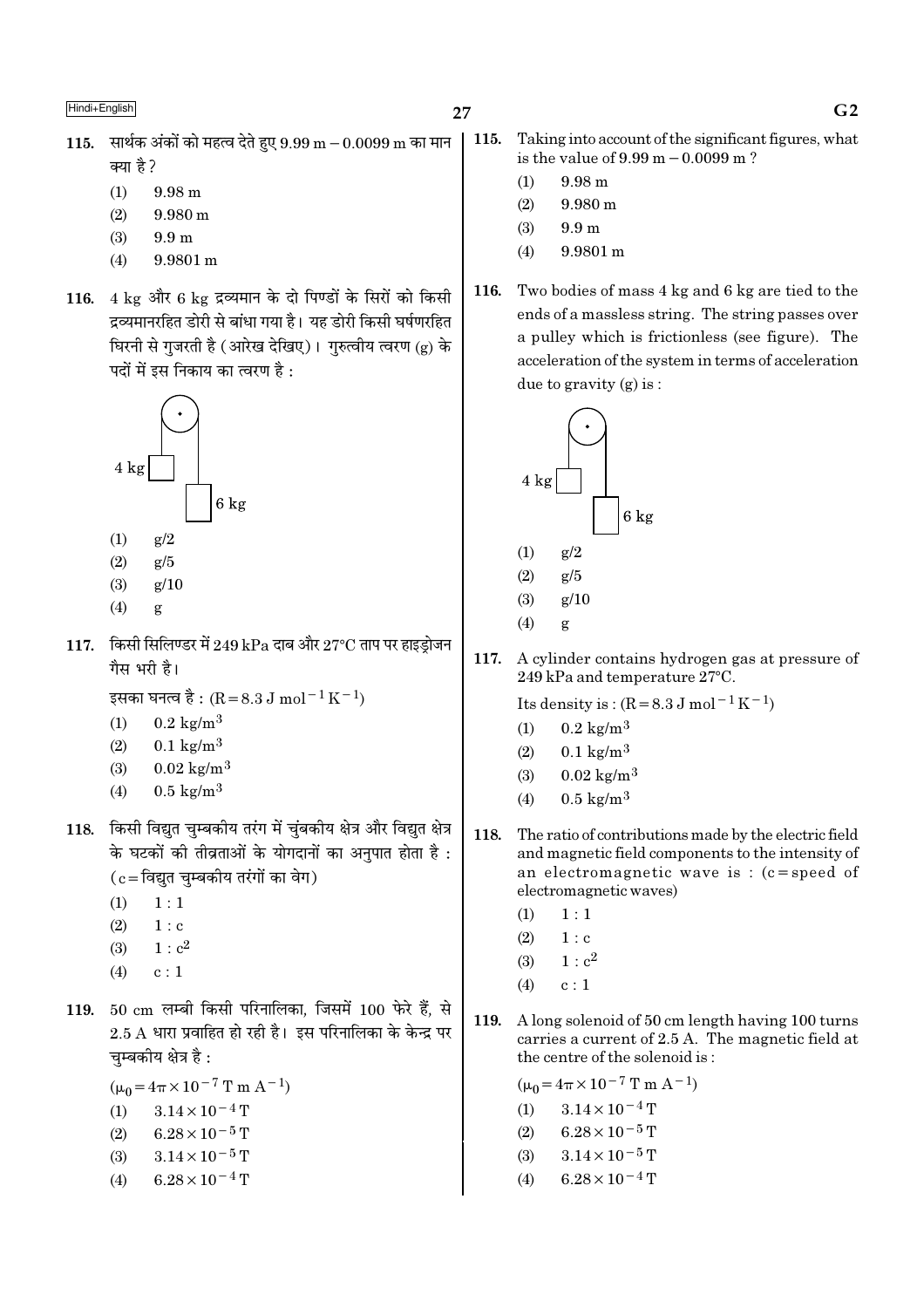- 
- 120. यंग के द्विझिरी प्रयोग में. यदि कलासंबद्ध स्रोतों के बीच का पथकन आधा तथा पर्दे से कलासंबद्ध स्रोतों की दूरी को दो गुना कर दिया जाए, तो फ्रिंज चौडाई हो जाएगी :
	- $(1)$  आधी
	- $(2)$  चार गुनी
	- $(3)$  एक−चौथाई
	- $(4)$  दो गनी
- 121. किसी मीटर सेतु के बाएँ अन्तराल में संयोजित कोई प्रतिरोध तार इसके दाएँ अन्तराल के 10  $\Omega$  प्रतिरोध को उस बिन्दु पर संतुलित करता है जो सेतु के तार को  $3:2$  के अनुपात में विभाजित करता  $\dot{\vec{c}}$ । यदि प्रतिरोध तार की लम्बाई 1.5 m है, तो इस प्रतिरोध तार की वह लम्बाई जिसका प्रतिरोध 1  $\Omega$  होगा, है :
	- (1)  $1.0 \times 10^{-1}$  m
	- $(2)$  1.5×10<sup>-1</sup> m
	- (3)  $1.5 \times 10^{-2}$  m
	- (4)  $1.0 \times 10^{-2}$  m
- 122. DNA में एक बंध को खण्डित करने के लिए आवश्यक ऊर्जा  $10^{-20}$  J है। eV में यह मान है. लगभग :
	- $(1)$  0.6
	- $(2)$  0.06
	- (3) 0.006
	- (4) 6
- $123$ . जब यूरेनियम के किसी समस्थानिक  $\frac{235}{92}$ U पर न्यूट्रॉन बमबारी करता है, तो  $^{89}_{36}\rm{Kr}$  और तीन न्यूट्रॉनों के साथ उत्पन्न होने वाला नाभिक $\overrightarrow{a}$  :
	- (1)  $\frac{91}{40}Zr$
	- (2)  $\frac{101}{36}$ Kr
	- (3)  $\frac{103}{36}$ Kr
	- (4)  $144 \over 56$  Ba
- $124$ . समान धारिता के दो सिलिण्डर  $A$  और  $B$  एक दूसरे से किसी स्टॉप कॉक से होते हुए जुड़े हैं।  ${\rm A}$  में मानक ताप और दाब पर कोई आदर्श गैस भरी है। B पूर्णत: निर्वातित है। समस्त िनकाय ऊष्मीयरोधित है। स्टॉप कॉक को अचानक खोल दिया गया है। यह प्रक्रिया है:
	- $(1)$  रुद्धोष्म
	- $(2)$  समआयतनी
	- $(3)$  समदाबी
	- $(4)$  समतापी
- $\bf G2$  Hindi+English 120. In Young's double slit experiment, if the separation between coherent sources is halved and the distance of the screen from the coherent sources is doubled, then the fringe width becomes : (1) half (2) four times (3) one-fourth (4) double 121. A resistance wire connected in the left gap of a metre bridge balances a 10  $\Omega$  resistance in the right gap at a point which divides the bridge wire in the ratio 3 : 2. If the length of the resistance wire is 1.5 m, then the length of 1  $\Omega$  of the resistance wire is : (1)  $1.0 \times 10^{-1}$  m  $(2)$  1.5 × 10<sup>-1</sup> m (3)  $1.5 \times 10^{-2}$  m (4)  $1.0 \times 10^{-2}$  m 122. The energy required to break one bond in DNA is 10−20 J. This value in eV is nearly :  $(1)$  0.6  $(2)$  0.06 (3) 0.006  $(4) 6$ 123. When a uranium isotope  $\frac{235}{92}U$  is bombarded with a neutron, it generates  $^{89}_{36}\text{Kr}$  , three neutrons and : (1)  $\frac{91}{40}Zr$ (2)  $\frac{101}{36} \text{Kr}$ (3)  $\frac{103}{36}$ Kr (4)  $144 \over 56$  Ba 124. Two cylinders A and B of equal capacity are connected to each other via a stop cock. A contains an ideal gas at standard temperature and pressure. B is completely evacuated. The entire system is

thermally insulated. The stop cock is suddenly

(1) adiabatic

opened. The process is :

- (2) isochoric
- (3) isobaric
- (4) isothermal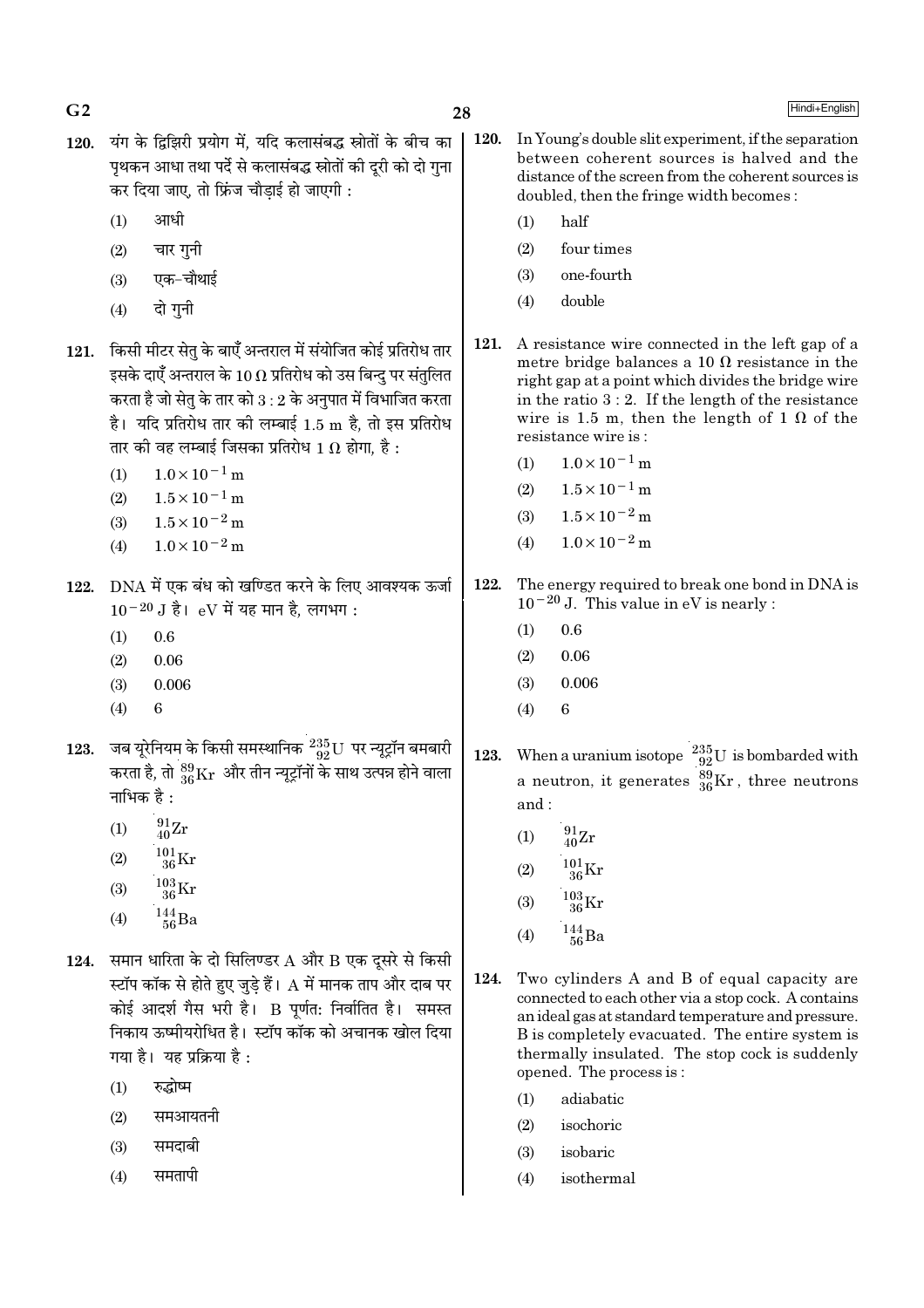- $20 \text{ cm}^2$  क्षेत्रफल के किसी अपरावर्ती पष्ठ पर  $20 \text{ W/cm}^2$ 125. औसत फ्लक्स के साथ प्रकाश अभिलम्बवत आपतन करता है। 1 मिनट की समयावधि में इस पृष्ठ पर प्राप्त की गयी ऊर्जा है :
	- $12 \times 10^3$  J  $(1)$
	- $(2)$  $24 \times 10^3$  J
	- $(3)$  $48 \times 10^3$  J
	- $10 \times 10^3$  J  $(4)$
- 126.  $r_1$  और  $r_2$  त्रिज्याओं  $(r_1 = 1.5 r_2)$  के दो कॉपर के ठोस गोलों के ताप में 1 K की वृद्धि करने के लिए आवश्यक ऊष्माओं की मात्राओं का अनपात है :
	- $\frac{9}{4}$  $(1)$  $\frac{3}{2}$   $\frac{5}{3}$  $(2)$  $(3)$  $\frac{27}{8}$  $(4)$
- किसी एकपरमाणुक गैस की औसत तापीय ऊर्जा होती है: 127. (बोल्ट्समान नियतांक= $k_B$  तथा निरपेक्ष ताप= $T$ )
	- $(1) \qquad \frac{3}{2} \ \mathrm{k_B T}$ (2)  $\frac{5}{2} k_B T$ (3)  $\frac{7}{2} k_B T$ (4)  $\frac{1}{2} k_B T$
- 128. कोई श्रेणी LCR परिपथ किसी ए.सी. वोल्टता स्रोत से संयोजित है। जब L को हटा लिया जाता है, तो धारा और वोल्टता के बीच $\frac{\pi}{2}$  का कलान्तर होता है। यदि इसके स्थान पर परिपथ से C को हटाते हैं, तो भी धारा और वोल्टता के बीच कलान्तर  $\frac{\pi}{2}$ ही रहता है। इस परिपथ का शक्ति गणक है :
	- $(1)$  $0.5$
	- $(2)$  $1.0$
	- $(3)$  $-1.0$
	- शून्य  $(4)$
- 125. Light with an average flux of 20  $W/cm^2$  falls on a non-reflecting surface at normal incidence having surface area  $20 \text{ cm}^2$ . The energy received by the surface during time span of 1 minute is:
	- $12 \times 10^3$  J  $(1)$
	- $24 \times 10^3$  J  $(2)$
	- $48 \times 10^3$  J  $(3)$
	- $10 \times 10^3$  J  $(4)$
- 126. The quantities of heat required to raise the temperature of two solid copper spheres of radii  $r_1$  and  $r_2$  ( $r_1$ =1.5  $r_2$ ) through 1 K are in the ratio:
	- $\frac{9}{4}$  $(1)$  $\frac{3}{2}$   $\frac{5}{3}$   $\frac{27}{2}$  $(2)$  $(3)$  $(4)$
- 127. The average thermal energy for a mono-atomic gas is :  $(k_B$  is Boltzmann constant and T, absolute temperature)
	- $\frac{3}{2}$   ${\rm k_B T}$  $(1)$  $\frac{5}{2}~\text{k}_{\text{B}}\text{T}$   $\frac{7}{2}~\text{k}_{\text{B}}\text{T}$  $(2)$  $(3)$  $\frac{1}{2}$  k<sub>B</sub>T  $(4)$
- 128. A series LCR circuit is connected to an ac voltage source. When L is removed from the circuit, the phase difference between current and voltage is  $\frac{\pi}{3}$ . If instead C is removed from the circuit, the phase difference is again  $\frac{\pi}{3}$  between current and voltage. The power factor of the circuit is:
	- $(1)$  $0.5$
	- $(2)$  $1.0$
	- $(3)$  $-1.0$
	- $(4)$ zero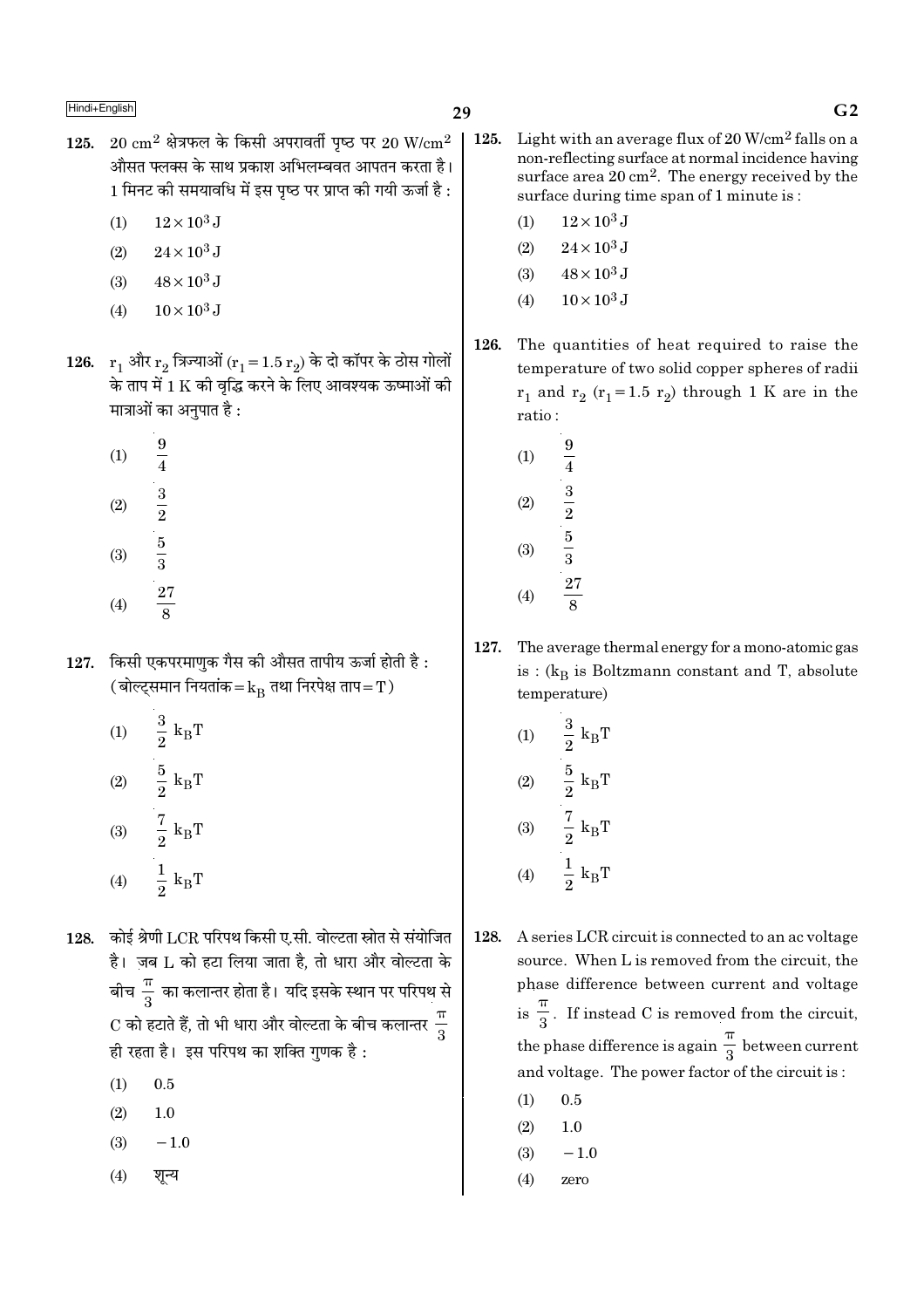$G<sub>2</sub>$ 

129.

Hindi+English

129. उपेक्षणीय द्रव्यमान की 1 m लम्बी किसी दृढ छड के दो सिरों से 5 kg और 10 kg द्रव्यमान के दो कण जड़े हैं।

 $5 \text{ kg}$  के कण से इस निकाय के संहति केन्द्र की दुरी (लगभग)

- है $:$
- $(1)$  $50 \text{ cm}$
- $(2)$ 67 cm
- $(3)$ 80 cm  $33 \text{ cm}$  $(4)$
- सरल आवर्ती गति करते किसी कण के विस्थापन और त्वरण के 130. बीच कलान्तर होता है :
	- $3\pi$ rad  $(1)$
	- $\overline{2}$
	- $rac{\pi}{2}$  rad  $(2)$
	- $(3)$ शून्य
	- $(4)$  $\pi$  rad
- किसी अन्तरापृष्ठ के लिए ब्रूस्टर कोण  $i_h$  होना चाहिए : 131.
	- $(1)$  $30^{\circ} < i_h < 45^{\circ}$
	- $45^{\circ} < i_b < 90^{\circ}$  $(2)$
	- $i_b = 90^{\circ}$  $(3)$
	- $0^{\circ} < i_b < 30^{\circ}$  $(4)$
- प्रतिबल की विमाएँ हैं : 132.
	- $[ML^2T^{-2}]$  $(1)$
	- $(2)$  $[ML^0T-2]$
	- $[ML^{-1}T^{-2}]$  $(3)$
	- $(4)$  $[MLT-2]$
- नीचे किसी प्रतिरोध का वर्ण कोड दिया गया है : 133.



इसके प्रतिरोध और सह्यता के मान क्रमश: हैं:

- $(1)$  $47 k\Omega, 10\%$
- $(2)$  $4.7 \text{ k}\Omega, 5\%$
- $470 \Omega, 5\%$  $(3)$
- 470 k $\Omega$ , 5%  $(4)$
- 134. 10 cm त्रिज्या के किसी गोलीय चालक पर  $3.2 \times 10^{-7}$  C आवेश एकसमान रूप से वितरित है। इस गोले के केन्द्र से 15 cm दुरी पर विद्युत क्षेत्र का परिमाण क्या है ?

$$
\left(\frac{1}{4\pi\epsilon_0} = 9 \times 10^9 \text{ N m}^2/\text{C}^2\right)
$$
  
(1) 1.28 × 10<sup>5</sup> N/C  
(2) 1.28 × 10<sup>6</sup> N/C  
(3) 1.28 × 10<sup>7</sup> N/C  
(4) 1.28 × 10<sup>4</sup> N/C

The centre of mass of the system from the 5 kg particle is nearly at a distance of:  $(1)$  $50 \text{ cm}$  $(2)$ 67 cm  $(3)$ 80 cm  $(4)$ 33 cm The phase difference between displacement and 130. acceleration of a particle in a simple harmonic motion is:

1 m with negligible mass.

Two particles of mass 5 kg and 10 kg respectively are attached to the two ends of a rigid rod of length

- $3\pi$ rad  $(1)$  $\overline{2}$
- $\frac{\pi}{2}$  rad  $(2)$
- $(3)$ zero
- $(4)$  $\pi$  rad
- 131. The Brewsters angle  $i_h$  for an interface should be:
	- $30^{\circ} < i_b < 45^{\circ}$  $(1)$
	- $45^{\circ} < i_b^{\circ} < 90^{\circ}$  $(2)$

$$
\begin{array}{cc} (3) & \quad l_b = 90^\circ \\ (4) & 90^\circ \end{array}
$$

- $0^{\circ} < i_b < 30^{\circ}$  $(4)$
- 132. Dimensions of stress are:
	- $[ML^2T^{-2}]$  $(1)$
	- $(2)$  $[ML^0T^{-2}]$
	- $[ML^{-1}T^{-2}]$  $(3)$
	- $[MLT-2]$  $(4)$
- 133. The color code of a resistance is given below:



Yellow Violet Brown Gold

The values of resistance and tolerance, respectively,

- are:
- $(1)$  $47 k\Omega, 10\%$  $4.7 \text{ k}\Omega, 5\%$
- $(2)$  $(3)$  $470 \Omega, 5\%$
- $470 \text{ k}\Omega, 5\%$  $(4)$
- A spherical conductor of radius 10 cm has a charge 134. of  $3.2 \times 10^{-7}$  C distributed uniformly. What is the magnitude of electric field at a point 15 cm from the centre of the sphere?

$$
\left(\frac{1}{4\pi\epsilon_0} = 9 \times 10^9 \text{ N m}^2/\text{C}^2\right)
$$
  
(1) 1.28 × 10<sup>5</sup> N/C  
(2) 1.28 × 10<sup>6</sup> N/C  
(3) 1.28 × 10<sup>7</sup> N/C  
(4) 1.28 × 10<sup>4</sup> N/C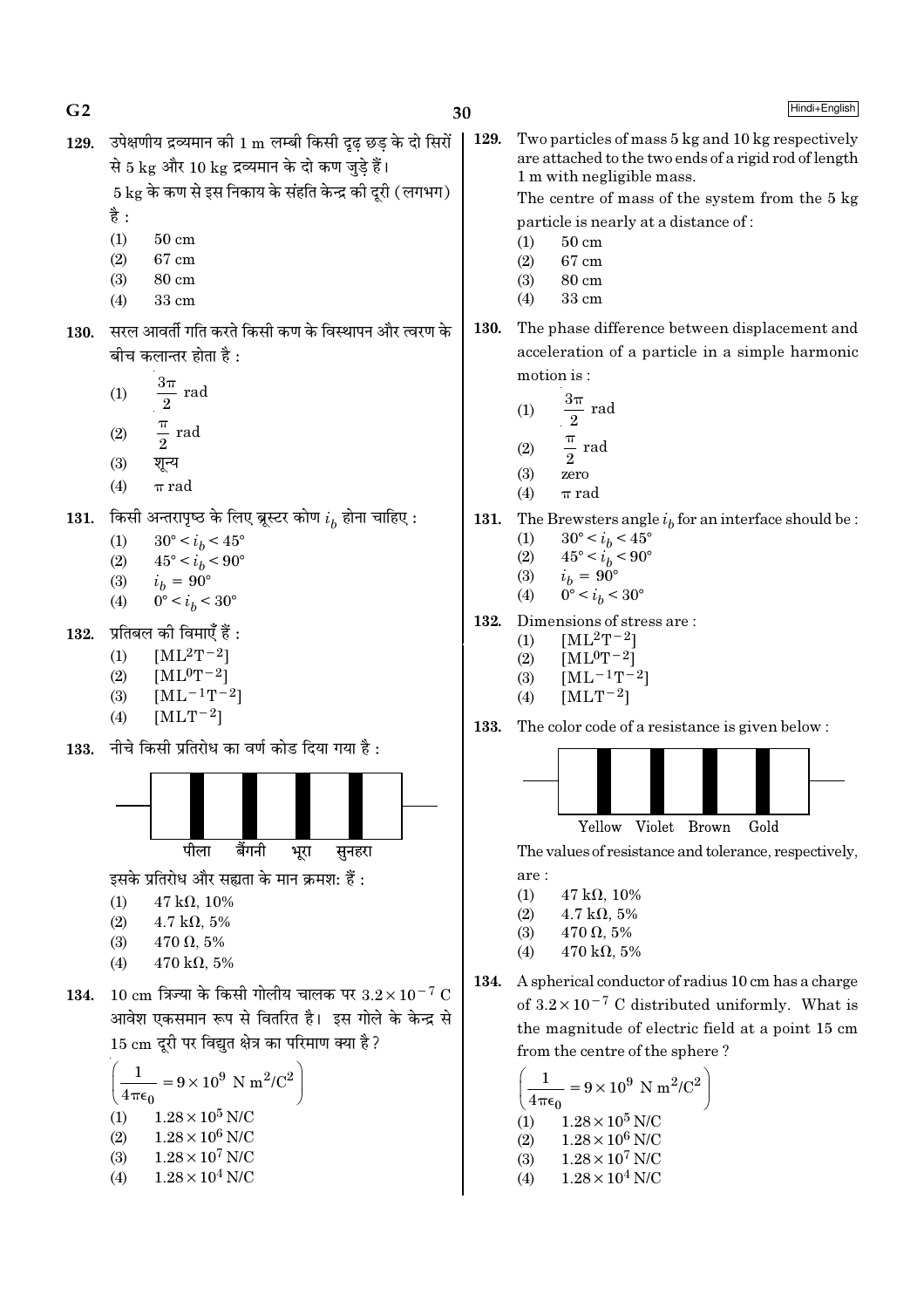- 135. किसी कण, जिसका स्थिति सदिश  $2\,\stackrel{\scriptstyle \wedge}{k}$  m है, पर जब मूल बिंदु के परित:  $\overrightarrow{3f}$  N का कोई बल कार्य करता है, तो बलआघर्ण ज्ञात कीजिए।
	- $6\hat{i}$  N m  $(1)$
	- $-6\hat{i}$  N m  $(2)$
	- $6\hat{k}$  N m  $(3)$
	- $\hat{\kappa}$  N m  $(4)$
- वह मिश्रण जो राउल्ट नियम से धनात्मक विचलन प्रदर्शित 136. करता है. है :
	- बेन्ज़ीन+टालूईन  $(1)$
	- ऐसीटोन+क्लोरोफ़ॉर्म  $(2)$
	- क्लोरोएथेन+ब्रोमोएथेन  $(3)$
	- एथानॉल+ऐसीटोन  $(4)$
- 137. निम्नलिखित में से कौन-सा कार्बन मोनोक्साइड के लिए सही नहीं है ?
	- यह रक्त की ऑक्सीजन वहन योग्यता को घटा देती है।  $(1)$
	- कार्बोक्सीहीमोग्लोबिन (CO से बंधित हीमोग्लोबिन),  $(2)$ ऑक्सीहीमोग्लोबिन से अस्थायी होता है।
	- यह अपूर्ण दहन के कारण उत्पन्न होती है।  $(3)$
	- यह कार्बोक्सीहीमोग्लोबिन बनाती है।  $(4)$
- 138. गलित CaCl<sub>2</sub> से 20 g कैल्शियम प्राप्त करने के लिए आवश्यक फैराडे(F) की संख्या है,

```
(Ca का परमाणु द्रव्यमान=40 ग्राम/मोल)
```
- $(1)$  $\overline{2}$
- $(2)$  $\overline{\mathbf{3}}$
- $(3)$  $\overline{4}$
- $(4)$
- सुक्रोस का जल-अपघटन निम्नलिखित अभिक्रिया द्वारा दिया 139. जाता है :

सुक्रोस+ $\mathrm{H}_2\mathrm{O}$  $\rightleftharpoons$ ग्लूकोस+फ्रक्टोस

यदि 300 K पर साम्य स्थिरांक (K)  $2 \times 10^{13}$  हो, तो उसी ताप पर  $\Delta_n G^\ominus$  का मान होगा :

- 8.314 J mol<sup>-1</sup>K<sup>-1</sup> × 300 K × ln(2 × 10<sup>13</sup>)  $(1)$
- 8.314 J mol<sup>-1</sup>K<sup>-1</sup> × 300 K × ln(3 × 10<sup>13</sup>)  $(2)$
- $-8.314 \,\mathrm{J} \,\mathrm{mol}^{-1} \mathrm{K}^{-1} \times 300 \,\mathrm{K} \times \ln(4 \times 10^{13})$  $(3)$
- $-8.314 \text{ J} \text{ mol}^{-1} \text{K}^{-1} \times 300 \text{ K} \times \ln(2 \times 10^{13})$  $(4)$
- अभिक्रिया,  $2Cl(g) \rightarrow Cl_2(g)$ , के लिए **उचित** विकल्प है :  $140.$ 
	- $\Delta_r H > 0$  और  $\Delta_r S < 0$  $(1)$
	- $\Delta_r H < 0$  और  $\Delta_r S > 0$  $(2)$
	- $\Delta_r H < 0$  और  $\Delta_r S < 0$  $(3)$
	- $\Delta_r H > 0$  और  $\Delta_r S > 0$  $(4)$
- 135. Find the torque about the origin when a force of  $3\hat{i}$  N acts on a particle whose position vector is  $2\hat{k}$  m.
	- $6\stackrel{?}{j}$  N m  $(1)$
	- $-6\hat{i}$  N m  $(2)$
	- $6k$  N m  $(3)$
	- $6i$  N m  $(4)$
- 136. The mixture which shows positive deviation from Raoult's law is:
	- Benzene + Toluene  $(1)$
	- $A$ cetone + Chloroform  $(2)$
	- $(3)$  $Chloroethane + Bromoethane$
	- Ethanol + Acetone  $(4)$
- 137. Which of the following is **not** correct about carbon monoxide?
	- It reduces oxygen carrying ability of blood.  $(1)$
	- The carboxyhaemoglobin (haemoglobin  $(2)$ bound to CO) is less stable than oxyhaemoglobin.
	- $(3)$ It is produced due to incomplete combustion.
	- $(4)$ It forms carboxyhaemoglobin.
- 138. The number of Faradays(F) required to produce 20 g of calcium from molten  $CaCl<sub>2</sub>$  (Atomic mass of Ca = 40 g mol<sup>-1</sup>) is :
	- $\overline{2}$  $(1)$
	- $\overline{\mathbf{3}}$  $(2)$
	- $(3)$  $\overline{4}$
	- $\mathbf{1}$  $(4)$
- 139. Hydrolysis of sucrose is given by the following reaction.

Sucrose +  $H_2O \rightleftharpoons Glucose + Fructose$ 

If the equilibrium constant (K<sub>a</sub>) is  $2 \times 10^{13}$  at 300 K, the value of  $\Delta_r G^\ominus$  at the same temperature will be:

- 8.314 J mol<sup>-1</sup>K<sup>-1</sup> × 300 K × ln(2 × 10<sup>13</sup>)  $(1)$
- $8.314\,\mathrm{J} \, \mathrm{mol}^{-1} \mathrm{K}^{-1} \times 300\,\mathrm{K} \! \times \ln(3\!\times\!10^{13})$  $(2)$
- $-8.314 \,\mathrm{J}$  mol<sup>-1</sup>K<sup>-1</sup>×300 K×ln(4×10<sup>13</sup>)  $(3)$
- $\, 8.314 \, \mathrm{J} \, \mathrm{mol}^{- \, 1} \mathrm{K}^{- \, 1} \times 300 \, \mathrm{K} \! \times \! \ln (2 \times 10^{13})$  $(4)$
- For the reaction,  $2Cl(g) \rightarrow Cl_2(g)$ , the **correct** 140. option is:
	- $\Delta_r H > 0$  and  $\Delta_r S < 0$  $(1)$
	- $(2)$  $\Delta_r H < 0$  and  $\Delta_r S > 0$
	- $\Delta_r H < 0$  and  $\Delta_r S < 0$  $(3)$
	- $(4)$  $\Delta_r H > 0$  and  $\Delta_r S > 0$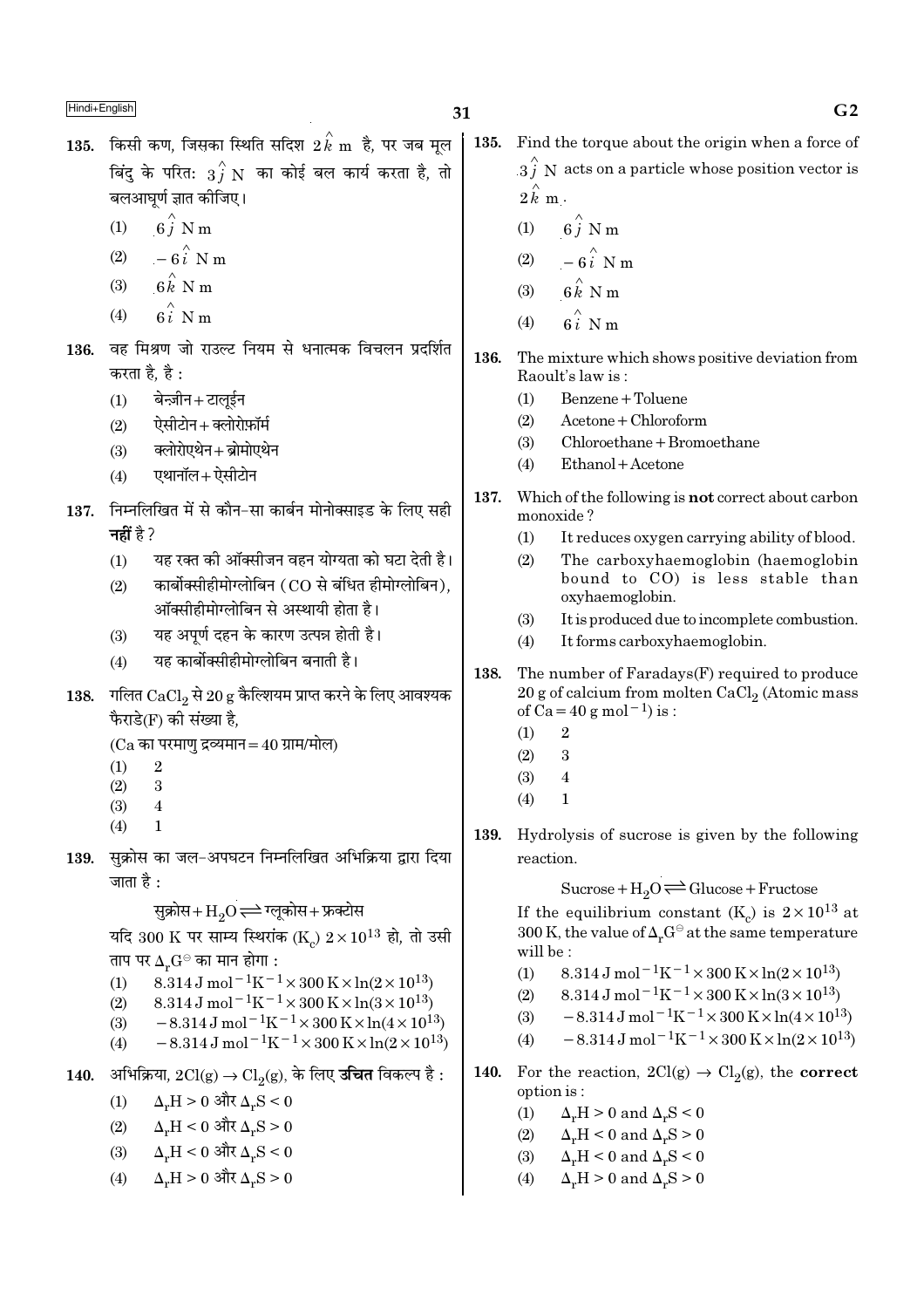$G<sub>2</sub>$ 

कागज़ वर्णलेखिकी. उदाहरण है:  $141.$ 

> विपाटन वर्णलेखिकी का  $(1)$

- पतली परत वर्णलेखिकी का  $(2)$
- स्तंभ वर्णलेखिकी का  $(3)$
- अधिशोषण वर्णलेखिकी का  $(4)$
- 142. प्रथम कोटि की एक अभिक्रिया के लिए वेग स्थिरांक  $4.606 \times 10^{-3}$  s<sup>-1</sup> है। अभिकारक के 2.0 g को 0.2 g तक घटने में आवश्यक समय है:
	- $(1)$  $200 s$
	- $(2)$  $500 s$
	- $(3)$  $1000 s$
	- $100 s$  $(4)$
- $143.$  निम्नलिखित में से सल्फर के किस ऑक्सोअम्ल में  $-0-0-$ बंधन है ?
	- $\rm H_2SO_4$ , सल्फ़्यूरिक अम्ल  $(1)$
	- $\rm H_2S_2O_8$ , परऑक्सोडाइसल्फ़्यूरिक अम्ल  $(2)$
	- $H_2S_2O_7$ , पाइरोसल्फ़्यूरिक अम्ल  $(3)$
	- $H_2SO_3$ , सल्फ़्यूरस अम्ल  $(4)$
- 144. बेन्ज़ैल्डिहाइड और ऐसीटोफ़ीनोन की तनु  $\mathrm{NaOH}$  की उपस्थिति में अभिक्रिया इस प्रकार जानी जाती है :
	- कैनिज़ारो अभिक्रिया  $(1)$
	- क्रॉस कैनिजारो अभिक्रिया  $(2)$
	- क्रॉस ऐलडॉल संघनन  $(3)$
	- ऐलडॉल संघनन  $(4)$
- 145. एक तत्व की 288 pm सेल कोर वाली काय केन्द्रित घनीय संरचना है. परमाण त्रिज्या है :

(1) 
$$
\frac{\sqrt{2}}{4} \times 288 \text{ pm}
$$
  
(2) 
$$
\frac{4}{\sqrt{3}} \times 288 \text{ pm}
$$
  
(3) 
$$
\frac{4}{\sqrt{2}} \times 288 \text{ pm}
$$
  
(4) 
$$
\frac{\sqrt{3}}{4} \times 288 \text{ pm}
$$

- निम्नलिखित में से कौन-सा धनायनी अपमार्जक है ? 146.
	- सोडियम स्टिएरेट  $(1)$
	- सेटिलट्राइमेथिल अमोनियम ब्रोमाइड  $(2)$
	- सोडियम डोडेसिलबेन्ज़ीन सल्फोनेट  $(3)$
	- सोडियम लॉराइल सल्फेट  $(4)$
- 147.  $Cr^{2+}$  के लिए, केवल प्रचक्रण चुंबकीय आघूर्ण का परिकलित मान है:
	- $(1)$ 4.90 BM
	- 5.92 BM  $(2)$
	- 2.84 BM  $(3)$
	- $(4)$ 3.87 BM
- 32
	- 141. Paper chromatography is an example of:
		- Partition chromatography  $(1)$
		- $(2)$ Thin layer chromatography
		- $(3)$ Column chromatography
		- Adsorption chromatography  $(4)$
	- 142. The rate constant for a first order reaction is  $4.606 \times 10^{-3}$  s<sup>-1</sup>. The time required to reduce 2.0 g of the reactant to  $0.2$  g is:
		- $(1)$  $200 s$
		- $(2)$  $500 s$
		- $(3)$  $1000 s$
		- $(4)$  $100 s$
	- 143. Which of the following oxoacid of sulphur has  $-0-0$  – linkage?
		- $H_2SO_4$ , sulphuric acid  $(1)$
		- $H_2S_2O_8$ , peroxodisulphuric acid  $(2)$
		- $H_2S_2O_7$ , pyrosulphuric acid  $(3)$
		- $H_2SO_3$ , sulphurous acid  $(4)$
	- Reaction between benzaldehyde and acetophenone 144. in presence of dilute NaOH is known as:
		- Cannizzaro's reaction  $(1)$
		- $(2)$ Cross Cannizzaro's reaction
		- Cross Aldol condensation  $(3)$
		- Aldol condensation  $(4)$
	- 145. An element has a body centered cubic (bcc) structure with a cell edge of 288 pm. The atomic radius is:

(1) 
$$
\frac{\sqrt{2}}{4} \times 288 \text{ pm}
$$
  
(2) 
$$
\frac{4}{\sqrt{3}} \times 288 \text{ pm}
$$
  
(3) 
$$
\frac{4}{\sqrt{2}} \times 288 \text{ pm}
$$
  
(4) 
$$
\frac{\sqrt{3}}{4} \times 288 \text{ pm}
$$

Which of the following is a cationic detergent? 146.

- $(1)$ Sodium stearate
- $(2)$ Cetyltrimethyl ammonium bromide
- Sodium dodecylbenzene sulphonate  $(3)$
- Sodium lauryl sulphate  $(4)$
- The calculated spin only magnetic moment of  $Cr^{2+}$ 147. ion is:
	- 4.90 BM  $(1)$
	- 5.92 BM  $(2)$
	- $(3)$ 2.84 BM
	- $(4)$ 3.87 BM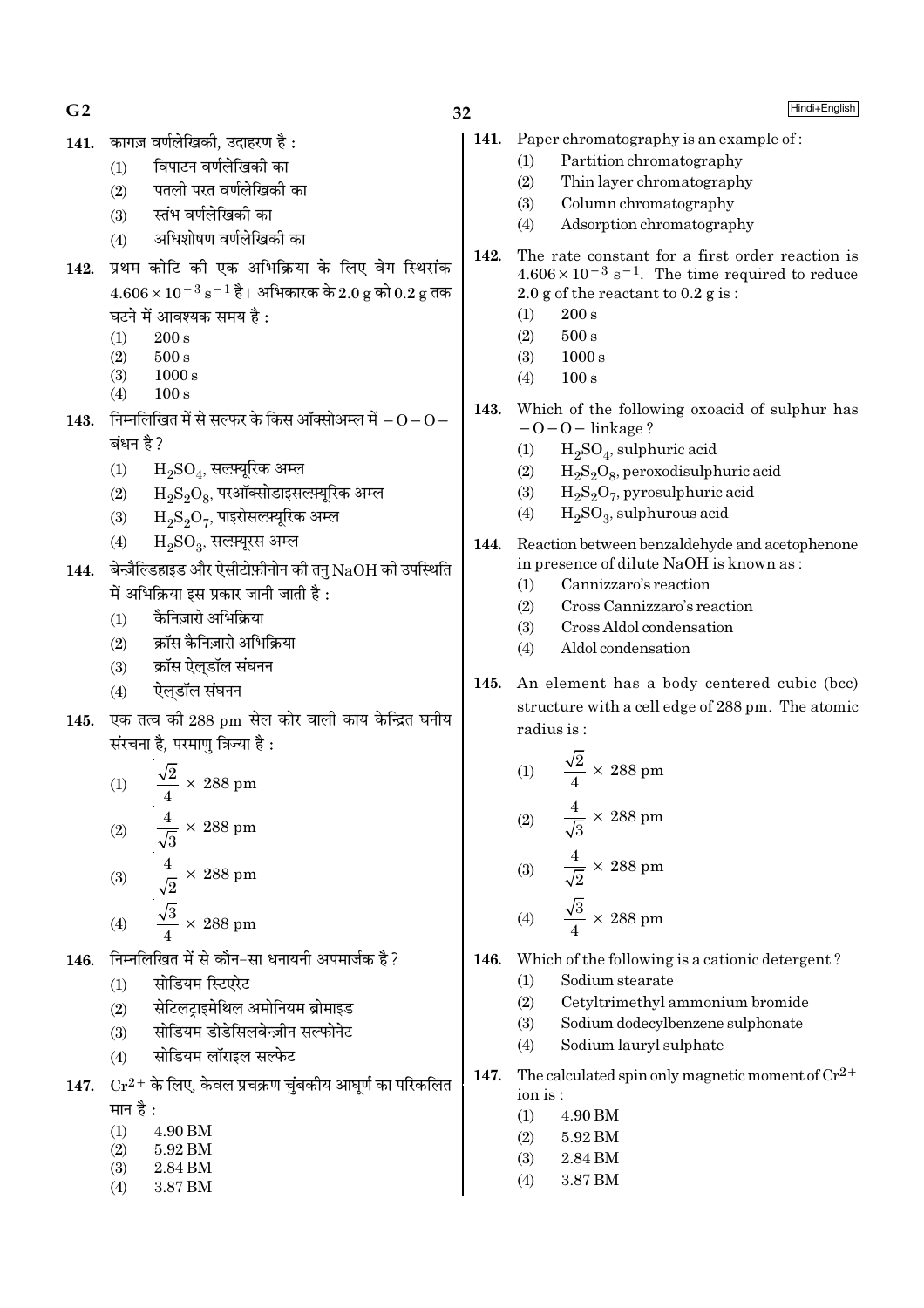# 33

- 148. HCl को  $CaCl<sub>2</sub>$ , MgCl<sub>2</sub> और NaCl के विलयन से गुज़ारा गया। निम्नलिखित में से कौन-सा/कौन-से यौगिक किस्टलित हुआ/हुए ? केवल $NaCl$  $(1)$ 
	- $(2)$ केवल $_{\rm MgCl_2}$
	- NaCl, MgCl<sub>2</sub> और CaCl<sub>2</sub>  $(3)$
	- ${ {\rm MgCl}_2}$ और  ${ {\rm CaCl}_2}$ दोनों  $(4)$
- 149. निम्नलिखित को सुमेलित कीजिए और **उचित** विकल्प पहचानिए।

| (a)                         |          | $CO(g) + H2(g)$ |            | (i)   | $Mg(HCO_3)_2 +$                    |
|-----------------------------|----------|-----------------|------------|-------|------------------------------------|
|                             |          |                 |            |       | Ca(HCO <sub>3</sub> ) <sub>2</sub> |
| (b)                         |          | जल की अस्थायी   |            | (ii)  | एक इलेक्ट्रॉन न्यून                |
|                             | कठोरता   |                 |            |       | हाइड्राइड                          |
| $\left( \mathrm{c} \right)$ | $B_2H_6$ |                 |            | (iii) | संश्लेषण गैस                       |
| (d)                         | $H_2O_2$ |                 |            | (iv)  | असमतली संरचना                      |
|                             | (a)      | (b)             | (c)        | (d)   |                                    |
| (1)                         | (iii)    | (ii)            | (i)        | (iv)  |                                    |
| (2)                         | (iii)    | (iv)            | (ii)       | (i)   |                                    |
| (3)                         | (i)      | (iii)           | (ii)       | (iv)  |                                    |
| (4)                         | (iii)    | (i)             | $\rm (ii)$ | (iv)  |                                    |
|                             |          |                 |            |       |                                    |

2-ब्रोमो-पेन्टेन से पेन्ट-2-ईन बनने की विलोपन अभिक्रिया :  $150.$ 

- B-विलोपन अभिक्रिया है  $(a)$
- जेटसैफ नियम का पालन करती है  $(h)$
- विहाइडोहैलोजनीकरण अभिक्रिया है  $(c)$
- निर्जलीकरण अभिकिया है  $(b)$
- $(a), (c), (d)$  $(1)$
- $(2)$  $(b), (c), (d)$
- $(3)$  $(a), (b), (d)$
- $(4)$  $(a), (b), (c)$
- निम्नलिखित में से. समन्वय यौगिकों को बनाने के लिए संलग्नियों 151. की बढती क्षेत्र प्रबलता का कौन–सा **सही** क्रम है ?
	- $SCN^- < F^- < CN^- < C_2O_4^{2-}$  $(1)$
	- $F^-$  < SCN<sup>-</sup> < C<sub>2</sub>O<sub>4</sub><sup>2</sup><sup>-</sup> < CN<sup>-</sup>  $(2)$
	- $CN^- < C_2O_4^{2-} < SCN^- < F^ (3)$
	- $SCN^- < F^- < C_2O_4^{2-} < CN^ (4)$
- निम्नलिखित में से **सही** कथन पहचानिए: 152.
	- फफोलेदार तांबा,  $\mathop{\rm CO}_2$  के निकास के कारण फफोलेदार  $(1)$ लगता है।
	- निकैल के लिए वाष्प प्रावस्था शोधन वैन आर्केल विधि  $(2)$ द्वारा किया जाता है।
	- कच्चे लोहे को विभिन्न आकारों में ढाला जा सकता है।  $(3)$
	- पिटवाँ लोहा 4% कार्बन वाला अशुद्ध लोहा होता है।  $(4)$
- 148. HCl was passed through a solution of CaCl<sub>2</sub>, MgCl<sub>2</sub> and NaCl. Which of the following compound(s)  $crystalise(s)?$  $(1)$ Only NaCl Only MgCl<sub>2</sub>  $(2)$ NaCl, MgCl<sub>2</sub> and CaCl<sub>2</sub>  $(3)$ Both  $MgCl<sub>2</sub>$  and  $CaCl<sub>2</sub>$  $(4)$ Match the following and identify the correct 149. option.  $Mg(HCO<sub>3</sub>)<sub>2</sub> +$  $(a)$  $CO(g) + H_2(g)$  $(i)$  $Ca(HCO<sub>3</sub>)<sub>2</sub>$ Temporary An electron  $(b)$  $(ii)$ hardness of deficient hydride water  $(c)$  $B_2H_6$  $(iii)$ Synthesis gas  $(d)$  $H_2O_2$ Non-planar  $(iv)$ structure  $(d)$  $(a)$  $(b)$  $(c)$  $(1)$  $(iii)$  $(ii)$  $(i)$  $(iv)$  $(2)$  $(iii)$  $(iv)$  $(ii)$  $(i)$  $(3)$  $(i)$  $(iv)$  $(iii)$  $(ii)$  $(4)$  $(iii)$  $(i)$  $(i)$  $(iv)$ **150.** Elimination reaction of 2-Bromo-pentane to form pent-2-ene is: β-Elimination reaction  $(a)$ Follows Zaitsey rule  $(h)$ Dehydrohalogenation reaction  $(c)$ Dehydration reaction  $(d)$  $(1)$  $(a), (c), (d)$  $(2)$  $(b)$ ,  $(c)$ ,  $(d)$  $(3)$  $(a), (b), (d)$  $(4)$  $(a)$ ,  $(b)$ ,  $(c)$ 151. Which of the following is the correct order of increasing field strength of ligands to form coordination compounds?  $SCN^- < F^- < CN^- < C_2O_4^{2-}$  $(1)$  $F^-$  < SCN<sup>-</sup> < C<sub>2</sub>O<sup>2</sup><sup>-</sup> < CN<sup>-</sup>  $(2)$  $CN^{-} < C_2O_4^{2-} < SCN^{-} < F^{-}$  $(3)$  $SCN^- < F^- < C_2O_4^{2-} < CN^ (4)$
- 152. Identify the correct statement from the following:
	- $(1)$ Blister copper has blistered appearance due to evolution of  $CO<sub>2</sub>$ .
	- Vapour phase refining is carried out for  $(2)$ Nickel by Van Arkel method.
	- Pig iron can be moulded into a variety of  $(3)$ shapes.
	- $(4)$ Wrought iron is impure iron with 4% carbon.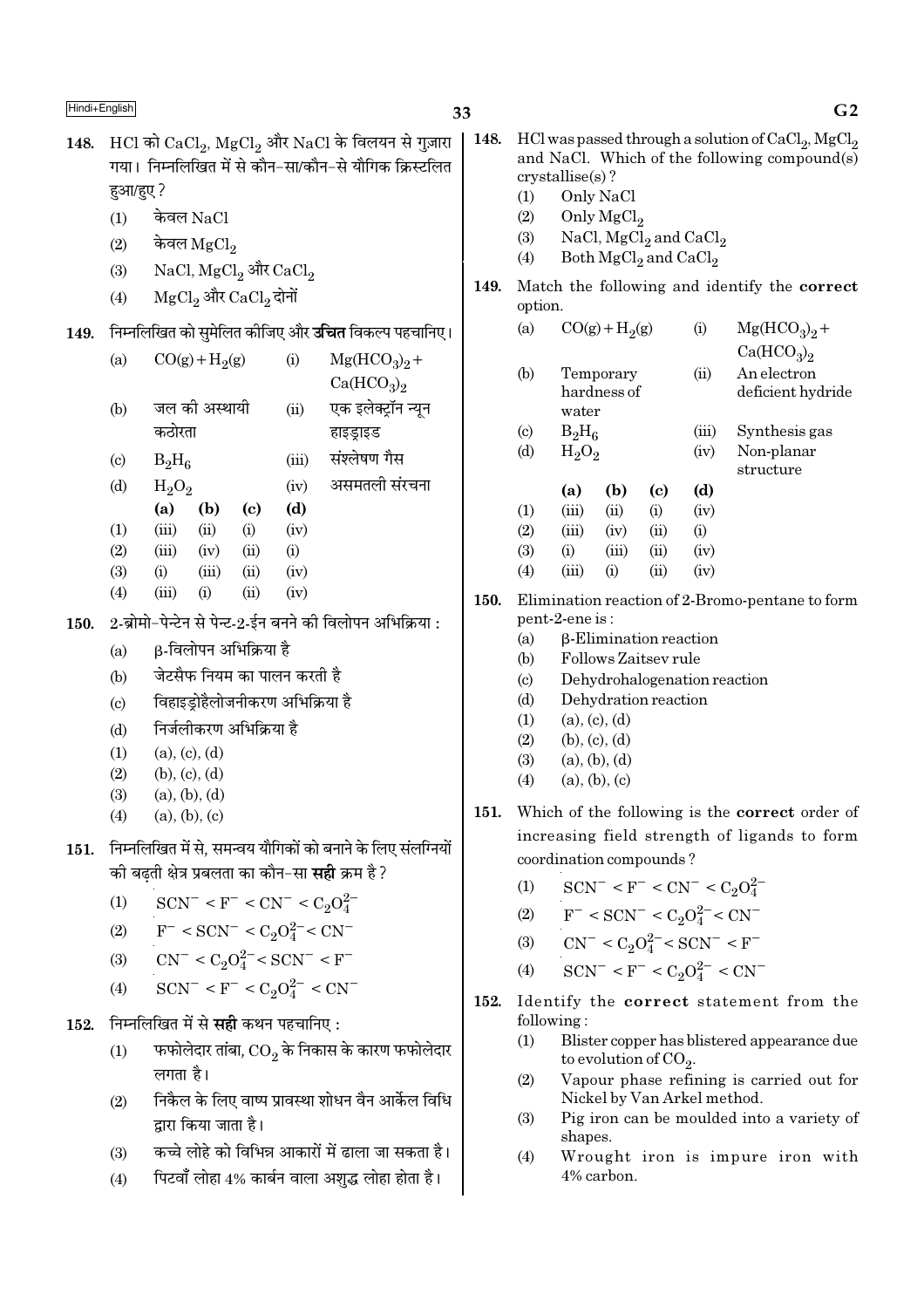$G<sub>2</sub>$ 

सक्रोस जल-अपघटन पर देता है: 153.

- $\alpha$ -D-ग्लूकोस+ $\beta$ -D-ग्लूकोस  $(1)$
- $\alpha$ -D-ग्लुकोस +  $\beta$ -D-फ्रक्टोस  $(2)$
- $\alpha$ -D-फ्रक्टोस + B-D-फ्रक्टोस  $(3)$
- $\beta$ -D-ग्लुकोस+  $\alpha$ -D-फ्रक्टोस  $(4)$
- 154. निम्नलिखित अभिक्रिया में कार्बन की ऑक्सीकरण संख्या में क्या परिवर्तन होता है ?

 $CH<sub>4</sub>(g) + 4Cl<sub>2</sub>(g) \rightarrow CCl<sub>4</sub>(l) + 4HCl(g)$ 

- 0 से +4  $(1)$
- $-4 \vec{B} + 4$  $(2)$
- (3) 0 से  $-4$
- $+4 \vec{R} + 4$  $(4)$
- 155. निम्नलिखित धात आयन अनेक एंज़ाइमों को सक्रियित करता है. ग्लुकोस के ऑक्सीकरण से ATP के उत्पादन में और Na के साथ शिरा संकेतों के संचरण के लिए उत्तरदायी है :
	- तांबा (कॉपर)  $(1)$
	- कैल्शियम  $(2)$
	- पोटैशियम  $(3)$
	- $(4)$ आयरन
- 156. निम्नलिखित में से कौन-सी ऐल्केन वुर्ट्ज़ अभिक्रिया द्वारा अच्छी लब्धि में नहीं बनाई जा सकती ?
	- $2.3$ -डाइमेथिलब्यटेन  $(1)$
	- $(2)$  n-हेप्टेन
	- n-ब्यटेन  $(3)$
	- n-हैक्सेन  $(4)$
- 157. ज़ीटा विभव का मापन कोलॉइडी विलयन के किस गणधर्म के निर्धारण में उपयोगी होता है ?
	- $(1)$ विलेयता
	- कोलॉइडी कणों की विलेयता  $(2)$
	- कोलॉइडी कणों का आमाप  $(3)$
	- $(4)$ श्यानता
- 158. बेन्ज़ीन का हिमांक अवनमन स्थिरांक (Ke) 5.12 K kg mol<sup>-1</sup> है। बेन्ज़ीन में एक विद्यत-अनपघटय विलेय वाले  $0.078 \text{ m}$ मोललता वाले विलयन का हिमांक अवनमन (दो दशमलव स्थानों तक निकटित), है :
	- $0.80K$  $(1)$
	- $0.40K$  $(2)$
	- $0.60K$  $(3)$
	- $(4)$  $0.20K$

- 153. Sucrose on hydrolysis gives:  $\alpha$ -D-Glucose + B-D-Glucose  $(1)$  $(2)$  $\alpha$ -D-Glucose +  $\beta$ -D-Fructose  $(3)$  $\alpha$ -D-Fructose +  $\beta$ -D-Fructose  $\beta$ -D-Glucose +  $\alpha$ -D-Fructose  $(4)$ 154. What is the change in oxidation number of carbon in the following reaction?  $CH<sub>4</sub>(g) + 4Cl<sub>2</sub>(g) \rightarrow CCl<sub>4</sub>(l) + 4HCl(g)$  $0 \text{ to } +4$  $(1)$  $(2)$  $-4$  to  $+4$  $0 \text{ to } -4$  $(3)$  $(4)$  $+4$  to  $+4$ 155. The following metal ion activates many enzymes, participates in the oxidation of glucose to produce ATP and with Na, is responsible for the transmission of nerve signals.  $(1)$ Copper Calcium  $(2)$ Potassium  $(3)$  $(4)$ Iron
- Which of the following alkane cannot be made in 156. good yield by Wurtz reaction?
	- $(1)$ 2,3-Dimethylbutane
	- $(2)$ n-Heptane
	- n-Butane  $(3)$
	- n-Hexane  $(4)$
- 157. Measuring Zeta potential is useful in determining which property of colloidal solution?
	- Solubility  $(1)$
	- $(2)$ Stability of the colloidal particles
	- $(3)$ Size of the colloidal particles
	- $(4)$ Viscosity
- 158. The freezing point depression constant  $(K_f)$  of benzene is  $5.12$  K kg mol<sup>-1</sup>. The freezing point depression for the solution of molality 0.078 m containing a non-electrolyte solute in benzene is (rounded off upto two decimal places):
	- $0.80K$  $(1)$
	- $(2)$  $0.40K$
	- $(3)$  $0.60K$
	- $(4)$  $0.20K$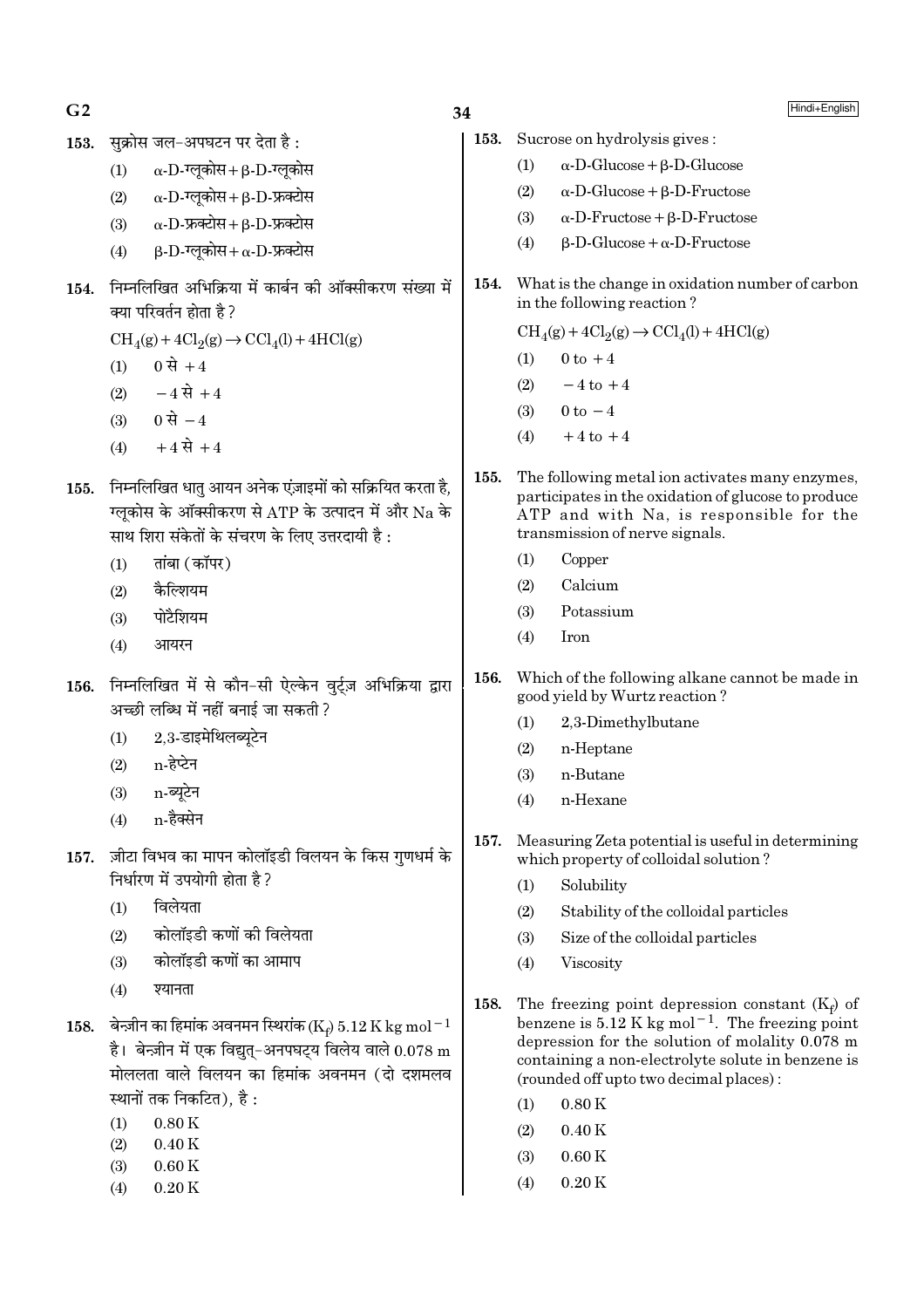159. निम्नलिखित में से कौन-सी ऐमीन कार्बिलऐमीन परीक्षण देगी ?





 $(4)$ 

- निम्नलिखित में से कौन-सा एक प्राकृतिक बहुलक है ? 160.
	- पॉलि (ब्युटाडाईन-स्टाइरीन)  $(1)$
	- पॉलिब्यूटाडाईन  $(2)$
	- पॉलि (ब्युटाडाईन-ऐक्रिलोनाइटाइल)  $(3)$
	- सिस-1.4-पॉलिआइसोप्रीन  $(4)$

# 161. गलत कथन को पहचानिए।

- संक्रमण धातुएँ और उनके यौगिक उनकी बहु ऑक्सीकरण  $(1)$ अवस्थाओं को ग्रहण करने की क्षमता के कारण उत्प्रेरकी सक्रियता और संकुल निर्माण के लिए जाने जाते हैं।
- अंतराकाशी यौगिक वे होते हैं जो धातुओं के क्रिस्टल  $(2)$ जालकों के भीतर छोटे आकार वाले परमाणुओं जैसे H, C या N के फंसने (टैप) पर बनते हैं।
- क्रोमियम की,  $\rm CrO_4^{2-}$  और  $\rm Cr_2O_7^{2-}$  में उपचयन  $(3)$ अवस्थाएँ समान नहीं हैं।
- जल में,  $Cr^{2+}(d^4)$ ,  $Fe^{2+}(d^6)$  से अधिक प्रबल  $(4)$ अपचायक है।

159. Which of the following amine will give the carbylamine test?



- 160. Which of the following is a natural polymer?
	- $(1)$ poly (Butadiene-styrene)
	- $(2)$ polybutadiene
	- $(3)$ poly (Butadiene-acrylonitrile)
	- $(4)$  $cis-1,4$ -polyisoprene
- 161. Identify the incorrect statement.
	- $(1)$ The transition metals and their compounds are known for their catalytic activity due to their ability to adopt multiple oxidation states and to form complexes.
	- $(2)$ Interstitial compounds are those that are formed when small atoms like H, C or N are trapped inside the crystal lattices of metals.
	- The oxidation states of chromium in  $CrO_4^{2-}$  $(3)$

and  $Cr_2O_7^{2-}$  are not the same.

 $Cr^{2+}(d^4)$  is a stronger reducing agent than  $(4)$  $Fe<sup>2+</sup>(d<sup>6</sup>)$  in water.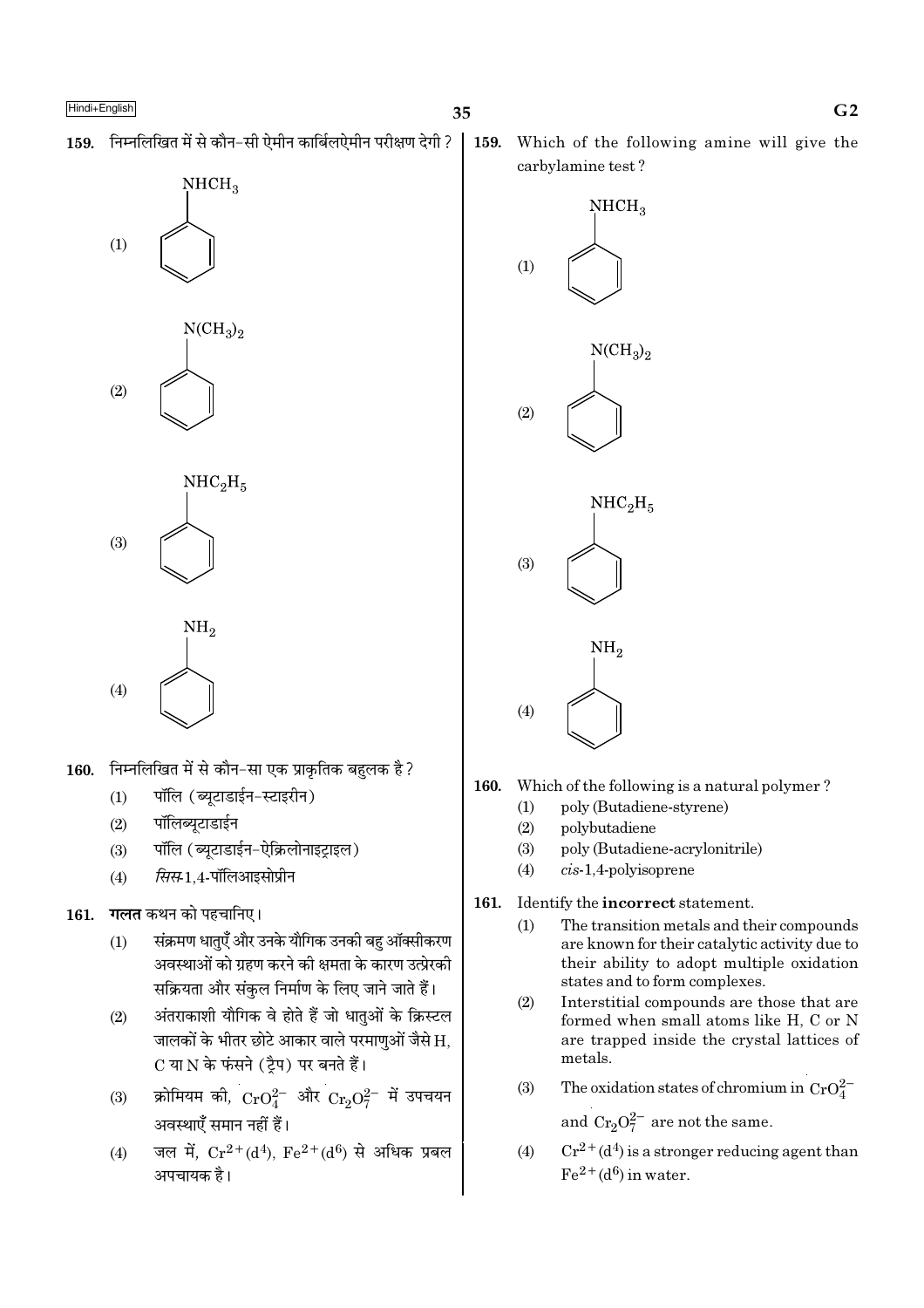36

- 162. निम्नलिखित में से अणुओं के किस समुच्चय का शून्य द्विध्रुव आघूर्ण होता है ?
	- बोरॉन ट्राइफ्लुओराइड, हाइड्रोजन फ्लुओराइड, कार्बन  $(1)$ डाइऑक्साइड, 1.3-डाइक्लोरोबेन्ज़ीन
	- नाइट्रोजन ट्राइफ्लुओराइड, बेरिलियम डाइफ्लुओराइड,  $(2)$ जल. 1.3-डाइक्लोरोबेन्ज़ीन
	- बोरॉन टाइफ्लुओराइड, बेरिलियम डाइफ्लुओराइड, कार्बन  $(3)$ डाइऑक्साइड, 1,4-डाइक्लोरोबेन्ज़ीन
	- अमोनिया, बेरिलियम डाइफ्लुओराइड, जल,  $(4)$ 1,4-डाइक्लोरोबेन्ज़ीन
- 163. प्लैटिनम (Pt) इलेक्ट्रोड का उपयोग करते हुए तनु सल्फ्यूरिक अम्ल के वैद्युत अपघटन पर, ऐनोड पर प्राप्त उत्पाद होगा :
	- ऑक्सीजन गैस  $(1)$
	- $_{\rm H_2S}$  गैस  $(2)$
	- $SO_2$ गैस  $(3)$
	- हाइड़ोजन गैस  $(4)$
- 164. ऐनिसॉल HI के साथ विदलन द्वारा देता है:









- Which of the following set of molecules will have 162. zero dipole moment?
	- $(1)$ Boron trifluoride, hydrogen fluoride, carbon dioxide. 1.3-dichlorobenzene
	- $(2)$ Nitrogen trifluoride, beryllium difluoride, water, 1,3-dichlorobenzene
	- $(3)$ Boron trifluoride, beryllium difluoride, carbon dioxide, 1,4-dichlorobenzene
	- Ammonia, beryllium difluoride, water,  $(4)$ 1,4-dichlorobenzene
- 163. On electrolysis of dil.sulphuric acid using Platinum (Pt) electrode, the product obtained at anode will be:
	- $(1)$ Oxygen gas
	- $(2)$  $H<sub>2</sub>S$  gas
	- $(3)$  $SO_2$ gas
	- $(4)$ Hydrogen gas
- 164. Anisole on cleavage with HI gives:









### Hindi+English

 $G<sub>2</sub>$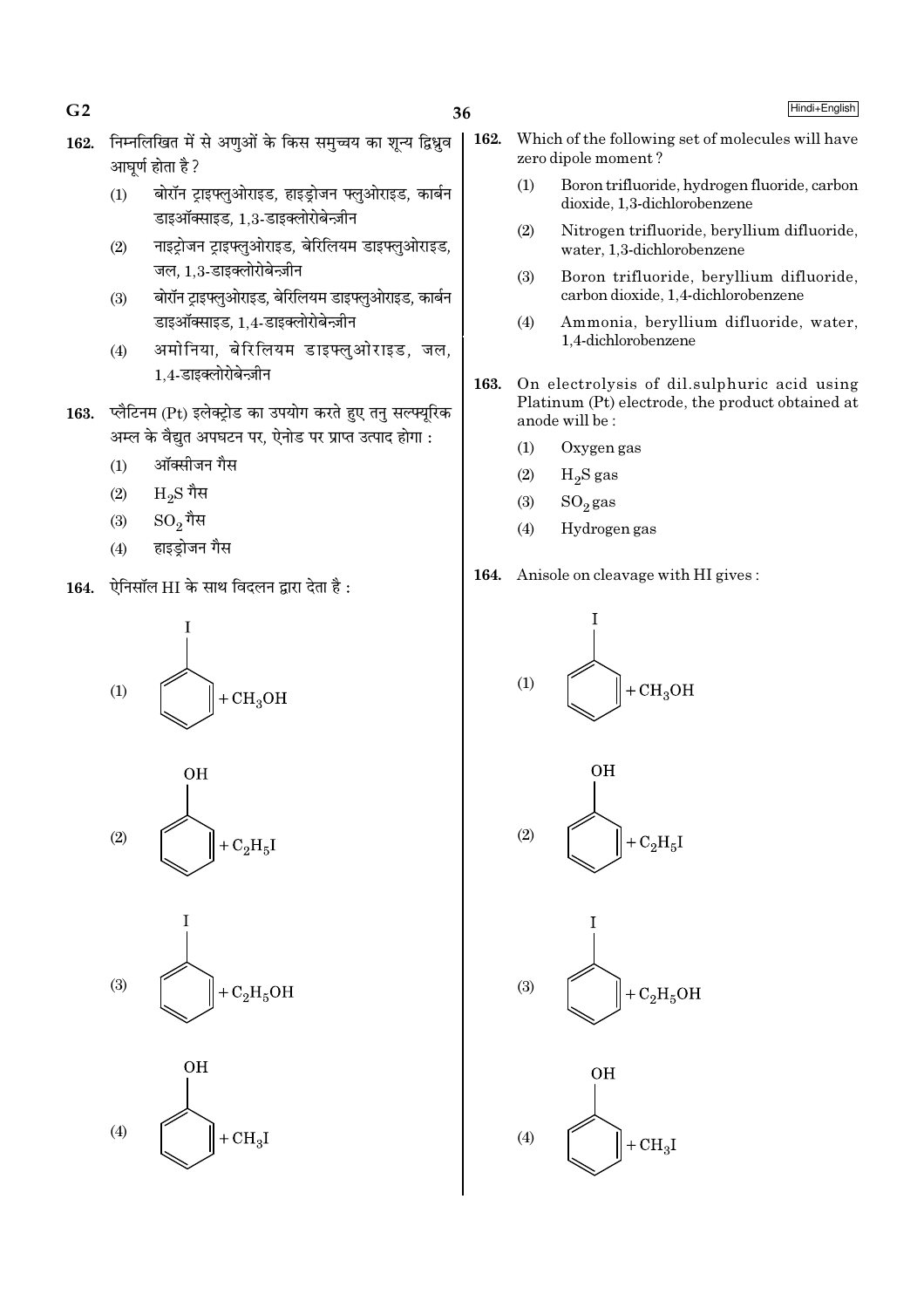| 165. | हैं :                      |                                                    |                    |                              | $^{175}_{71}$ Lu में प्रोटॉनों, न्यूट्रॉनों और इलेक्ट्रॉनों की संख्याएँ, क्रमश:                       | 165. |                                                                                                                         | $\frac{175}{71}$ Lu, respectively, are: |                |                  | The number of protons, neutrons and electrons in  |  |
|------|----------------------------|----------------------------------------------------|--------------------|------------------------------|-------------------------------------------------------------------------------------------------------|------|-------------------------------------------------------------------------------------------------------------------------|-----------------------------------------|----------------|------------------|---------------------------------------------------|--|
|      | (1)                        |                                                    | $104, 71$ और $71$  |                              |                                                                                                       |      | (1)                                                                                                                     |                                         | 104, 71 and 71 |                  |                                                   |  |
|      | (2)                        |                                                    | $71, 71$ और $104$  |                              |                                                                                                       |      | (2)                                                                                                                     |                                         | 71, 71 and 104 |                  |                                                   |  |
|      | (3)                        |                                                    | $175, 104$ और $71$ |                              |                                                                                                       |      | (3)                                                                                                                     | 175, 104 and 71                         |                |                  |                                                   |  |
|      | (4)                        |                                                    | $71, 104$ और $71$  |                              |                                                                                                       |      | (4)                                                                                                                     | 71, 104 and 71                          |                |                  |                                                   |  |
| 166. |                            |                                                    |                    | निम्नलिखित को सुमेलित कीजिए: |                                                                                                       | 166. |                                                                                                                         | Match the following:                    |                |                  |                                                   |  |
|      |                            | ऑक्साइड                                            |                    |                              | प्रकृति                                                                                               |      |                                                                                                                         | Oxide                                   |                |                  | <b>Nature</b>                                     |  |
|      | (a)                        | क्षारीय<br>$\rm CO$<br>(i)                         |                    |                              |                                                                                                       |      | (a)                                                                                                                     | $\rm CO$                                |                | (i)              | Basic                                             |  |
|      | (b)                        | उदासीन<br>BaO<br>(ii)                              |                    |                              |                                                                                                       |      | (b)                                                                                                                     | <b>BaO</b>                              |                | (ii)             | Neutral                                           |  |
|      | $\left( \mathrm{c}\right)$ | $Al_2O_3$                                          |                    | (iii)                        | अम्लीय                                                                                                |      | $\left( \circ \right)$                                                                                                  | $\text{Al}_2\text{O}_3$                 |                | (iii)            | Acidic                                            |  |
|      | (d)                        | उभयधर्मी<br>Cl <sub>2</sub> O <sub>7</sub><br>(iv) |                    |                              |                                                                                                       |      | (d)                                                                                                                     | Cl <sub>2</sub> O <sub>7</sub>          |                | (iv)             | Amphoteric                                        |  |
|      |                            |                                                    |                    |                              | निम्नलिखित में से कौन-सा <b>सही</b> विकल्प है?                                                        |      |                                                                                                                         |                                         |                |                  | Which of the following is <b>correct</b> option?  |  |
|      |                            | (a)                                                | (b)                | $\left( \mathbf{c} \right)$  | (d)                                                                                                   |      |                                                                                                                         | (a)                                     | (b)            | (c)              | (d)                                               |  |
|      | (1)                        | (ii)                                               | (i)                | (iv)                         | (iii)                                                                                                 |      | (1)                                                                                                                     | (ii)                                    | (i)            | (iv)             | (iii)                                             |  |
|      | (2)                        | (iii)                                              | (iv)               | (i)                          | (ii)                                                                                                  |      | (2)                                                                                                                     | (iii)                                   | (iv)           | (i)              | (ii)                                              |  |
|      | (3)<br>(4)                 | (iv)<br>(i)                                        | (iii)<br>(ii)      | (ii)<br>(iii)                | (i)<br>(iv)                                                                                           |      | (3)                                                                                                                     | (iv)                                    | (iii)          | (ii)             | (i)                                               |  |
|      |                            |                                                    |                    |                              |                                                                                                       |      | (4)                                                                                                                     | (i)                                     | (ii)           | (iii)            | (iv)                                              |  |
| 167. |                            | स्थायी होता है?                                    |                    |                              | निम्नलिखित में से किसके कारण एक तृतीयक ब्यूटिल<br>कार्बोधनायन एक द्वितीयक ब्यूटिल कार्बोधनायन से अधिक | 167. | A tertiary butyl carbocation is more stable than a<br>secondary butyl carbocation because of which of<br>the following? |                                         |                |                  |                                                   |  |
|      | (1)                        |                                                    |                    |                              | $-CH_3$ समूहों के $+R$ प्रभाव के कारण                                                                 |      | (1)                                                                                                                     |                                         |                |                  | $+$ R effect of $-$ CH <sub>3</sub> groups        |  |
|      | (2)                        |                                                    |                    |                              | $-CH_3$ समूहों के $-R$ प्रभाव के कारण                                                                 |      | (2)                                                                                                                     |                                         |                |                  | $-R$ effect of $-CH_3$ groups                     |  |
|      | (3)                        | अतिसंयुग्मन                                        |                    |                              |                                                                                                       |      | (3)                                                                                                                     |                                         |                | Hyperconjugation |                                                   |  |
|      | (4)                        |                                                    |                    |                              | $-CH_3$ समूहों के $-I$ प्रभाव के कारण                                                                 |      | (4)                                                                                                                     |                                         |                |                  | $-I$ effect of $-CH3$ groups                      |  |
| 168. | होगी ?                     |                                                    |                    |                              | निम्नलिखित में से किसमें परमाणुओं को संख्या अधिकतम                                                    | 168. | of atoms?                                                                                                               |                                         |                |                  | Which one of the followings has maximum number    |  |
|      | (1)                        |                                                    |                    |                              | $Mg(s)$ का 1 $g$ [Mg का परमाणु द्रव्यमान=24]                                                          |      | (1)                                                                                                                     |                                         |                |                  | 1 g of Mg(s) [Atomic mass of Mg = 24]             |  |
|      | (2)                        |                                                    |                    |                              | $O_2(g)$ का 1 g [O का परमाणु द्रव्यमान=16]                                                            |      | (2)                                                                                                                     |                                         |                |                  | 1 g of O <sub>2</sub> (g) [Atomic mass of O = 16] |  |
|      | (3)                        |                                                    |                    |                              | $Li(s)$ का 1 g [Li का परमाणु द्रव्यमान = 7]                                                           |      | (3)                                                                                                                     |                                         |                |                  | 1 g of Li(s) [Atomic mass of Li = 7]              |  |
|      | (4)                        |                                                    |                    |                              | $Ag(s)$ का 1 g [Ag का परमाणु द्रव्यमान = 108]                                                         |      | (4)                                                                                                                     |                                         |                |                  | 1 g of Ag(s) [Atomic mass of Ag = $108$ ]         |  |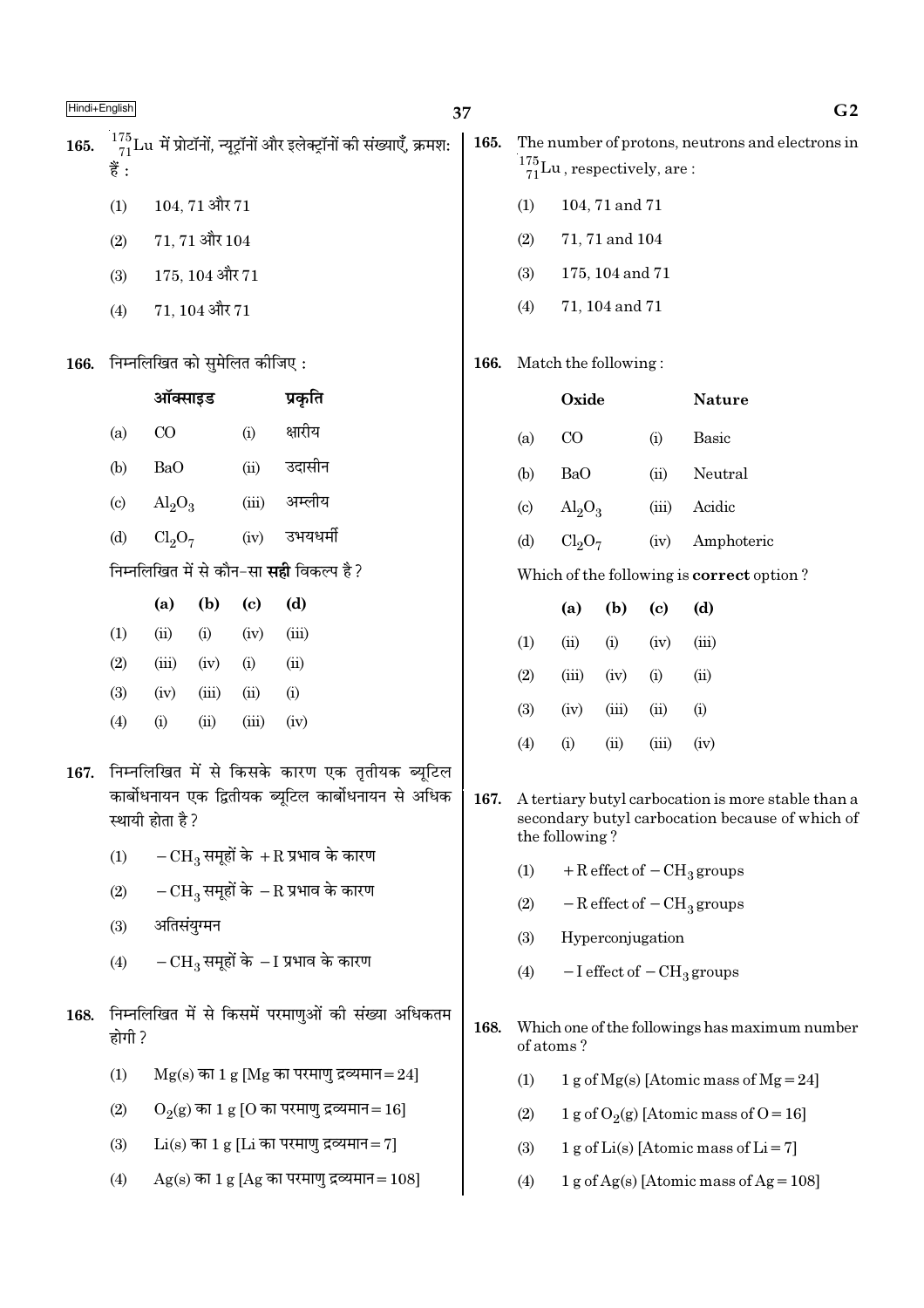| G <sub>2</sub> |                                                          |
|----------------|----------------------------------------------------------|
|                | 169. निम्नलिखित में से कौन-सा एक क्षारीय ऐमीनो अम्ल है ? |
|                |                                                          |

- ऐलानिन  $(1)$
- टाइरोसीन  $(2)$
- लाइसीन  $(3)$
- सेरीन  $(4)$
- 170. किसी आदर्श गैस के रुद्धोष्म परिस्थिति में मुक्त प्रसरण के लिए उचित विकल्प है:
	- $q = 0$ ,  $\Delta T < 0$  और  $w > 0$  $(1)$
	- $q \leq 0$ ,  $\Delta T = 0$  और  $w = 0$  $(2)$
	- $q > 0$ ,  $\Delta T > 0$  और  $w > 0$  $(3)$
	- $q = 0$ ,  $\Delta T = 0$  और  $w = 0$  $(4)$
- 171. अनुचित सुमेल को पहचानिए।

172.

|                            | नाम                                               |       | आई.यू.पी.ए.सी. अधिकृत नाम |
|----------------------------|---------------------------------------------------|-------|---------------------------|
| (a)                        | अननिलउनियम                                        | (i)   | मैंडलीवियम                |
| (b)                        | अननिलट्राइयम                                      | (ii)  | लारेंसियम                 |
| $\left( \mathrm{c}\right)$ | अननिलहेक्सियम                                     | (iii) | सीबोर्गियम                |
| (d)                        | अनअनयुनियम                                        | (iv)  | डर्मस्टेड्टियम            |
| (1)                        | $(b)$ , $(ii)$                                    |       |                           |
| (2)                        | $(c)$ , $(iii)$                                   |       |                           |
| (3)                        | $(d)$ , $(iv)$                                    |       |                           |
| (4)                        | (a), (i)                                          |       |                           |
|                            | पहचानिए कि कौन–से अणु का अस्तित्व <b>नहीं</b> है। |       |                           |
| (1)                        | $\rm{Li}_2$                                       |       |                           |
| (2)                        | $C_2$                                             |       |                           |
| (3)                        | $O_2$                                             |       |                           |
| (4)                        | He <sub>2</sub>                                   |       |                           |
|                            |                                                   |       |                           |

Hindi+English

- 169. Which of the following is a basic amino acid?
	- Alanine  $(1)$

38

- $(2)$ Tyrosine
- Lysine  $(3)$
- Serine  $(4)$
- 170. The correct option for free expansion of an ideal gas under adiabatic condition is:
	- $q=0, \Delta T < 0$  and  $w > 0$  $(1)$
	- $(2)$  $q < 0$ ,  $\Delta T = 0$  and  $w = 0$
	- $q > 0$ ,  $\Delta T > 0$  and  $w > 0$  $(3)$
	- $q=0, \Delta T=0$  and  $w=0$  $(4)$

# 171. Identify the incorrect match.

|      |                             | Name                                      | <b>IUPAC Official Name</b> |              |  |  |  |  |
|------|-----------------------------|-------------------------------------------|----------------------------|--------------|--|--|--|--|
|      | (a)                         | Unnilunium                                | (i)                        | Mendelevium  |  |  |  |  |
|      | (b)                         | Unniltrium                                | (ii)                       | Lawrencium   |  |  |  |  |
|      | $\left( \mathrm{c} \right)$ | Unnilhexium                               | (iii)                      | Seaborgium   |  |  |  |  |
|      | (d)                         | Unununnium                                | (iv)                       | Darmstadtium |  |  |  |  |
|      | (1)                         | $(b)$ , $(ii)$                            |                            |              |  |  |  |  |
|      | (2)                         | $(c)$ , $(iii)$                           |                            |              |  |  |  |  |
|      | (3)                         | $(d)$ , $(iv)$                            |                            |              |  |  |  |  |
|      | (4)                         | (a), (i)                                  |                            |              |  |  |  |  |
|      |                             |                                           |                            |              |  |  |  |  |
| 172. |                             | Identify a molecule which does not exist. |                            |              |  |  |  |  |
|      | (1)                         | $\rm Li_2$                                |                            |              |  |  |  |  |
|      | $\sim$                      | $\sim$                                    |                            |              |  |  |  |  |

- $(2)$  $C_2$
- $(3)$  $O_2$
- $(4)$  $He<sub>2</sub>$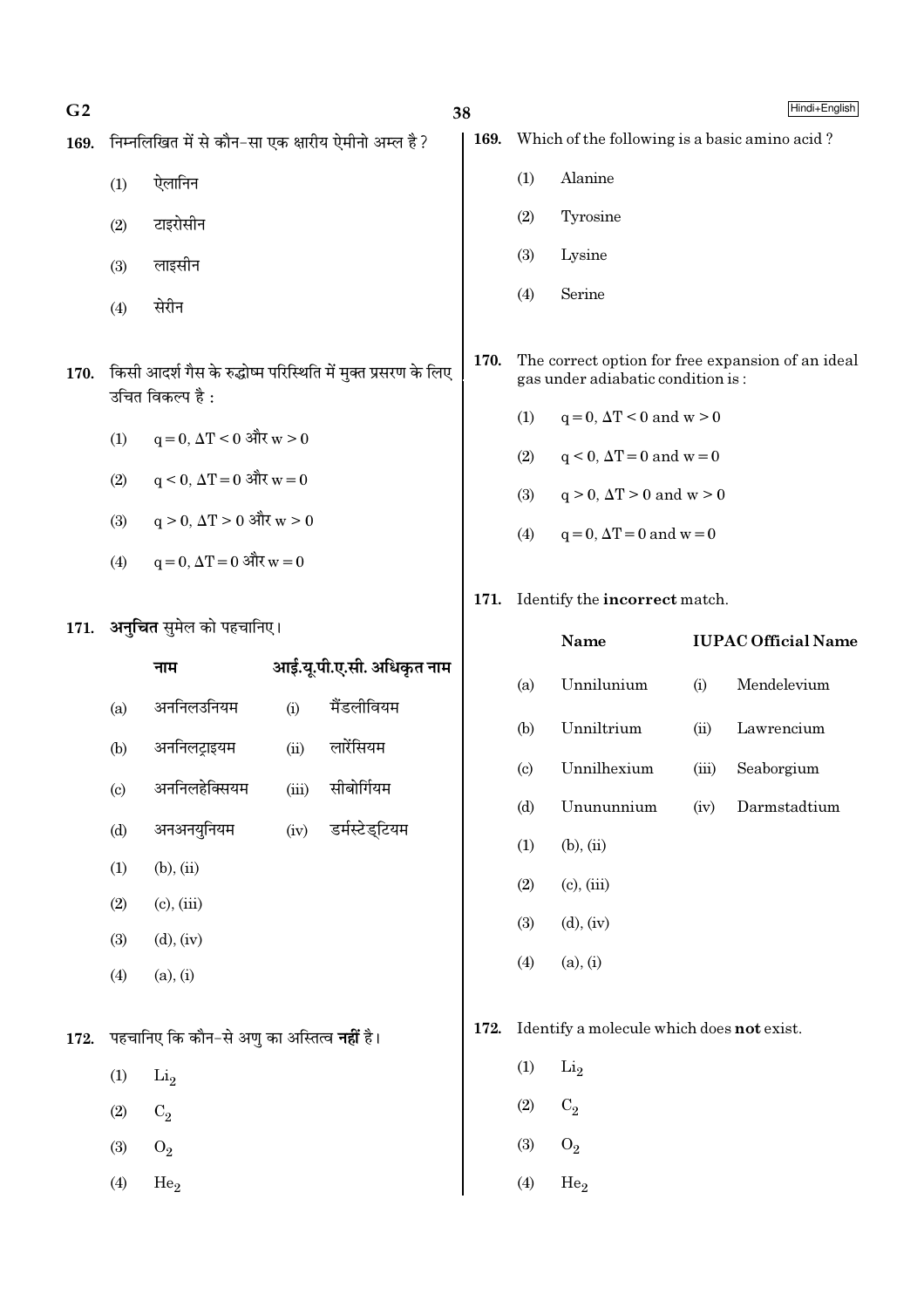- 173. निम्नलिखित में से उचित कथन पहचानिए:
	- $\mathrm{CO}_2(\mathrm{g})$  को आइसक्रीम और हिमशीतित खाद्य के लिए  $(a)$ प्रशीतक के रूप में उपयोग किया जाता है।
	- $C_{60}$  की संरचना में, बारह छ: कार्बन वलय और बीस  $(b)$ पाँच कार्बन वलय होते हैं।
	- ZSM-5, एक प्रकार का जिओलाइट है जो ऐल्कोहॉल  $(c)$ को गैसोलीन में रूपांतरित करने में उपयोग किया जाता है।
	- CO रंगहीन और गंधहीन गैस है।  $(d)$
	- केवल  $(a)$  और  $(c)$  $(1)$
	- $(2)$ केवल (b) और (c)
	- केवल (c) और (d)  $(3)$
	- केवल  $(a)$ ,  $(b)$  और  $(c)$  $(4)$
- 174. एक ऐल्कीन ओज़ोनोलिसिस द्वारा एक उत्पाद के रूप में मेथैनैल देती है। इसकी संरचना है:









- 173. Identify the correct statements from the following:
	- $CO<sub>2</sub>(g)$  is used as refrigerant for ice-cream  $(a)$ and frozen food.
	- $(b)$ The structure of  $C_{60}$  contains twelve six carbon rings and twenty five carbon rings.
	- $(c)$ ZSM-5, a type of zeolite, is used to convert alcohols into gasoline.
	- $(d)$ CO is colorless and odourless gas.
	- $(a)$  and  $(c)$  only  $(1)$
	- $(b)$  and  $(c)$  only  $(2)$
	- $(3)$  $(c)$  and  $(d)$  only
	- $(a)$ ,  $(b)$  and  $(c)$  only  $(4)$
- 174. An alkene on ozonolysis gives methanal as one of the product. Its structure is:

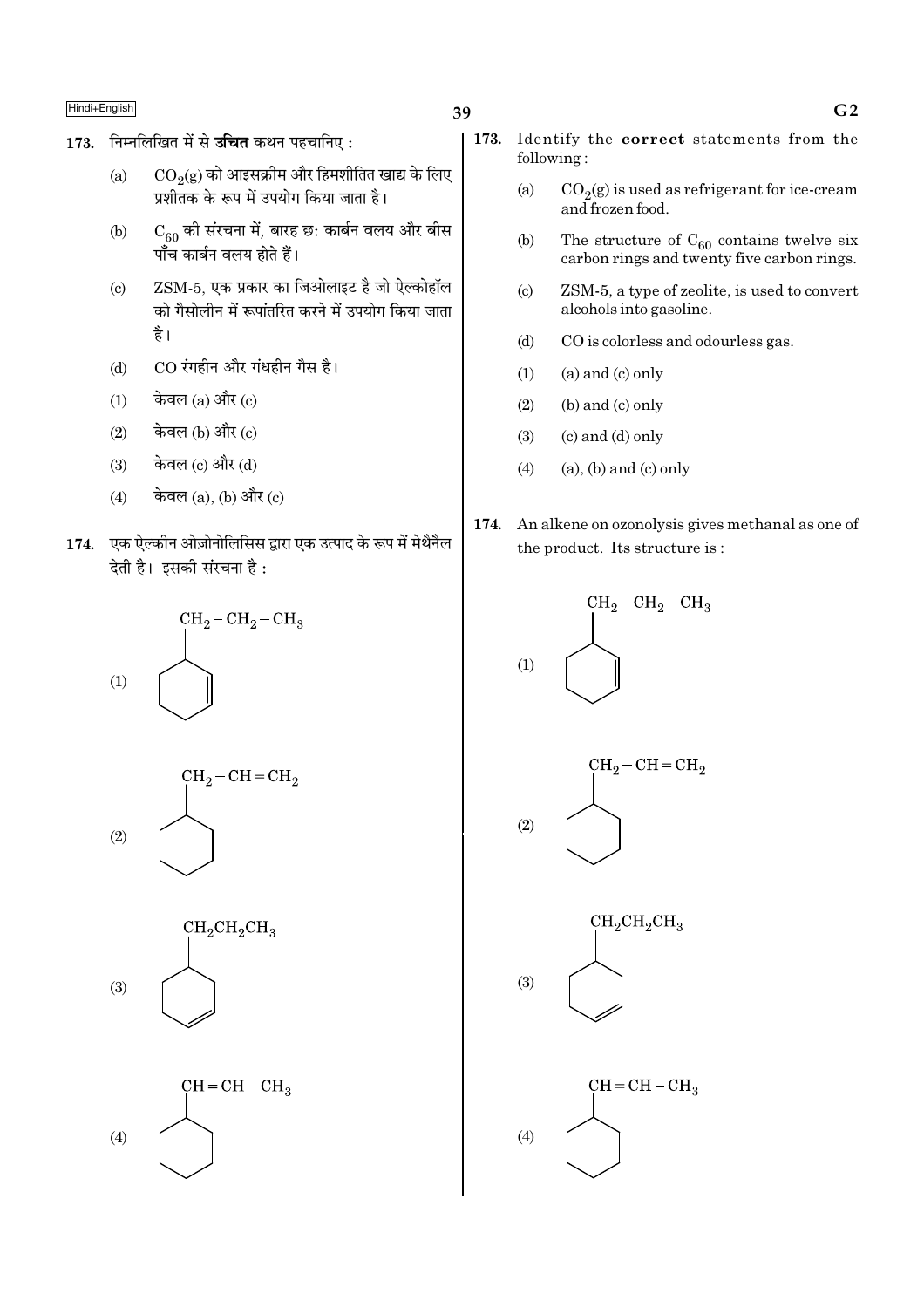| G <sub>2</sub> |        | 40                                                                                                                                                                                                                  |      |     | Hindi+English                                                                                                                                                                                              |  |  |  |  |
|----------------|--------|---------------------------------------------------------------------------------------------------------------------------------------------------------------------------------------------------------------------|------|-----|------------------------------------------------------------------------------------------------------------------------------------------------------------------------------------------------------------|--|--|--|--|
| 175.           |        | ऐसीटोन और मेथिलमैग्नीशियम क्लोराइड की अभिक्रिया और<br>तत्पश्चात् जल-अपघटन से प्राप्त होगा:                                                                                                                          | 175. |     | Reaction between acetone and methylmagnesium<br>chloride followed by hydrolysis will give:                                                                                                                 |  |  |  |  |
|                | (1)    | द्वितीयक ब्यूटिल ऐल्कोहॉल                                                                                                                                                                                           |      | (1) | Sec. butyl alcohol                                                                                                                                                                                         |  |  |  |  |
|                | (2)    | तृतीयक ब्यूटिल ऐल्कोहॉल                                                                                                                                                                                             |      | (2) | Tert. butyl alcohol                                                                                                                                                                                        |  |  |  |  |
|                | (3)    | आइसोब्यूटिल ऐल्कोहॉल                                                                                                                                                                                                |      | (3) | Isobutyl alcohol                                                                                                                                                                                           |  |  |  |  |
|                | (4)    | आइसोप्रोपिल ऐल्कोहॉल                                                                                                                                                                                                |      | (4) | Isopropyl alcohol                                                                                                                                                                                          |  |  |  |  |
| 176.           |        | एक सिलिंडर में $N_2$ और $Ar$ गैसों के एक मिश्रण में $N_2$ के<br>$7\,\mathrm{g}$ और $\mathrm{Ar}$ के 8 $\mathrm{g}$ हैं। यदि सिलिंडर में गैसों के मिश्रण का<br>कुल दाब 27 bar हो, तो $\mathrm{N}_2$ का आंशिक दाब है, | 176. |     | A mixture of $N_2$ and Ar gases in a cylinder contains<br>7 g of $N_2$ and 8 g of Ar. If the total pressure of the<br>mixture of the gases in the cylinder is 27 bar, the<br>partial pressure of $N_2$ is: |  |  |  |  |
|                | कीजिए  | [परमाणु द्रव्यमानों (g mol <sup>-1</sup> में) : N = 14, Ar = 40 उपयोग                                                                                                                                               |      |     | [Use atomic masses (in $g$ mol <sup>-1</sup> ) : $N = 14$ , $Ar = 40$ ]                                                                                                                                    |  |  |  |  |
|                | (1)    | 12 bar                                                                                                                                                                                                              |      | (1) | 12 bar                                                                                                                                                                                                     |  |  |  |  |
|                | (2)    | 15 <sub>bar</sub>                                                                                                                                                                                                   |      | (2) | 15 <sub>bar</sub>                                                                                                                                                                                          |  |  |  |  |
|                | (3)    | 18 bar                                                                                                                                                                                                              |      | (3) | 18 bar                                                                                                                                                                                                     |  |  |  |  |
|                | (4)    | 9 bar                                                                                                                                                                                                               |      | (4) | 9 bar                                                                                                                                                                                                      |  |  |  |  |
| 177.           | होगा : | किसी अभिक्रिया के अभिकारकों की सांद्रता में वृद्धि से परिवर्तन                                                                                                                                                      | 177. |     | An increase in the concentration of the reactants<br>of a reaction leads to change in:                                                                                                                     |  |  |  |  |
|                | (1)    | अभिक्रिया की ऊष्मा में                                                                                                                                                                                              |      |     | (1) heat of reaction                                                                                                                                                                                       |  |  |  |  |
|                | (2)    | देहली ऊर्जा में                                                                                                                                                                                                     |      | (2) | threshold energy                                                                                                                                                                                           |  |  |  |  |
|                | (3)    | संघट्ट आवृत्ति में                                                                                                                                                                                                  |      | (3) | collision frequency                                                                                                                                                                                        |  |  |  |  |
|                | (4)    | सक्रियण ऊर्जा में                                                                                                                                                                                                   |      | (4) | activation energy                                                                                                                                                                                          |  |  |  |  |
|                |        |                                                                                                                                                                                                                     |      |     |                                                                                                                                                                                                            |  |  |  |  |
| 178.           |        | $\mathrm{Ni(OH)}_{2}$ की 0.1 M NaOH में विलेयता ज्ञात कीजिए।<br>दिया है कि $\mathrm{Ni(OH)}_{2}$ का आयनी गुणनफल $2 \times 10^{-15}$ है।                                                                             | 178. |     | Find out the solubility of $Ni(OH)_2$ in 0.1 M NaOH.<br>Given that the ionic product of $Ni(OH)_{2}$ is<br>$2 \times 10^{-15}$ .                                                                           |  |  |  |  |
|                | (1)    | $2\times10^{-8}\,\rm{M}$                                                                                                                                                                                            |      | (1) | $2 \times 10^{-8}$ M                                                                                                                                                                                       |  |  |  |  |
|                | (2)    | $1\times10^{-13}\,\mathrm{M}$                                                                                                                                                                                       |      | (2) | $1 \times 10^{-13}$ M                                                                                                                                                                                      |  |  |  |  |
|                | (3)    | $1 \times 10^8$ M                                                                                                                                                                                                   |      | (3) | $1\times10^8\,\rm M$                                                                                                                                                                                       |  |  |  |  |
|                | (4)    | $2 \times 10^{-13}$ M                                                                                                                                                                                               |      | (4) | $2 \times 10^{-13}$ M                                                                                                                                                                                      |  |  |  |  |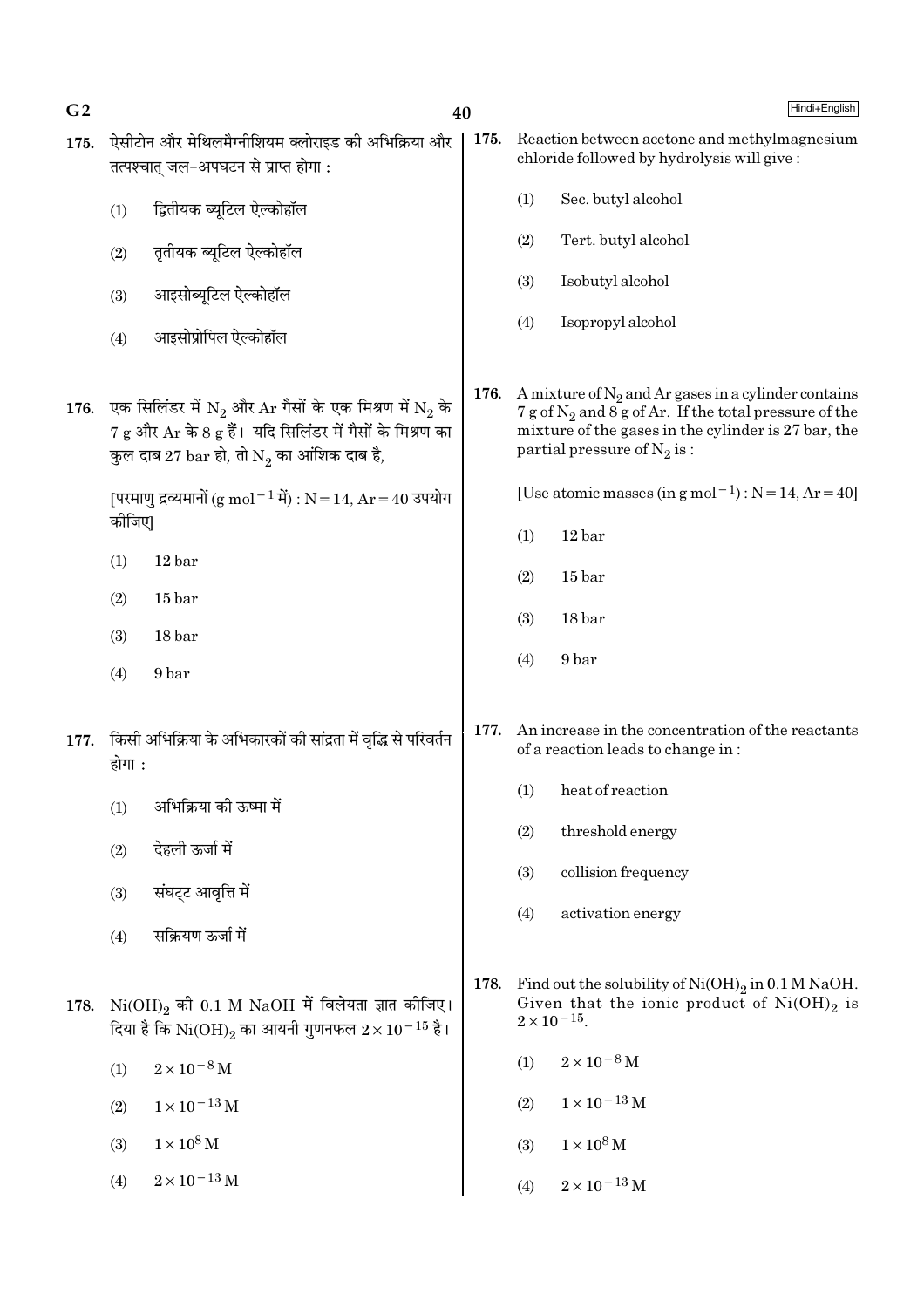179. अभिक्रियाओं के निम्नलिखित क्रम में X यौगिक को पहचानिए:





- 180. यरिया जल के साथ अभिक्रिया द्वारा A बनाता है जो विघटित होकर B बनता है। जब B को  $Cu^{2+}$  (जलीय) से गुज़ारा जाता है, तब C का गहरे नीले रंग का विलयन प्राप्त होता है। निम्नलिखित में से C का सूत्र क्या है ?
	- $(1)$  $[Cu(NH_3)_4]^{2+}$
	- $(2)$  $Cu(OH)<sub>2</sub>$
	- $(3)$  $CuCO<sub>3</sub>·Cu(OH)<sub>2</sub>$
	- $(4)$  $CuSO<sub>4</sub>$

 $G<sub>2</sub>$ 

179. Identify compound  $X$  in the following sequence of reactions:

41



- 180. Urea reacts with water to form A which will decompose to form **B**. **B** when passed through  $Cu^{2+}$  (aq), deep blue colour solution C is formed. What is the formula of C from the following?
	- $[Cu(NH_3)_4]^{2+}$  $(1)$
	- $Cu(OH)<sub>2</sub>$  $(2)$
	- $CuCO<sub>3</sub>·Cu(OH)<sub>2</sub>$  $(3)$
	- $(4)$  $CuSO<sub>4</sub>$

 $-000 -$ 

 $-000 -$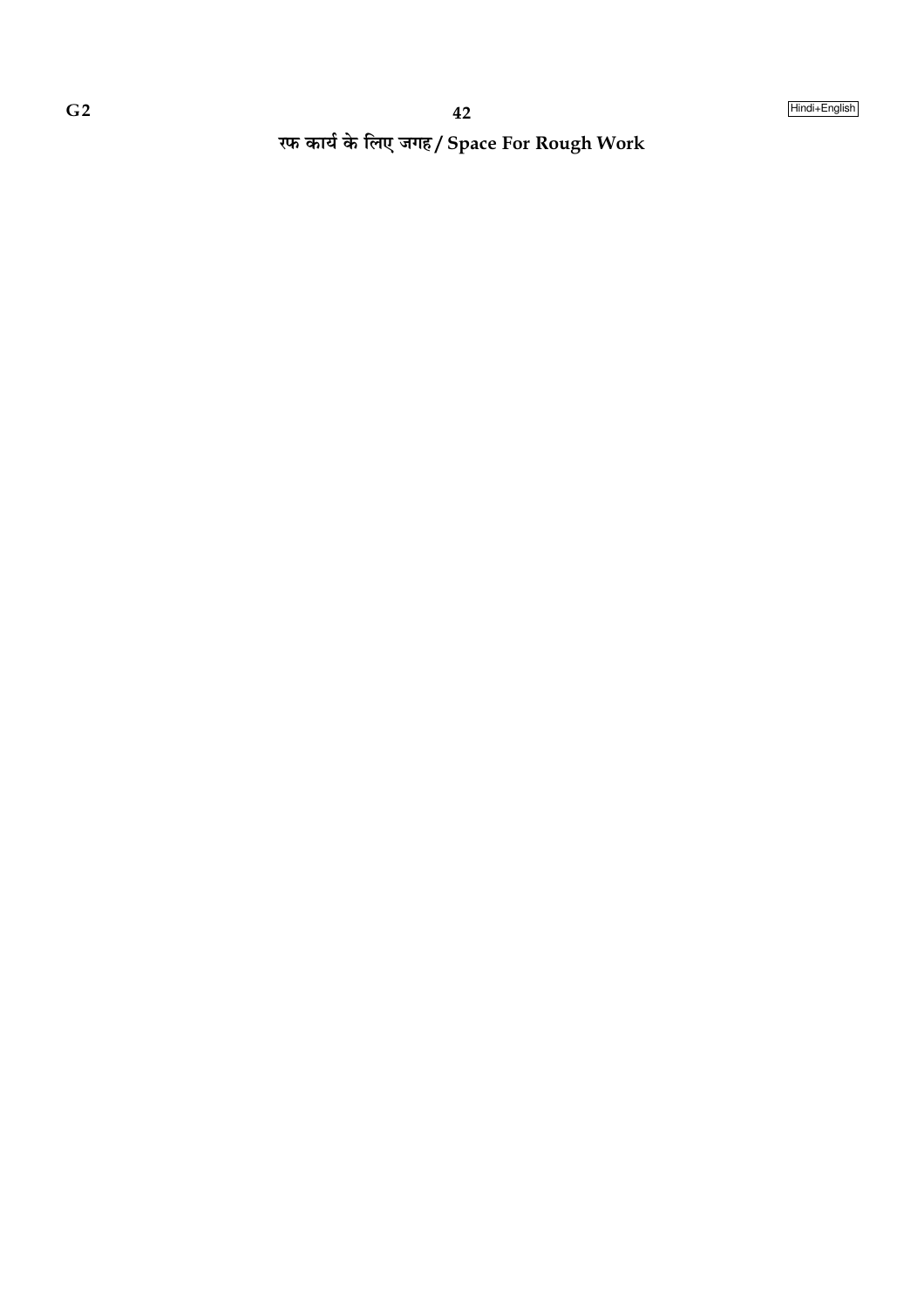रफ कार्य के लिए जगह/ Space For Rough Work